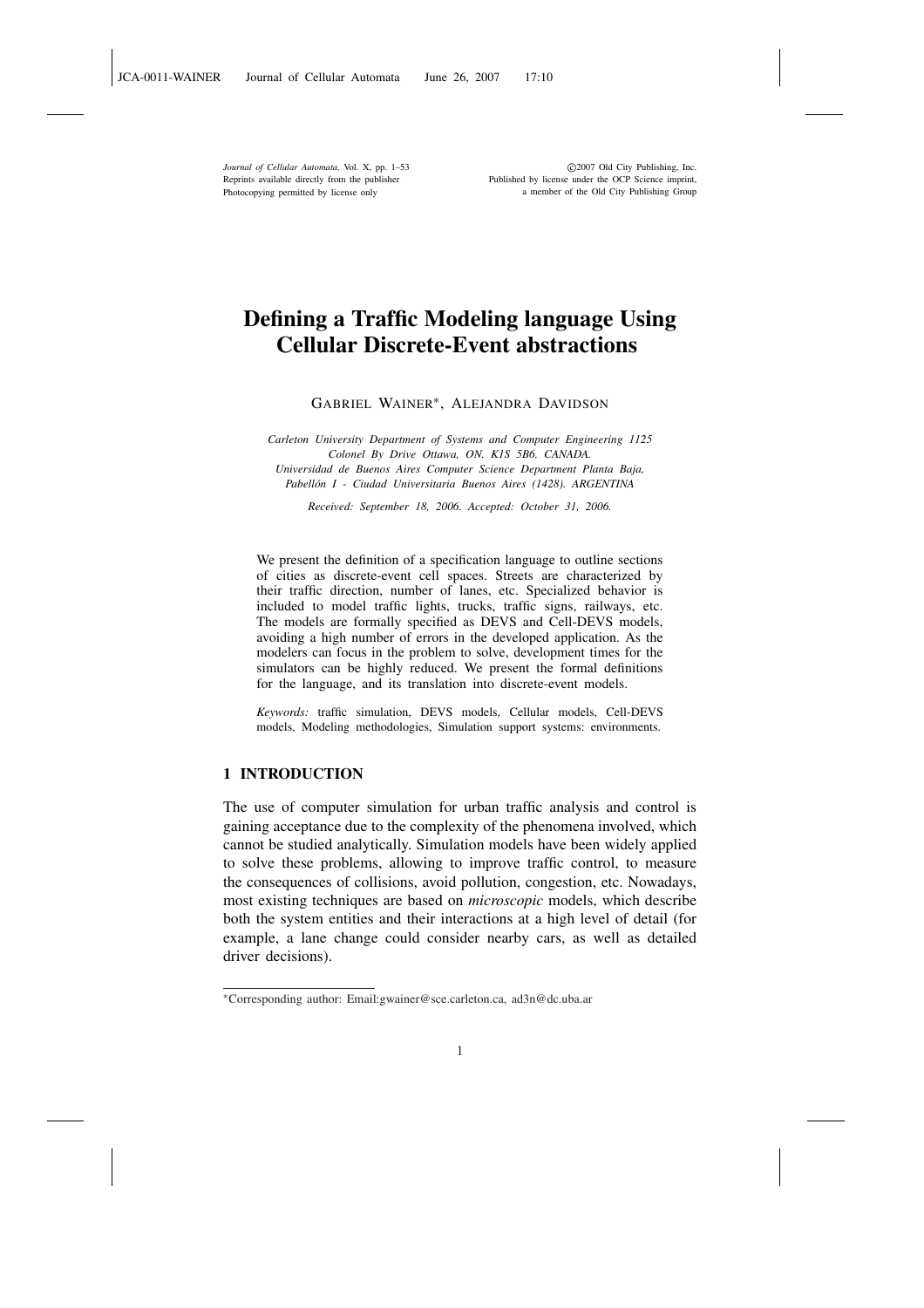Different modeling techniques have been used to create traffic simulations, including queuing networks (Schmidt 2000), Cellular Automata (Treiber et al. 2000, Rodríguez Zamora 2004), DEVS (Lee and Chi 2005), software agents (Balmer et al. 2004), object-oriented programming (Sadoun 2003) and other approaches, including Game Theory (Chen and Ben-Akiva 1998), Petri Nets (Tolba et al. 2005), up to fluid or electrical flow models. Following these ideas, we created a microsimulation language to precisely describe the behavior of traffic in closed sections. The goal is to let a modeler to analyze behavior in cities with complex urban design, or in closed traffic conditions (parking, roads in shopping malls, amusement parks, etc).

Cellular Automata (CA) is a popular technique widely used for defining these kinds of models (Maniezzo 2004, Nagel et al. 2000, Nagel 2002, Esser and Schreckenberg 1997, Marinosson 2002, Rickert et al. 1996). CA define a grid of cells using discrete variables for time, space and system states (Chopard and Droz 1998, Wolfram 2002). Cells are updated synchronously and in parallel for every cell in the space according with a local rule using a finite set of nearby cells (the neighborhood). Cellular models represent a quite intuitive way of analyzing the traffic flow in detail, and they enable good visualization of the results. Nonetheless, CA are synchronous, a fact that poses precision constraints and extra compute time. The Cell-DEVS formalism (Wainer and Giambiasi 2002) was proposed to solve these problems by defining cell spaces as DEVS (Discrete Events systems Specifications) models (Zeigler et al. 2000). Using Cell-DEVS, a cell space is described as a discrete event model in which explicit delays can be used to accurately model the cell timing properties.

ATLAS (Advanced Traffic LAnguage Specifications) allows one to represent city sections, and its constructions are translated into discrete event models represented using DEVS and Cell-DEVS. DEVS and Cell-DEVS are discrete event formalisms, providing precision and speedups in the simulations. Likewise, these formal approaches allowed us to guarantee the correctness and completeness of the simulation models, as DEVS and Cell-DEVS simulators have been formally proved to ensure correct execution. In this way, errors in the simulation can be detected by analyzing the specification, without considering the underlying software system. The streets can be defined, analyzing the traffic direction, number of lanes, traffic lights, etc. The language is focused in the description of precise microsimulations, allowing analyzing different behavior according with the shape of the city and different traffic characteristics. In Wainer (2006) we presented the general ideas about ATLAS, focusing on the language definition, the creation of the ATLAS Traffic Simulation Compiler, and showing the simulation results obtaining in applying the tool to a real city section, allowing us to validate the proper behavior of the simulation tool. Here, we focus on ATLAS constructions, and present a detailed mapping of the language constructions into discrete event and cellular models.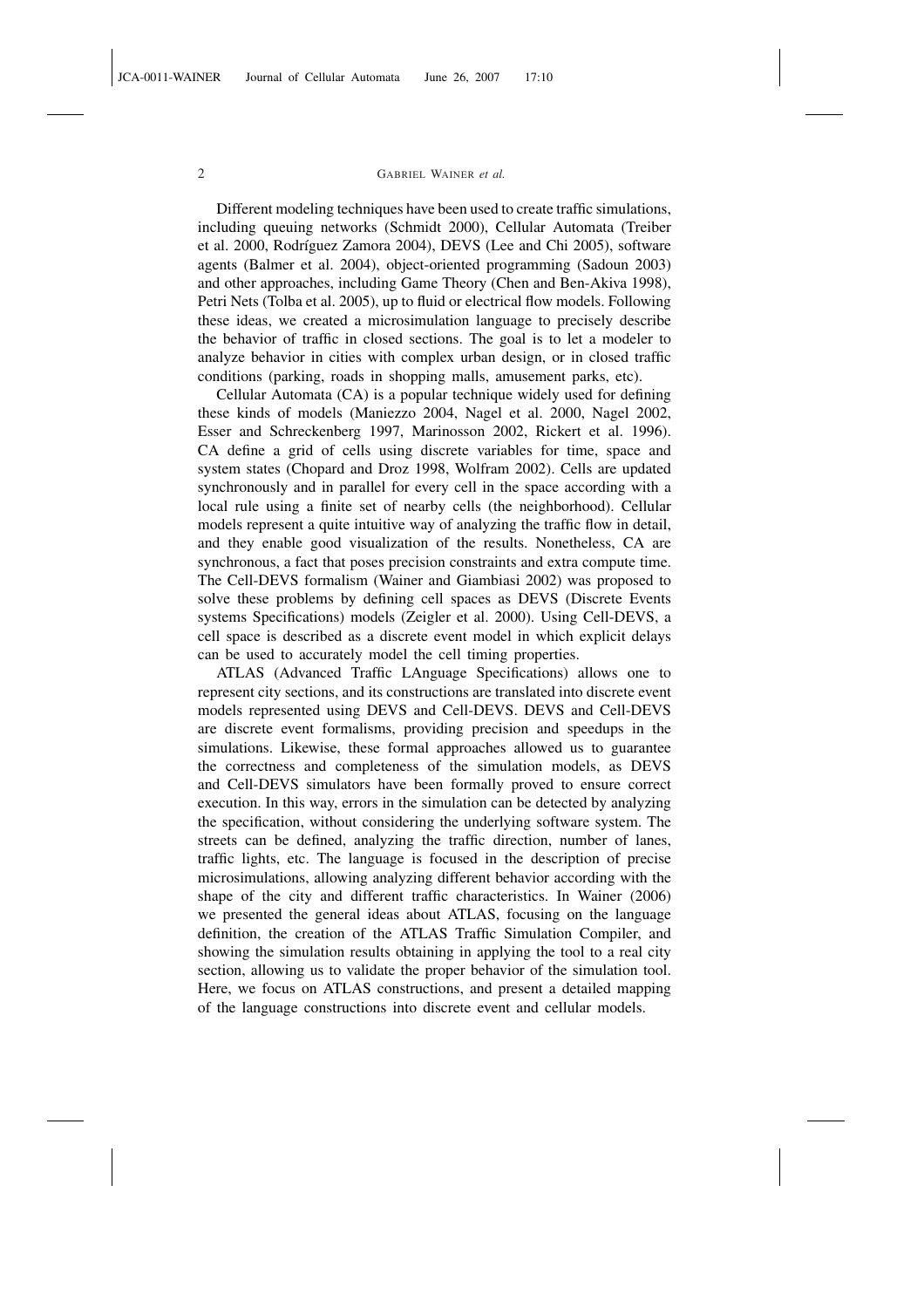# 2 THE DEVS FORMALISM

In this section we introduce the formal techniques employed to define the ATLAS modeling language. We will present classic DEVS models, and then we introduce Cell-DEVS.

### 2.1 Classic DEVS

A real system modeled using DEVS (Zeigler et al. 2000), can be described as composed of several submodels. Each of them can be behavioral (atomic) or structural (coupled). A DEVS atomic model can be formally described as:

$$
M =
$$

*X* is the input events set; S is the state set; *Y* is the output events set;  $\delta_{\text{int}}$ : S  $\rightarrow$  S, is the internal transition function;  $\delta_{ext}$ : Q x X  $\rightarrow$  S, is the external transition function; where Q = { (s, e) /  $s \in S$ , and  $e \in [0, D(s)]$ ;  $\lambda$ : S  $\rightarrow$  Y, is the output function; and **D**:  $S \to \mathbf{R}_0^+ \cup \infty$ , is the elapsed time function.

Each state in a model has a given lifetime, defined by the elapsed time function. Once the lifetime of a given state is consumed, the output and the internal transition functions are activated. At any moment, a model can receive input external events. When an external event arrives, the external transition function is activated, which computes a new state for the model using the present state, the input values, and the elapsed time for the model.

An atomic model can be integrated with other DEVS models to build a structural model. These models are called coupled, and are integrated by base models, that is, atomic or other coupled ones. DEVS coupled models are formally defined as:

$$
CM = < X, Y, D, \{M_i\}, \{I_i\}, \{Z_{ij}\}\
$$
, select  $>$ 

*X* is the set of input events;

*Y* is the set of output events;

 $\mathbf{D} \in N$ ,  $D < \infty$  is an index for the components of the coupled model, and  $\forall$  i  $\in$  D,  $M_i$  is a basic DEVS model,

 $I_i$  is the set of influencees of model i, and  $\forall j \in I_i$ , and

 $\mathbf{Z}_{ij}$ :  $Y_i \rightarrow X_j$  is the i to j translation function.

Finally, select is the tie-breaking selector.

Each coupled model consists of a set of basic models (atomic or coupled) interconnected through the model's interfaces. Each component is identified by an index number. The influencees of each model define other models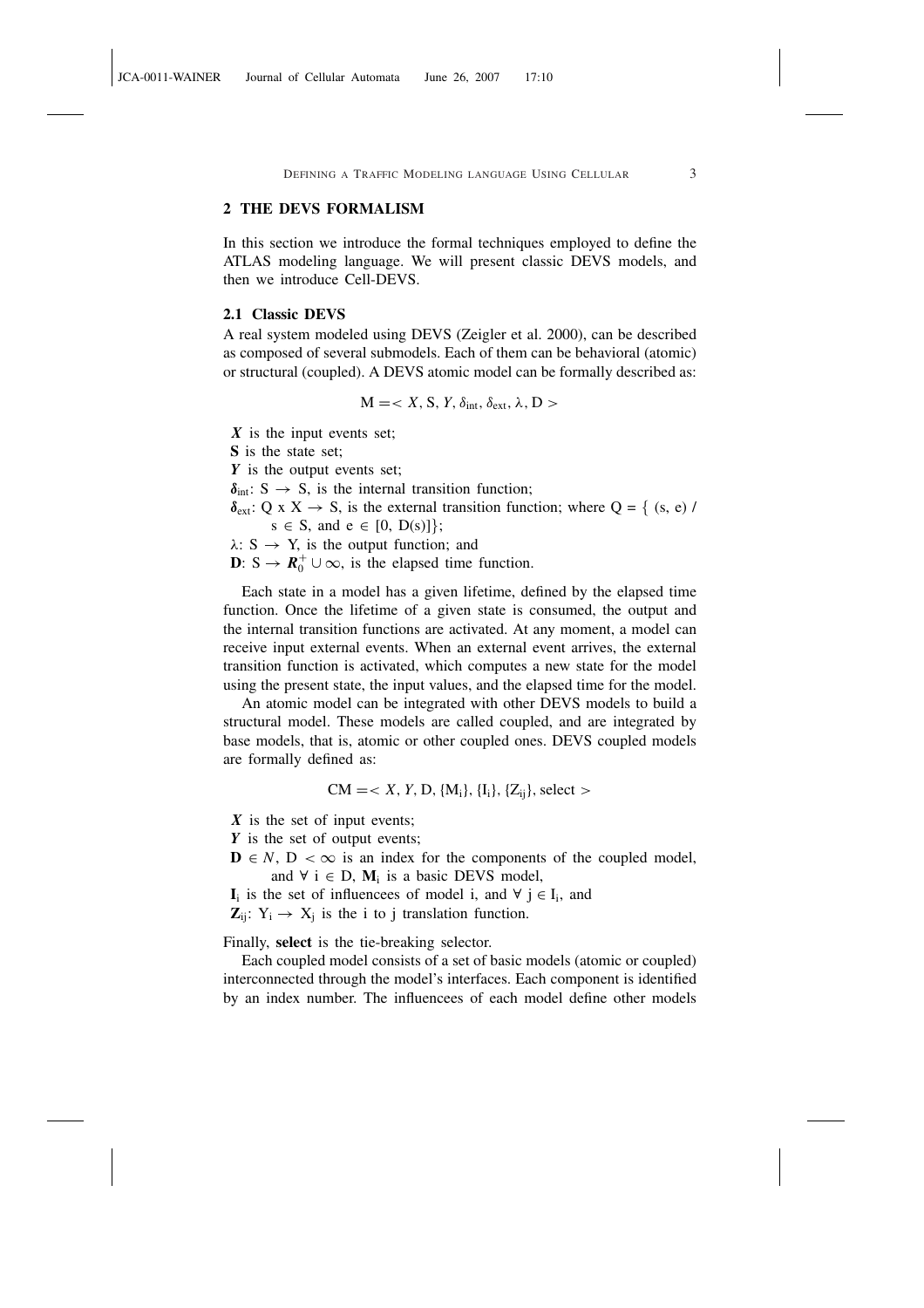where output values must be sent. The translation function uses an index of influencees, created for each model  $(I_i)$ . The function defines which outputs of model  $M_i$  are connected to inputs in model  $M_j$ . When two submodels have simultaneous events, the *select* function defines which of them should be activated first.

# 2.2 Cell-DEVS

Cell-DEVS allows defining complex cellular models that can be integrated with other DEVS. Here, each cell of a space is defined as an atomic DEVS. Transport and inertial delays allow defining timing behavior of each cell in an explicit and simple fashion. A *transport* delay allows us to model a variable response time for each cell. Instead, *inertial* delays are preemptive: a scheduled event is executed only if the delay is consumed. Cell-DEVS atomic models are formally specified as:

$$
TDC = < X, Y, I, S, \theta, N, d, \delta_{int}, \delta_{ext}, \tau, \lambda, D >
$$

where for #  $\mathbf{T} < \infty \wedge \mathbf{T} \in \{N, Z, \Re, \{0, 1\}\} \cup \{\phi\}$ 

 $X \subseteq T$  is the set of external input events;  $Y \subseteq T$  is the set of external output events:

 $I = \langle \eta, \mu, P^x, P^y \rangle$  represents the definition of the model's modular interface. Here,  $n \in N$  is the neighborhood's size,  $u \in N$  is the number of other input/output ports, and  $\forall j \in [1, \eta], i \in \{X, Y\}, P_j^i$  is a definition of a port (input/output),  $P_j^i = \{ (N_j^i, T_j^i) / \forall j \in [1, \eta + \mu], N_j^i \in [i_1, i_{\eta + \mu}] \}$ (port name),  $T_j^i \in I_i$  (port type)},  $I_i = \{ x / x \in X \text{ if } X \}$  or  $I_i = \{ x / x \}$  $\in Y$  if  $i = Y$  } ;

 $S \subseteq T$  is the set of sequential states for the cell;

 $θ$  is the definition of the cell's state,  $θ = { (s, phase, σqueue, σ)}/{s ∈ S}$  is the status value for the cell, phase  $\in$  {active, passive},  $\sigma$  queue = {  $((v_1, \sigma_1),..., (v_m, \sigma_m))/m \in N \wedge m < \infty) \wedge \forall (i \in N, i \in [1,m]), v_i \in$  $S \wedge \sigma_i \in \mathbf{R}_0^+ \cup \infty$ ; and  $\sigma \in \mathbf{R}_0^+ \cup \infty$ ;

- $N \in S^{\eta+\mu}$  is the set of input events;
- $d \in R_0^+$ ,  $d < \infty$  is the transport delay for the cell;
- $\delta_{\text{int}}$ :  $\theta \rightarrow \theta$  is the internal transition function;

 $\delta_{ext}$ : Qx*X*  $\rightarrow$   $\theta$  is the external transition function, where Q = { (s, e) / s  $\in \theta$  x N x d; e  $\in [0, D(s)]$ ;

- $\tau: N \rightarrow S$  is the local computation function:
- $\lambda$ : S  $\rightarrow$  *Y* is the output function; and

**D**:  $\theta$  x N x d  $\rightarrow$   $\mathbb{R}_0^+ \cup \infty$ , is the state's duration function.

The state for each cell is defined as a set composed by its present value and phase. A queue is also used to keep the next events values and their scheduled simulated time. The N set is used to represent the input values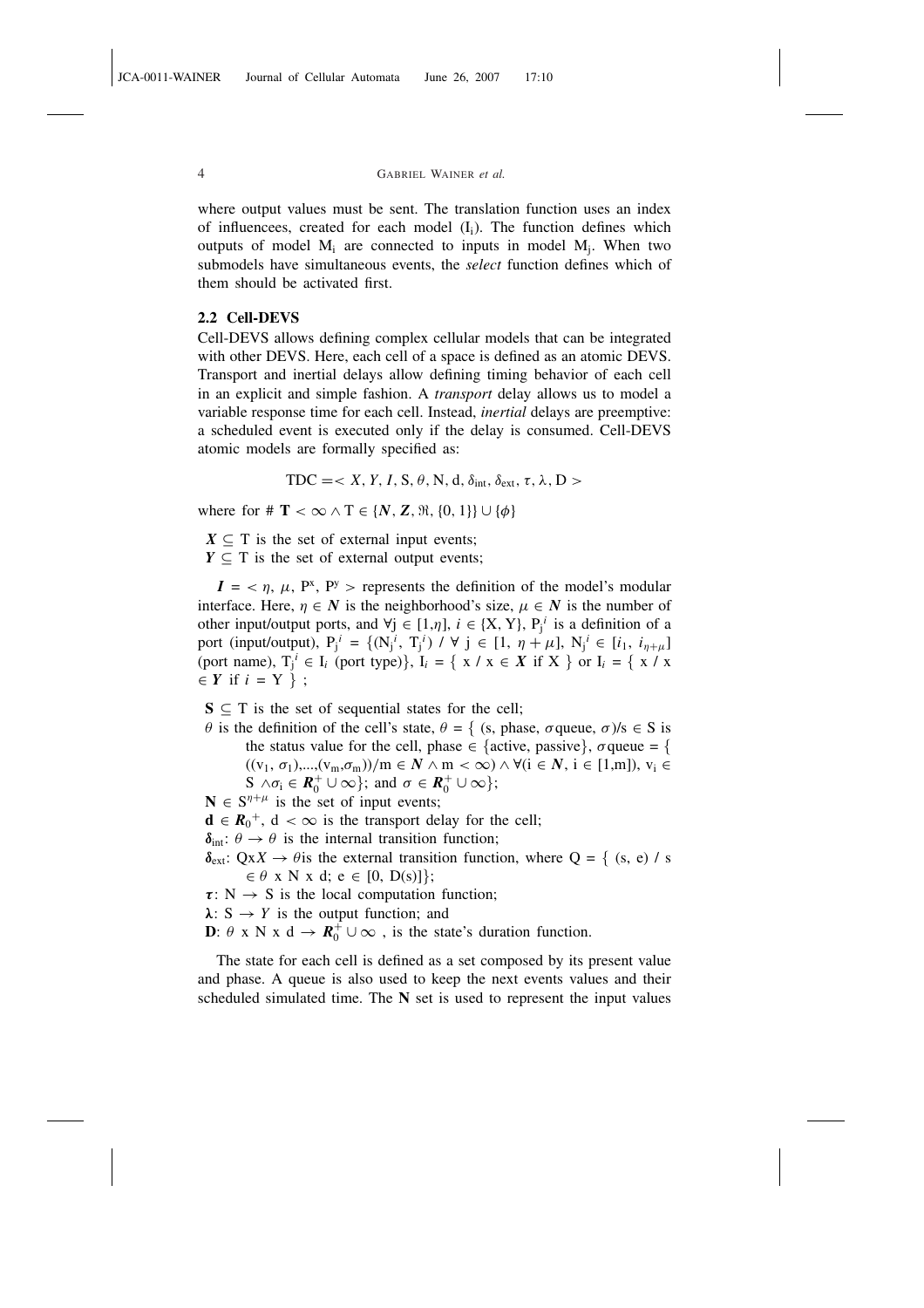for the cell and it is composed by an  $\eta + \mu$ -tuple (s<sub>1</sub>,..., s<sub> $\eta + \mu$ </sub>), where  $s_i \in S$ . This set is used to record the present values used to compute the future value for the cell through the local computation function  $\tau$ . The duration function **D** manages the cell's lifetime. Here,  $D(s, phase, \sigma)$  queue,  $\sigma$ , N, d) = *t* represents the time during which a cell keeps the present status if no external events are detected. The transition and output functions  $(\lambda, \delta_{int}, \delta_{ext})$  are used to activate the model's local and delay functions. Each cell can have an associated delay (d), allowing to delay the execution of the internal transition function.

A Cell-DEVS coupled model is defined by:

$$
GCC = < X_{list}, Y_{list}, I, X, Y, n, {t_1, ..., t_n}, N, C, B, Z >
$$

Here,  $Y_{list}$  is an output coupling list,  $X_{list}$  is an input coupling list and *I* represents the interface of the model. *X* are the external input events and *Y* the external outputs. The n value defines the dimension of the cell space,  $\{t_1,...,t_n\}$  is the number of cells in each dimension, and N is the neighborhood set. C is the cell space, B is the set of border cells and Z the translation function. The cell space defined by this specification is a coupled model composed of an array of atomic cells. Each of them is connected to the cells defined by the neighborhood. As the cell space is finite, the borders should have a different behavior than the remaining cells. Otherwise, the space is wrapped, meaning that cells in a border are connected with those in the opposite one. Finally, the Z function allows one to define the internal and external coupling of cells in the model. This function translates the outputs of m-eth output port in cell *Cij* into values for the *m*-eth input port of cell *Ckl*. The input/output coupling lists can be used to transfer data with other models. This informally presented in Figure 1.

# 3 THE ATLAS MODELING LANGUAGE

ATLAS allows the definition of a city section with detail. The language constructions allow to build the structure of a model that represents the topology of a city section. The basic structure is the *segment,* (a portion of a street) connected by *crossings*. These constructions define a static view of the model, representing a standard city map. According to the kind of construction used, an implicit dynamic behavior is associated. The dynamic will depend on how the traffic is injected. This is done by an experimental framework used to generate traffic and to analyze traffic metrics. Different decorations can be added, including railways, traffic signs, parking sections, traffic lights, etc.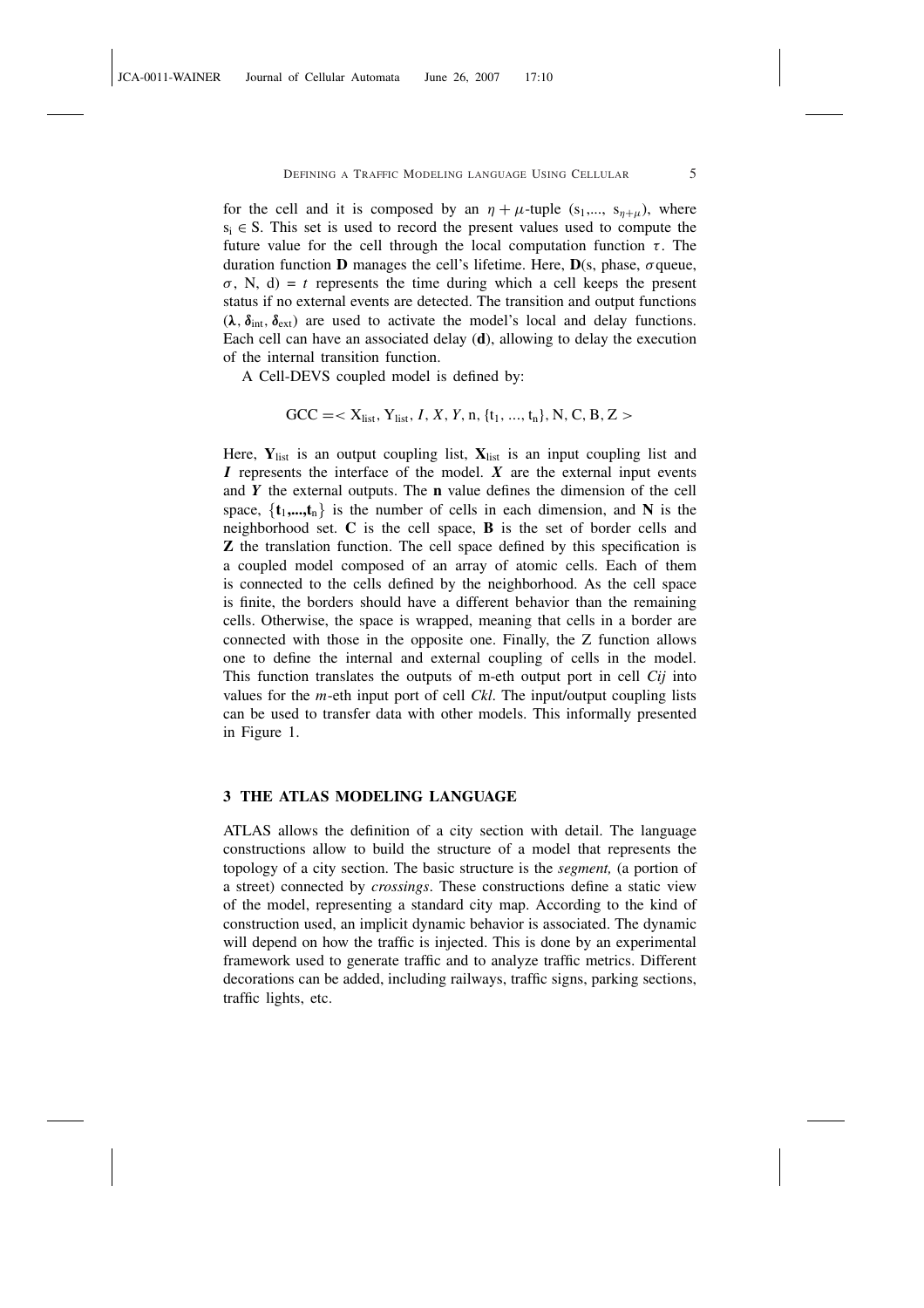

Informal definition of a Cell-DEVS model.

Figure 2 shows a part of a city section in detail, labeling the segments and crossings. We will use this example in the following sections to show how a construction is translated into DEVS models.

The different components in Figure 2 can be defined in ATLAS as follows: Segments = { $rA, rB, rC, rD1, rD2, rE, rF, rG1, rG2, rH1, rH2, rI1,$ rI2 }, where:

| $rF=[(0,300), (100,300), 1, 40,$         |
|------------------------------------------|
| 0, 11                                    |
| rG1= $[(100,0), (100,200), 4, 60, 0, 1]$ |
| $rG2=[(100,0),(100,200),4,60,0,0]$       |
| rH1= $[(100,200), (100,300), 2,60,0,1]$  |
|                                          |



FIGURE 2 Specification of the segments and crossings in the city section.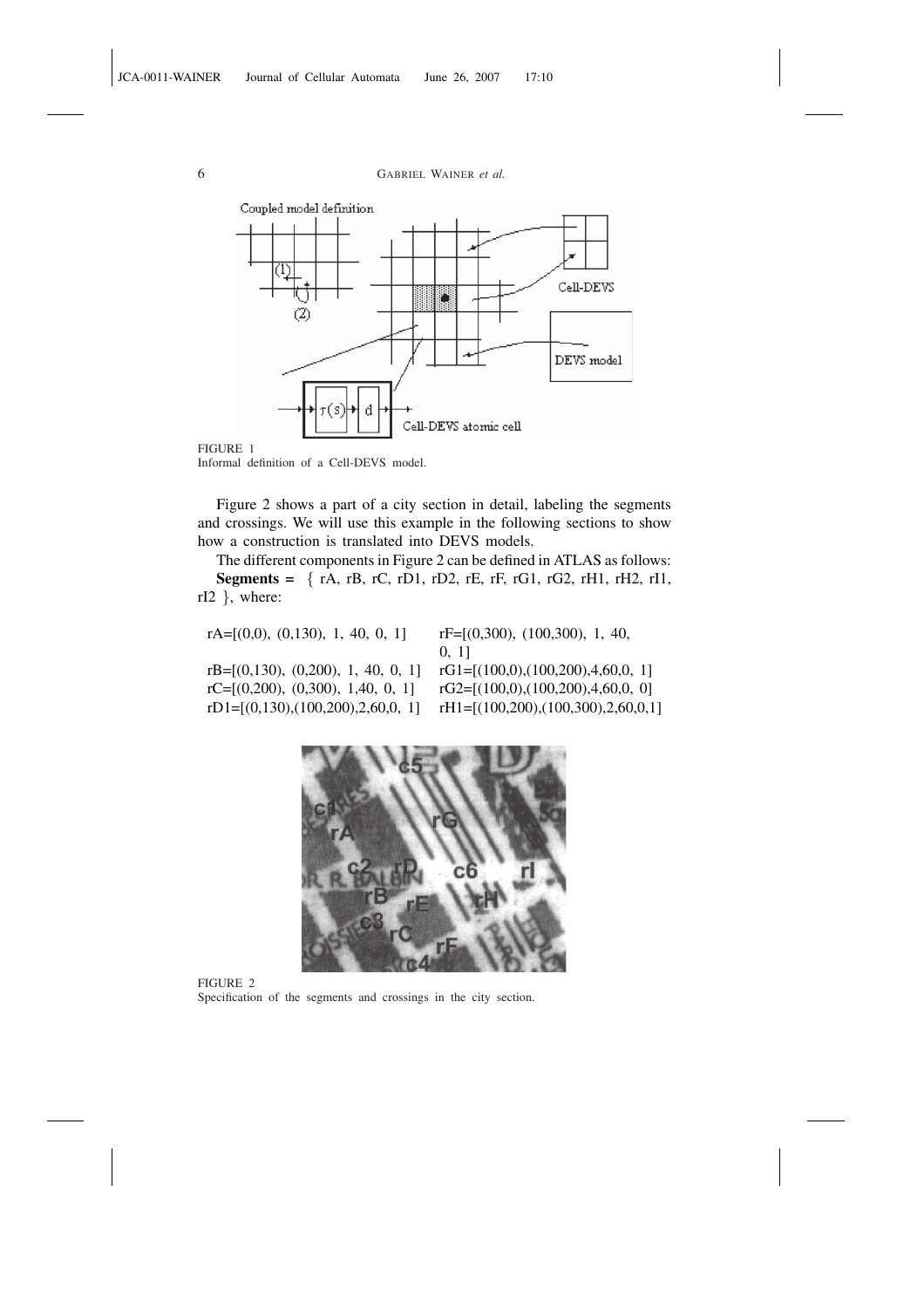rD2=[(0,130),(100,200),2, 60, rH2=[(100,200),(100,300),2,60,0,0] 0, 0] rE=[(0,200), (100,200), 1, 40, rI1=[(100,200),(200,280),2,60,0,1] 0, 0]  $rI2=[(100,200),(200,280), 2, 60,$ 0, 0] **Crossings** = { c1, c2, c3, c4, c5, c6 }, where c1 =  $((0,0); 20)$ ,  $c2 = ((0,130); 30), c3 = ((0,200); 20), c4 = ((0,300); 30),$  $c5 = ((100,0); 30), c6 = ((100,200); 30)$ **Railnets** = { (Station1, Rail1) }, where Rail1 = {  $(rI1, 90, 1)$ ,  $(rI2, 10, 1), \dots$ } TLCrossings =  $\{c2, c5, c6\}$  TrafficSigns =  $\{(rA, school, 20),$ (rC, stop, 95), (rE, PedXing, 95) } **Pothole** =  $\{ (rA, 0, 10) \}$  **TruckSegments =**  $\{ rD1, rD2, rD2, rD3, rD4, rD5, rD7, rD8, rD9, rD1, rD2, rD1, rD2, rD1, rD2, rD1, rD2, rD1, rD2, rD1, rD2, rD2, rD3, rD4, rD5, rD1, rD2, rD2, rD3, rD4, rD5, rD6, rD7, rD8, rD8, rD9, rD1, rD2, rD1, rD2, rD1, rD2, rD$ rG1, rG2, rH1, rH2, rI1, rI2 } **TruckXings** =  $\{c2, c6, ...\}$  **Parking** =  $\{(rG1,1)\}$  $InputStreams = \{ rH1, rI1 \}$  OutputSegments =  $\{ rH2, rI2 \}$ The specification considers the plane starting in the crossing *c1*. The

segment *rA* is a one-way/one-lane segment. Its maximum speed is 40 km /h, and it is a straight line. Segments *rB* and *rC* are continuations of this segment. Segment *rD* is a two-way segment (therefore, *rD1* and *rD2* are defined). The maximum speed allowed is 60 km /h. Segment *rI* is the continuation of this segment. Finally, *rG* is a two-way segment with 4 lanes in each way. The maximum speed is also 60 km /h. As we can see, trucks are allowed in segments *rD*, *rI*, *rG* and *rH* (both ways). The crossing specifications show the position and maximum speed allowed for each of them. The railway construction shows that a crossing level intersects the segment *rI*. Segment *rI1* is cut 10 m from the crossing, and *rI2*, 90 m from the next crossing. Finally, we show the definition of a pothole, several traffic signs, and a parking lane.

#### 3.1 Segments

Each street in the city is represented as a sequence of segments that represent the section between two corners. Every lane in a given segment has the same direction (one way segments) and a maximum speed (two-way streets are built using one segment on each direction, informally presented in Figure 3). Segments are specified by:

$$
Segments = \{(p1, p2, n, max, a, dir)/p1, p2 \in City \land n, max \in \mathcal{R} \land a, dir \in \{0, 1\}\}.
$$

Here, **p1** and **p2** represent the boundaries of each segment, which belong to City =  $\{ (x,y) / x, y \in \mathbb{R} \}$ . Then, **n** defines the number of lanes in the segment, and max is used to define the maximum speed allowed in the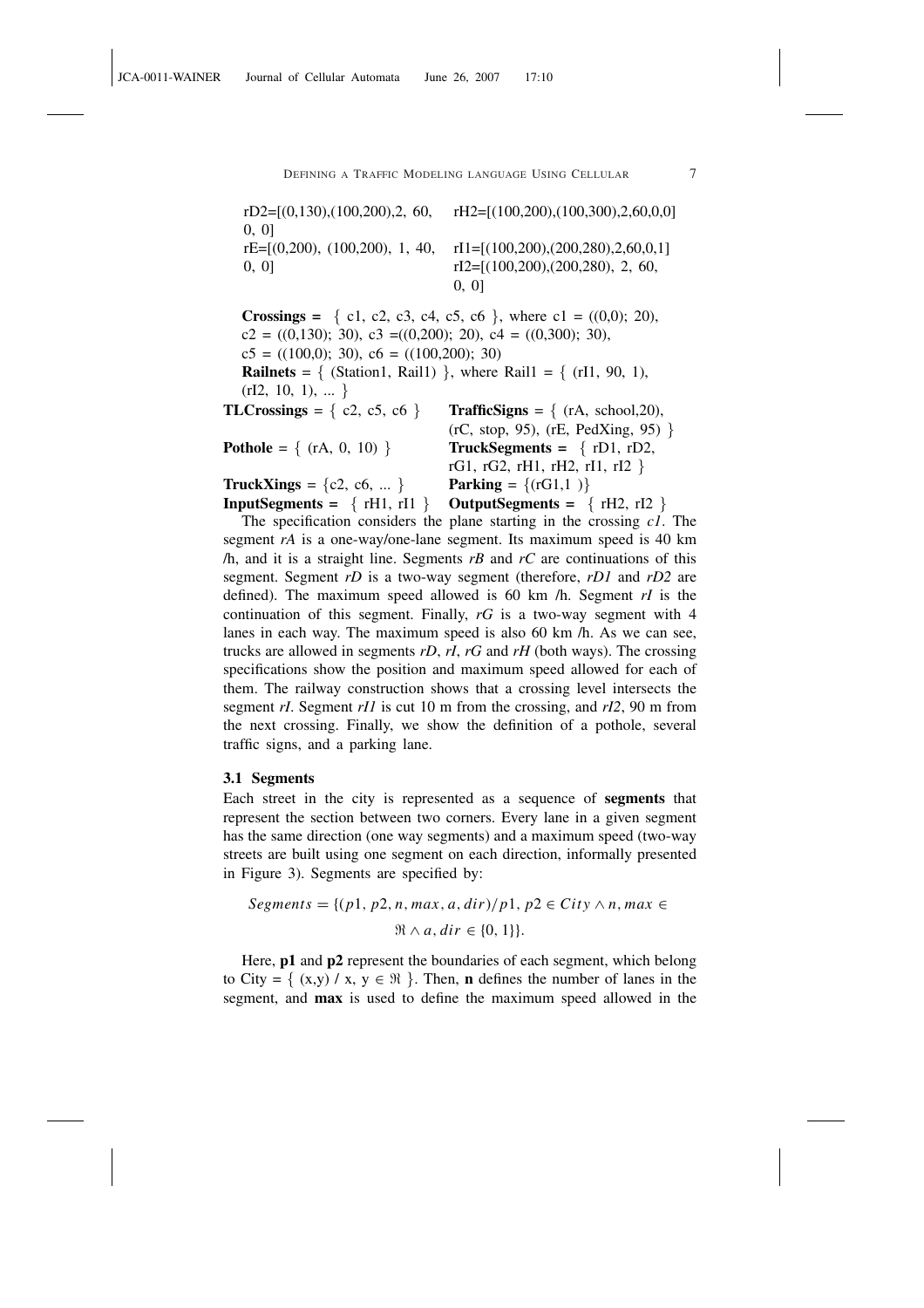

Specification of a segment.

segment. The **a** parameter defines the shape of the segment. Here,  $a = 0$  is used when the segment is a straight, and  $a = 1$  when the segment is curve. Finally, dir represents the vehicle direction (*dir* = 1 means that vehicles move towards *p2*, otherwise they go to *p1*).

Each segment is defined as a bidimensional Cell-DEVS. The behavior defined for each cell is different according to the number of lanes, because in each case we must define different border conditions. The most simple mapping allows us to define a one lane segment *s* = (*p1, p2, 1, a, dir, max*) as a one-dimensional Cell-DEVS with transport delays, showed in Figure 4.

Each cell is defined as:

$$
S1 =
$$

 $I = \langle P^x, P^y \rangle, P^x = \{ (X_1, \text{ binary}), (X_2, \text{ binary}), (X_3, \text{ binary}) \}$ ;  $P^y = \{ (Y_1, \text{ binary}), (Y_2, \text{ binary}), (Y_3, \text{ binary}) \}.$  $X = Y = \{0, 1\}; N = \{ (0, -1), (0, 0), (0, 1) \};$  $\overline{a}$ 

$$
S = \begin{cases} 1 \text{ if there is a vehicle in the cell;} \\ 0 \text{ otherwise.} \end{cases}
$$

delay = transport;  $\mathbf{d}$  = speed(max);

 $\lambda$ ,  $\delta_{int}$  and  $\delta_{ext}$  behave as defined in the Cell-DEVS formalism with transport delays.

 $\tau$ : S x N  $\rightarrow$  S is defined as follows:

| $\tau(N)$ | N                                    |
|-----------|--------------------------------------|
| -1        | $(0,-1) = 1$ and $(0,0) = 0$         |
| $\Omega$  | $(0,0) = 1$ and $(0,1) = 0$          |
| (0,0)     | TRUE /*Otherwise: state unchanged */ |

Here, the transport delays are used to model the time used by a vehicle to leave a cell and get into the next one. It depends on the present speed of the vehicle, and uses function related with the car speed and the maximum



FIGURE 4 One lane segment.

8 GABRIEL WAINER *et al.*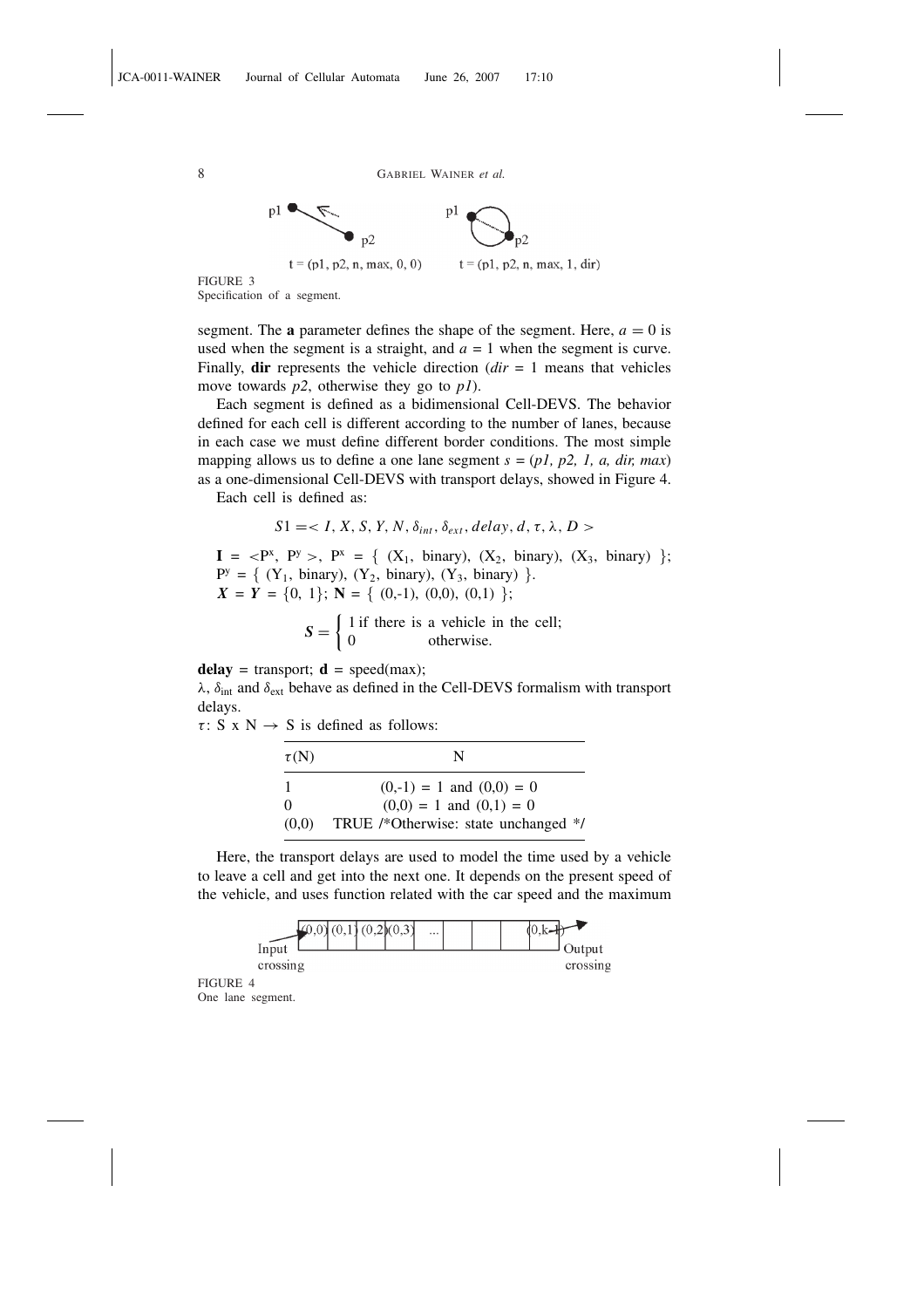speed allowed in the segment. The local computation defines the movement of a vehicle. The first rule represents a vehicle arriving to an empty cell from the previous one. The second rule represents the car abandoning the present cell towards the front. Otherwise, the cell preserves the present value.

The coupled model corresponding with the segment is defined as:

 $CS1(k, max) = \langle X_{list}, Y_{list}, I, X, Y, n, \{t_1, ..., t_n\}, \eta, N, C, B, Z \rangle$ 

 $Y_{\text{list}} = X_{\text{list}} = \{ (0,0), (0,k-1) \}$ 

 $I = \langle P^x, P^y \rangle$ , where  $P^x = \{ \langle X_{\eta+1}(0,0), \text{binary} \rangle, \langle X_{\eta+1}(0,k-1), \text{ binary} \rangle \},$  $P^y = \{ \langle Y_{\eta+1}(0,0), \text{ binary} \rangle, \langle Y_{\eta+1}(0,k-1), \text{ binary} \rangle \}.$ 

These ports will be noted follows (with i=0):

| Port                | Name        |
|---------------------|-------------|
| $X_{\eta+1}(i,0)$   | x-c-vehicle |
| $X_{n+1}(i,k-1)$    | x-c-space   |
| $Y_{\eta+1}(i,0)$   | y-c-space   |
| $Y_{\eta+1}(i,k-1)$ | y-c-vehicle |

 $X = Y = \{ 0, 1 \}; \mathbf{n} = 1; \mathbf{t}_1 = k; \eta = 3,$  $N = \{(0, -1), (0,0), (0,1)\}; B = \{(0,0), (0,k-1)\}; and$ Z is built using the basic definitions of the Cell-DEVS formalism

The parameters *k* and *max* are used to build this coupled model. The maximum speed is used as a parameter for the random number generation, and the *k* parameter is obtained computing the segment length.

To do this,  $k = segment\_len(s: Segments)$  computes the distance between boundaries, and divides it by the cell size. If *s*= (*(x1,y1), (x2,y2), n, a, dir, max*) is a segment, then,

**If** (a = 0) **then**  $\ell = |\sqrt{|x^1 - x^2|^2 + |y^1 - y^2|^2}$ ; /\* Line length in a Cartesian plane  $\frac{*}{\sqrt{2}}$ 

else  $\ell = (2\pi)(\sqrt{|x_1 - x_2|^2 + |y_1 - y_2|^2})/2)/2$ ; /\* Circle perimeter \*/ return  $k = \lfloor \ell/cell\_size \rfloor$ 

The length of each cell in km is defined by the function *cell size*. We have the length of a car plus the standard distance between them defined in (Wagner et al. 1997, Nagel et al. 1998). This distance is 7.5 m for each cell. For instance, if we consider the specification of *rA*, we have:

$$
k = \left\lceil \sqrt{|x_1 - x_2|^2 + |y_1 - y_2|^2} / \frac{cell\_size}{\right\rceil} = \left\lceil \sqrt{0 + 130^2} / 7.5 \right\rceil = 18
$$

The cells (0,0) and (0, k-1) compose the external interface of the model, because they must interchange information with the crossings, as depicted in Figure 5. Hence, the behavior of the cell (0,0) is redefined: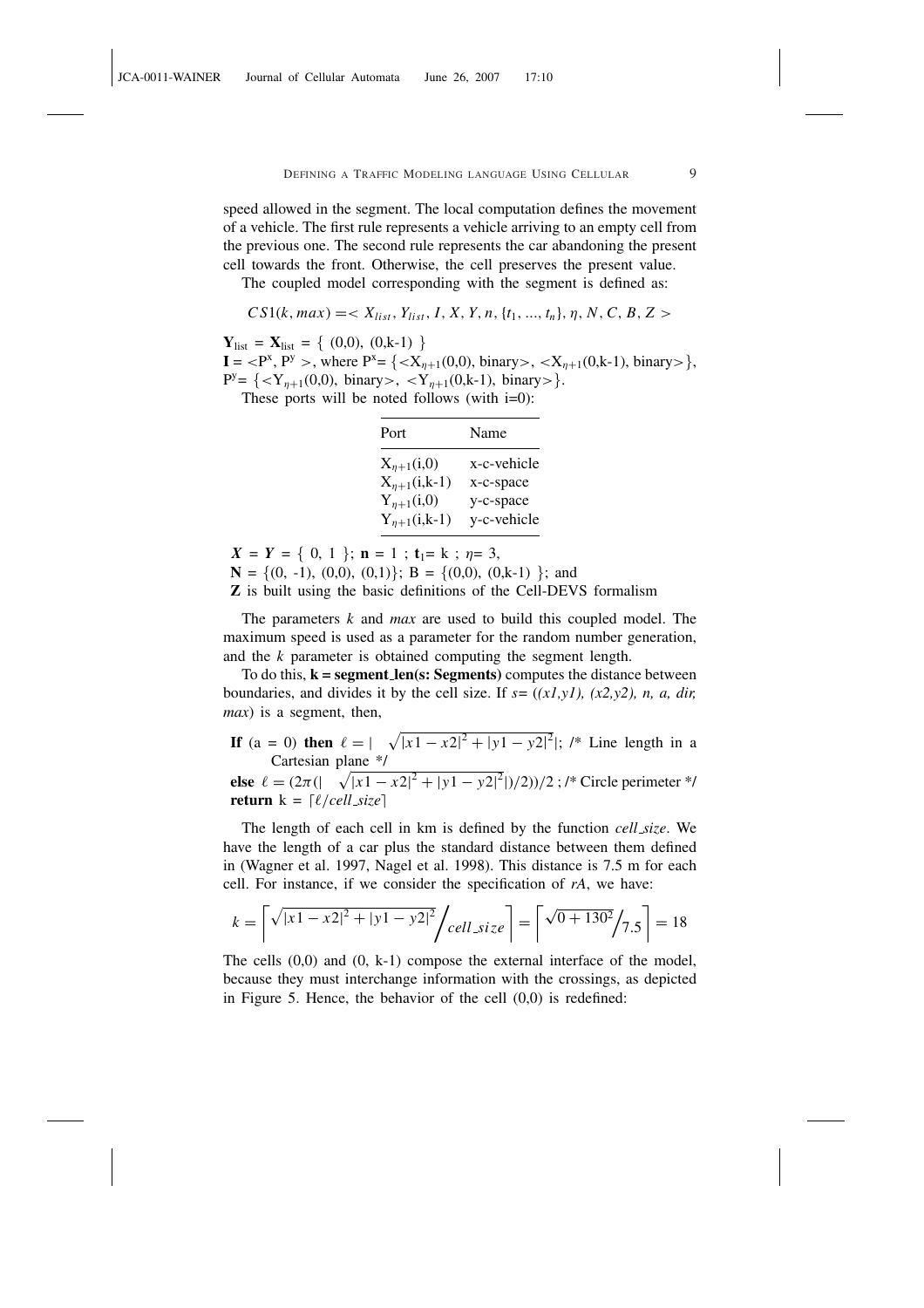



FIGURE 5 Neighborhood/coupling for the cell (0,0).

 $\eta = 2; \mathbf{N} = \{ (0,0), (0,1) \}$ 

The function  $\tau$  for this cell is the same than that defined earlier, with the first rule changed by:

| $\tau$ (N) | N                                          |
|------------|--------------------------------------------|
|            | portvalue(x-c-vehicle) = 1 and $(0,0) = 0$ |

The function *portvalue* returns the present value of a given port. Whenever the port *x-c-vehicle* is 1, there is a vehicle wanting to leave the crossing. Therefore, this rule represents the departure of a car from the crossing to the segment. The cell  $(0,k-1)$  is coupled with the first cell of the crossing, as showed in Figure 6. Then, its behavior and neighborhood were redefined

 $\eta = 2; \mathbf{N} = \{ (0,-1), (0,0) \}$ 

The function  $\tau$  have redefined the second rule, now specified by:



FIGURE 6 Neighborhood/coupling for the cell (0,k-1).



FIGURE 7 A Two lane segment.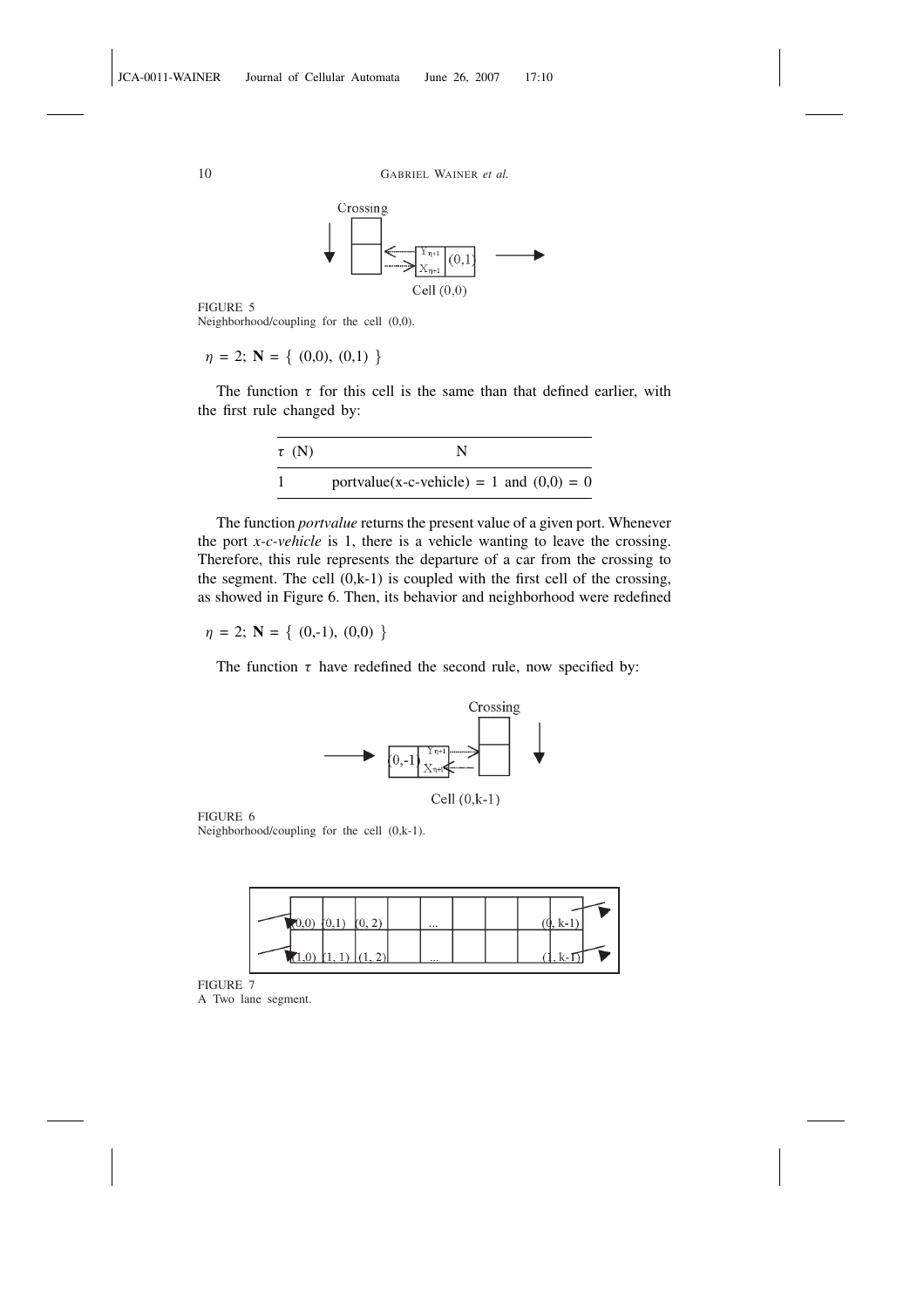| $\tau$ (N) N |                                                                     |
|--------------|---------------------------------------------------------------------|
| $\Omega$     | $(0,0) = 1$ and portvalue(x-c-space) = 0<br>$send(1, y-c- vehicle)$ |

 $Delay = inertial.$ 

The function *send* defines the new state of the selected external ports. The port *x-c-space* tells if there is space in the input cell of the crossing. Whenever this cell and the previous one in the crossing are empty, a car can advance. In this way, we represent that cars in the crossing have higher priority than those trying cross. We use an inertial delay is used, to represent that a car can get into the crossing only if there is a free space for a while. If a fast car arrives to the input cell before the delay, the crossing car must remain waiting.

When streets with two lanes are defined, we translate the segment *s* = (*p1, p2, 2, a, dir, max*) into a two-dimensional Cell-DEVS with the following structure:

Each row of this space acts as a border of the model. Vehicles in the first row can change to the right, and those in the second row can move to the left. Therefore, each row must be specified separately. The atomic cells in the first row will be defined using the one-lane cells as a base. The main changes include the interface (I), neighborhood (N) and behavior  $(\tau)$ , now defined as:

$$
\mathbf{I} = \langle \eta, P^x, P^y \rangle
$$
, where  $\eta = 6$ ;  $\mathbf{N} = \{ (0,0), (0,1), (-1,0), (-1,1), (0,-1), (-1,-1) \}$ ;

The function  $\tau$  for these cells is defined as in the one lane model, adding the following rules to model the lane changes:

| $\tau$ (N) |                                                                 |
|------------|-----------------------------------------------------------------|
|            | $(0,0) = 0$ and $(0,-1) = 0$ and $(-1,-1) = 1$ and $(-1,0) = 1$ |
| $\Omega$   | $(0,0) = 1$ and $(-1,1) = 0$ and $(-1,0) = 0$                   |

These rules of lane change consider that a vehicle tries first to move straight, and it has priority to use the position in front of it. The first rule here represents a vehicle arriving in diagonal. To define the priority access, the diagonal movement checks if there is no car waiting to us the cell in diagonal. If that is not the case, it can advance.

The main difference in the definition for the lane 1 is in the neighborhood definition and the local computing function, whose definition is symmetric to the previous: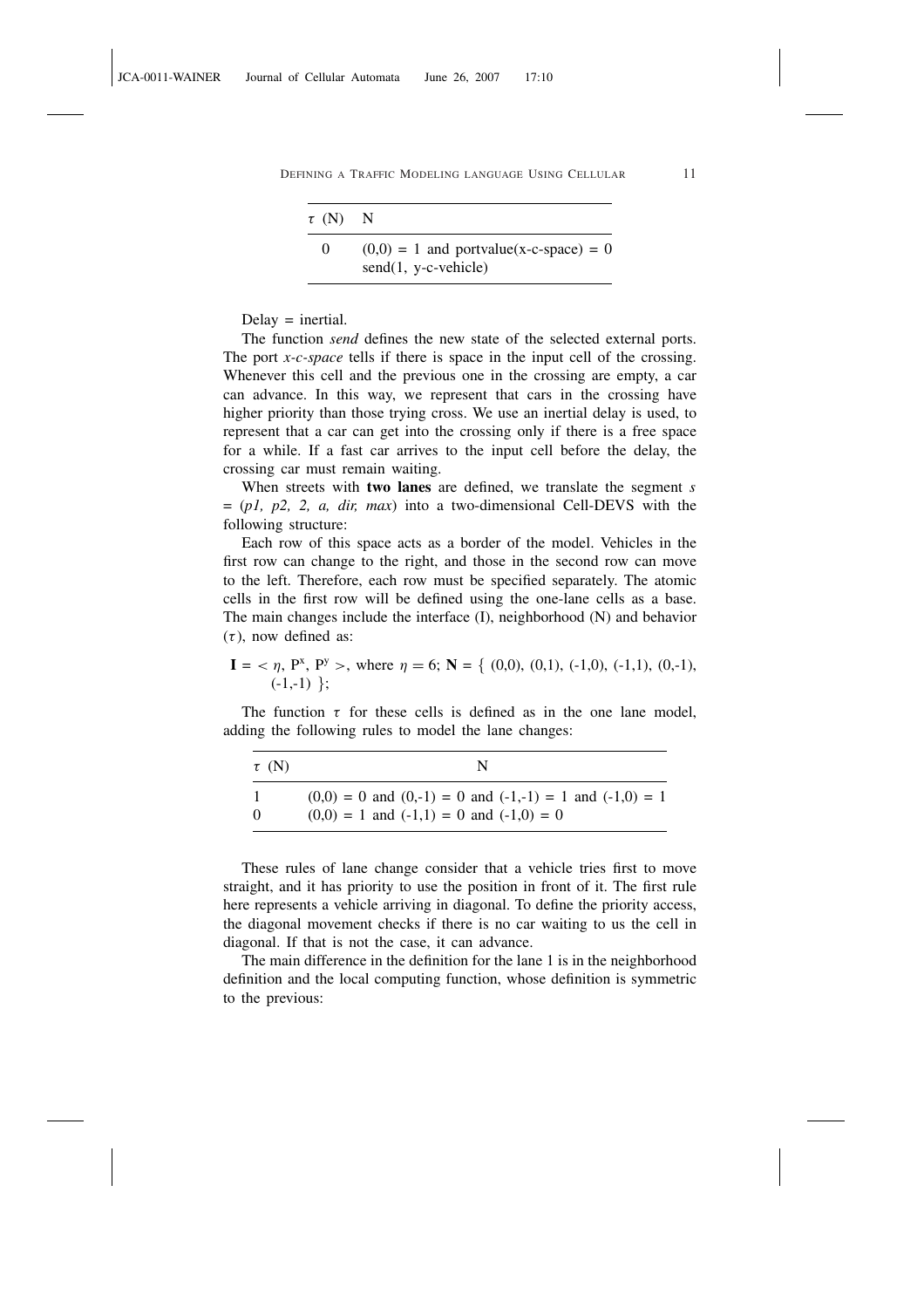$$
\mathbf{N} = \{ (0,0), (0,1), (1,0), (1,1), (0,-1), (1,-1) \};
$$

The function  $\tau$  for these cells extends those of the one lane model as follows:

| $\tau$ (N) |                                                               |
|------------|---------------------------------------------------------------|
|            | $(0,0) = 0$ and $(0,-1) = 0$ and $(1,-1) = 1$ and $(1,0) = 1$ |
|            | $(0,0) = 1$ and $(1,1) = 0$ and $(1,0) = 0$ )                 |

These rules also define the lane changes, considering priority movements for the cars advancing in a straight line.

The coupled model corresponding to the segment is defined by:

 $TC2(k, max) = \langle X_{list}, Y_{list}, I, X, Y, n, \{t_1, ..., t_n\}, \eta, N, C, B, Z \rangle$ 

 $Y_{\text{list}} = X_{\text{list}} = \{ (0,0), (1,0), (0,k-1), (1,k-1) \}$  $I = \langle P^x, P^y \rangle$ , where  $P^x = \{ \langle X_{\eta+1}(0,0), \text{ binary} \rangle, \langle X_{\eta+1}(1,0), \text{ binary} \rangle, \}$  $\langle X_{n+1}(0,k-1), \text{ binary} \rangle, \langle X_{n+1}(1,k-1), \text{ binary} \rangle$ 

$$
P^{y} = \{ \langle Y_{\eta+1}(0,0), \text{binary} \rangle, \langle Y_{\eta+1}(1,0), \text{binary} \rangle, \langle Y_{\eta+1}(0,k-1), \text{binary} \rangle, \langle Y_{\eta+1}(1,k-1), \text{binary} \rangle \}
$$

These ports will be named as in the previous section, but considering that  $0 \leq i \leq 1$ .

 $X = Y = \{ 0, 1 \}; \mathbf{n} = 2; \mathbf{t}_1 = 2; \mathbf{t}_2 = \mathbf{k} ; \eta = 6; \mathbf{N} \{ (0,0), (0,1), (1,0), (1,1),$  $(0,-1)$ ,  $(1,-1)$  }; **B** = {  $(0, k-1)$ ,  $(1, k-1)$ ,  $(0,0)$ ,  $(1,0)$  }; and **Z** is built using the definition given by the definition given in the Cell-DEVS formalism.

The interface of this model is composed by the cells of the first and last columns, used to interchange information with each of the crossings. The external ports and the rules for the crossings are extensions of those defined for the one lane model. The output cells of the crossing will behave according to the segment to which they are coupled. The output cells allowing cars or trucks are defined following:

| $\tau(N)$ | N                                                                |  |
|-----------|------------------------------------------------------------------|--|
| 1         | $(0,0) = 0$ and $(0,-1) = 1$ and $\lceil x-s-room \rceil = 1$ or |  |
|           | IsTruck(x-s-room) or $(x-s$ -room = 0 and                        |  |
|           | random $\langle$ p <sub>out</sub> ) send(0,y-s-vehicle)          |  |
|           | /* Arrival of a car that will stay in the crossing $\frac{1}{2}$ |  |
| $(0,-1)$  | $(0,0) = 0$ and Truck $(0,-1)$ and [x-s-room = 1 or              |  |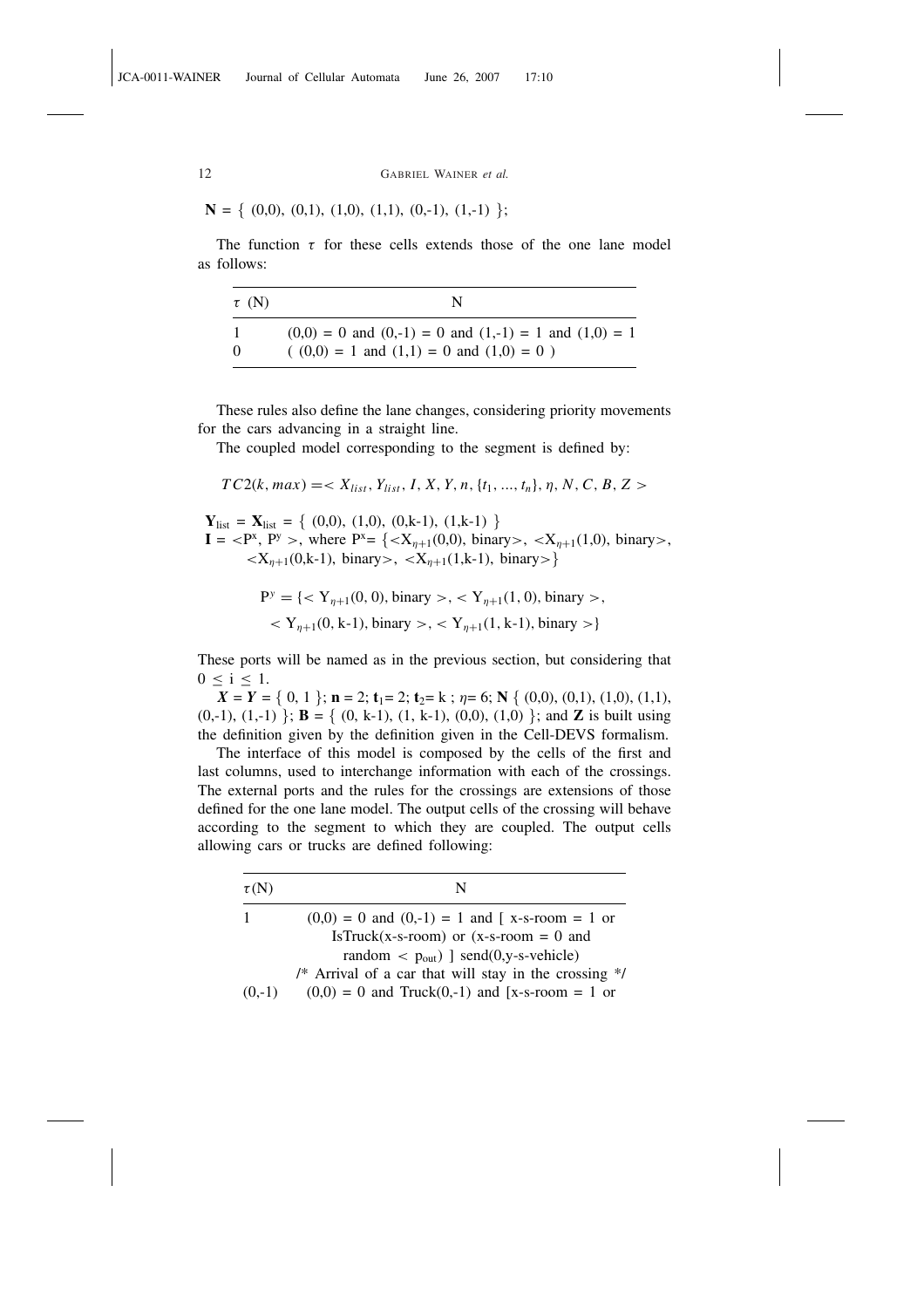|       | IsTruck(x-s-room) or $(x-s$ -room = 0 and                 |
|-------|-----------------------------------------------------------|
|       | random $\langle$ p <sub>out</sub> ) ] send(0,y-s-vehicle) |
|       | /* Arrival of a truck staying in the crossing */          |
| 0     | $(0,0) = 0$ and $(0,-1) = 1$ and x-s-room = 0 and         |
|       | random $\geq$ p <sub>out</sub> send(1,y-s-vehicle)        |
|       | /* Arrival of a car that will leave the crossing */       |
|       | $(0,0) = 0$ and Truck $(0,-1)$ and x-s-room = 0 and       |
|       | random $\geq$ p <sub>out</sub> send((0,-1), y-s-vehicle)  |
|       | /* Arrival of a truck that will leave crossing */         |
| 0     | $(0,0) = 1$ and $(0,1) = 0$                               |
|       | $send(0,y-s-vehicle)$                                     |
| 0     | Truck $(0,0)$ and $(0,1) = 0$                             |
|       | $send(0,y-s-vehicle)$                                     |
| (0,0) | TRUE $send(0,y-s-vehicle)$                                |
|       | /* Otherwise, the present state is kept */                |

Here,  $p_{out}$  is a constant that represents the probability of vehicle leaving the crossing. A vehicle can leave the crossing if there is enough space in the segment and a random value is higher than *pout* . A truck passing through cells connected to segments not allowing trucks will keep advancing. The behavior for these cells is defined by:

| $\tau(N)$ | N                                                                        |  |
|-----------|--------------------------------------------------------------------------|--|
| 1         | $(0,0) = 0$ and $(0,-1) = 1$ and $(x-s-room = 1$ or                      |  |
|           | $(x-s-room = 0$ and random $\langle p_{out} \rangle$ send(0,y-s-vehicle) |  |
|           | /* Arrival of a car that will stay in the crossing */                    |  |
| $(0,-1)$  | $(0,0) = 0$ and Truck $(0,-1)$ send $(0,y$ -s-vehicle)                   |  |
|           | /* Arrival of a truck that will stay in the crossing */                  |  |
| $\Omega$  | $(0,0) = 0$ and $(0,-1) = 1$ and x-s-room = 0                            |  |
|           | and random $\geq$ p <sub>out</sub> send(1,y-s-vehicle)                   |  |
|           | /* Arrival of a car that will leave the crossing $\frac{1}{2}$           |  |
| 0         | $(0,0) = 1$ and $(0,1) = 0$ send $(0,y$ -s-vehicle)                      |  |
| $\Omega$  | Truck $(0,0)$ and $(0,1) = 0$ send $(0,y$ -s-vehicle)                    |  |
| (U.U)     | TRUE send(0,y-s-vehicle)                                                 |  |
|           | /* Otherwise, the present state is kept $*/$                             |  |

These rules represent that, when there is space in the segment and a random value is greater than  $p_{out}$ , the cars can leave the crossing. When a truck arrives to these cells, it just advances to the next cell if it is empty. A truck cannot it leave the crossing through these cells.

The local computing function of the input cells is defined by: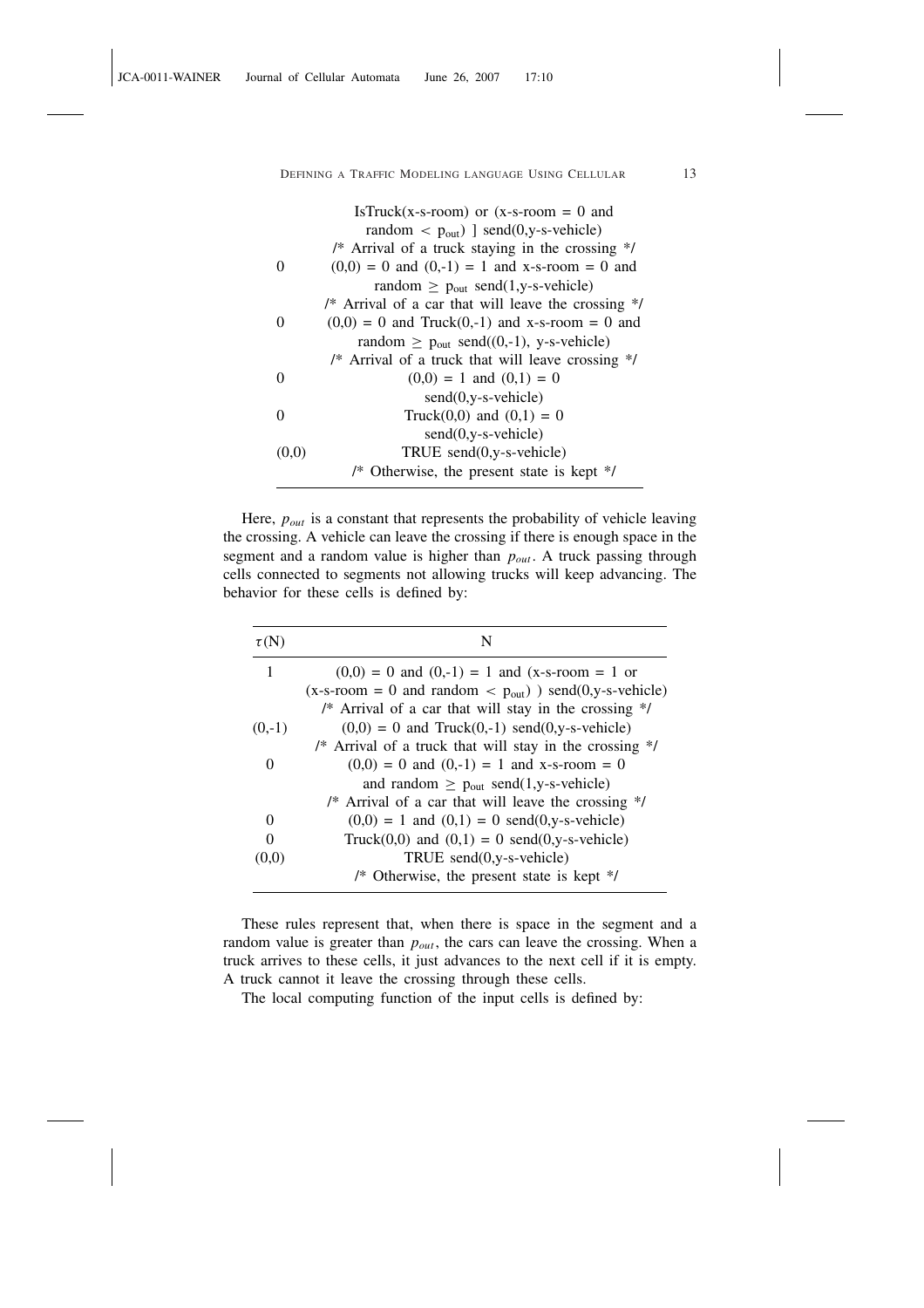| $\tau$ (N)                                               | N                                                                       |  |
|----------------------------------------------------------|-------------------------------------------------------------------------|--|
| 1                                                        | $(0,0) = 0$ and $(0,-1) = 1$ send $(1, y$ -s-room)                      |  |
| 1                                                        | $(0,0)=0$ and x-s-vehicle = 1 and                                       |  |
|                                                          | $(0,-1)=0$ send $(1, y$ -s-room)                                        |  |
| $(0,-1)$                                                 | $(0,0) = 0$ and Truck $(0,-1)$ ; send $(1, y$ -s-room)                  |  |
| x-s-vehicle                                              | $(0,0) = 0$ and IsTruck(x-s-vehicle)                                    |  |
|                                                          | and $(0,-1)=0$ send $(1, y-s-room)$                                     |  |
| 0                                                        | $(0,0) = 1$ and $(0,1) = 0$ and $(0,-1)$                                |  |
|                                                          | $= 0$ send $(0, y-s-room)$                                              |  |
|                                                          | /* No vehicle with priority is in the crossing $*/$                     |  |
| 0                                                        | Truck $(0,0)$ and $(0,1) = 0$ and $(0,-1)$                              |  |
|                                                          | $= 0$ send $(0, y-s-room)$                                              |  |
|                                                          | $/*$ No vehicle with priority is in the crossing $*/$                   |  |
| $(0,0) = 1$ and $(0,1) = 0$ and $(0,-1) = 1$<br>$\theta$ |                                                                         |  |
|                                                          | or $Truck(0,-1)$ ) send $(1, y-s-room)$                                 |  |
|                                                          | $\frac{*}{*}$ No vehicle with priority is in the crossing $\frac{*}{*}$ |  |
| 0                                                        | Truck(0,0) and (0,1) = 0 and ( $(0,-1) = 1$                             |  |
|                                                          | or $Truck(0,-1)$ ) send $(1, y-s-room)$                                 |  |
|                                                          | $\frac{*}{*}$ No vehicle with priority is in the crossing $\frac{*}{*}$ |  |
| (0,0)                                                    | TRUE /* Otherwise, keep the previous state */                           |  |

The ports should be updated explicitly, because the new state for each of the cells is not transmitted. In the third and fourth rules, the new state represents the presence of a truck. Then, if the coupled segment is binary, it will not accept trucks. Therefore, a value of 1, representing that the cell is busy is sent to the segment. The segment will wait the cell to be empty, which will be done by sending a 0 value through the output port. In this way, if there is a vehicle with priority in the crossing, the cell sends a 1. In this way, a new arriving vehicle knows that it must stop before the crossing.

The constructions here presented also include rules to translate segments with three to five lanes (or more). They are built as an extension to the behavior presented in this section (Davidson and Wainer, 1999).

#### 3.2 Segments with trucks

The constructions presented in the previous section were extended to allow the representation of trucks. Two different constructions are available according to the kind of traffic allowed in the street. The standard models are used in streets where heavy traffic is not allowed. Otherwise, the models presented in these sections are applied. A segment including trucks is defined by: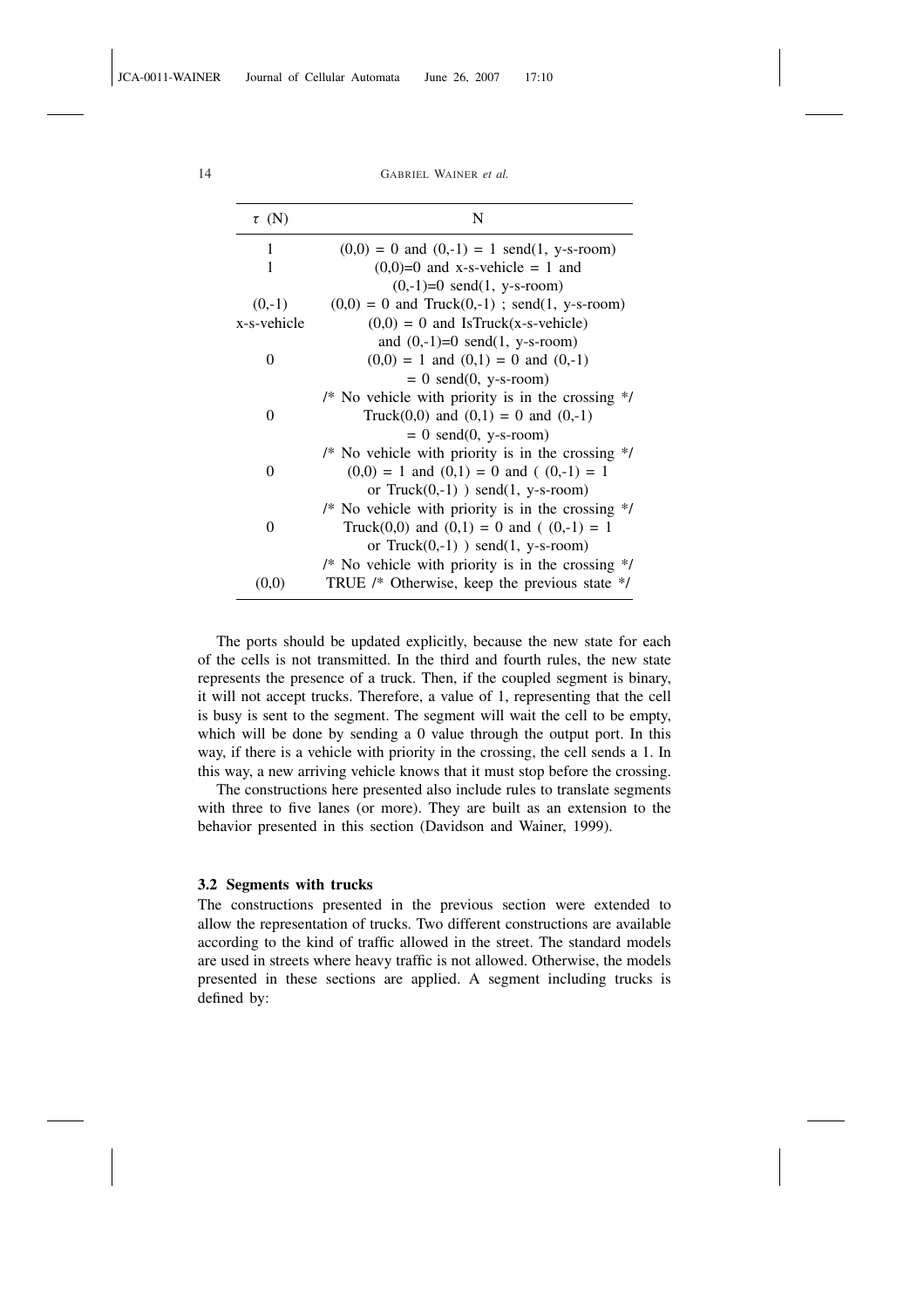$TruckSegments = \{(p1, p2, n, a, dir, max)/p1, p2 \in City \land n,$ 

 $max \in N \wedge a, dir \in \{0, 1\}$ 

With the parameters defined as for standard segments. Each TruckSegment will be translated into a Cell-DEVS with transport delays. The TruckSegment cell atomic model is defined as:

$$
TS_{ij} = < I, X, S, Y, N, \delta_{int}, \delta_{ext}, delay, d, \tau, \lambda, D >
$$

 $X = Y = N$ ; delay = transport; d = truck\_sp(max); S:  $\overline{a}$ 

|                                   |                                                             | if there is a car in the cell; |
|-----------------------------------|-------------------------------------------------------------|--------------------------------|
| $s = \begin{cases} 0 \end{cases}$ |                                                             | if the cell is empty; and      |
|                                   | $k = \text{rmod} 10 \land r \in [2, 5]$ if here is a truck. |                                |

**D**,  $\lambda$ ,  $\delta_{int}$  and  $\delta_{ext}$  are defined by the Cell-DEVS formalism to achieve the transport delay behavior.

 $\tau$  will be discussed later;

 $N = \{(3,0), (2,-5), (2,-4), (2,-3), (2,-2), (2,-1), (2,0), (2,1), (1,-5), (1,-4),\}$  $(1,-3), (1,-2), (1,-1), (1,0), (1,1), (1,2), (0,-5), (0,-4), (0,-3), (0,-2), (0,-1),$  $(0,0)$ ,  $(0,1)$ ,  $(0,2)$ ,  $(-1,-5)$ ,  $(-1,-4)$ ,  $(-1,-3)$ ,  $(-1,-2)$ ,  $(-1,-1)$ ,  $(-1,0)$ ,  $(-1,1)$ ,  $(-1,2)$ ,  $(-2,-5)$ ,  $(-2,-4)$ ,  $(-2,-3)$ ,  $(-2,-2)$ ,  $(-2,-1)$ ,  $(-2,0)$ ,  $(-2,1)$ 

A truck is defined by  $\{ s / s \in N \land s > 1 \land r = s \mod 10 \land r \in [2, 5] \}.$ Each *s* represents an identifier for a truck with length *r*. The length is used to define the space needed to change between lanes. Each truck has a unique identifier (the *s* parameter) that can be used to recognize it. *Truck sp()* is a function returning a delay representing the current speed. The value returned depends on the maximum speed allowed in the street. The cell's neighborhood is depicted in Figure 8.

The cell's behavior defined by the  $\tau$  function is divided in two groups. The first one is related with the truck's movement, and the second is related with car's advance. When a truck moves, several cells should change together. The first cell is in charge to choose the next movement, checking

|  |  | (0, 0) |  |
|--|--|--------|--|
|  |  |        |  |
|  |  |        |  |

FIGURE 8 Cell's Neighborhood.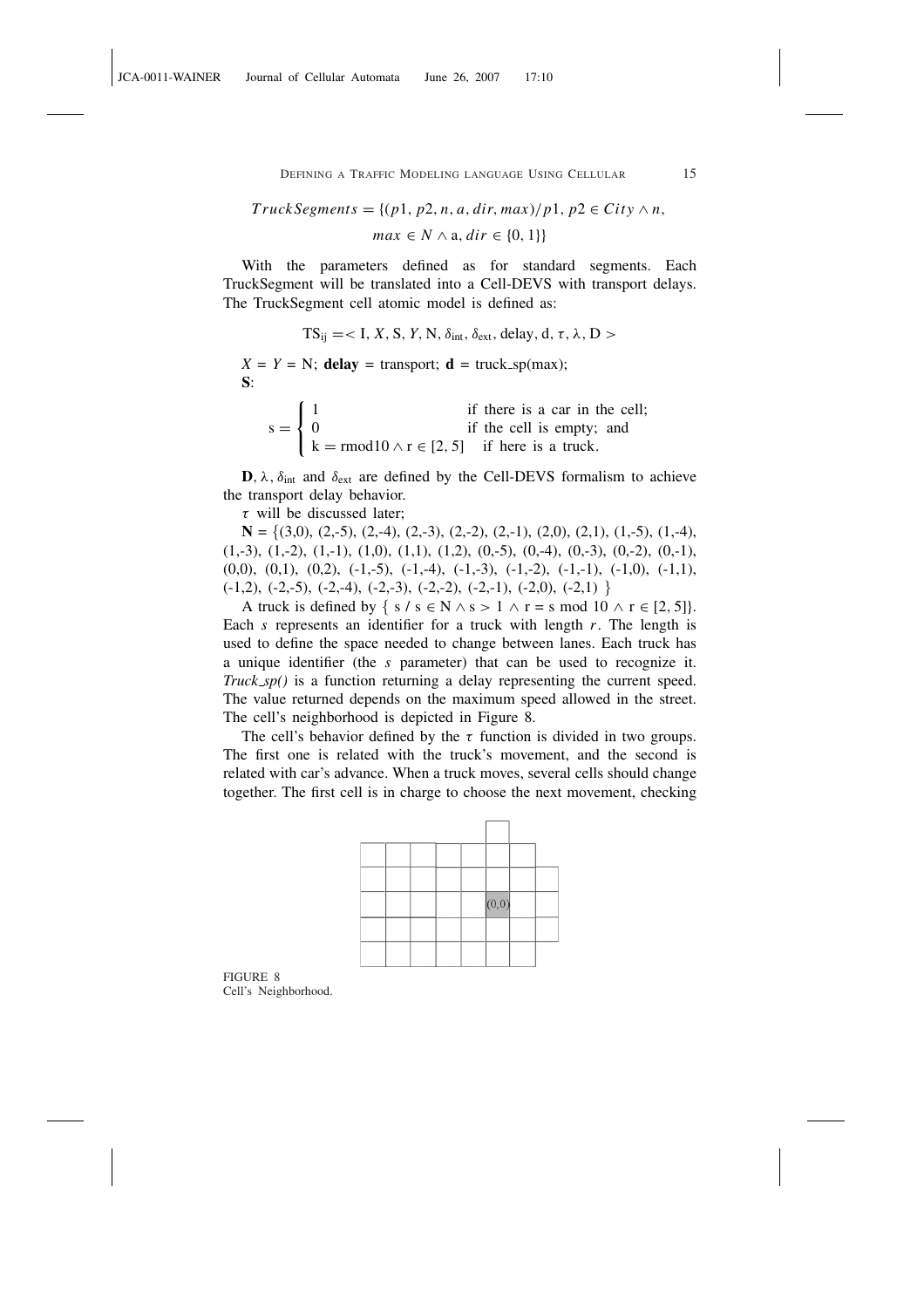if there is space to move all the truck. The remaining cells will follow the first one. There are three valid movements. The first one movement consists in advancing one cell in the same lane. If there is no space, it tries to move to the right (reflecting that the trucks should use the right lanes). Otherwise, it tries to go to the left, as showed in Figure 9 (Davidson and Wainer, 2000b).

Any vehicle advancing straight will have a higher priority than those coming from the other lanes. Therefore, to make a straight movement we only need to check if there is a place in the previous cell. When a truck tries to move to the right, the head verifies if the right lanes are free, that is,  $\forall$  k ∈ [0, remainder((i,j),10)]  $\Rightarrow$  (i-1,j-k) = 0. These trucks will have a higher priority than the cars trying to make the same movements. Instead, when moving to the left, the trucks should check that no other vehicles are trying to occupy those cells. Two lanes must be checked because other trucks or cars in the second lane trying to move have higher priority to do it. To avoid collisions with trucks, car movements defined in the section 5.1 were extended. When a car tries to move to the left, it checks that enough room is available  $((1,0) = 0$  and  $(1,1) = 0$ ) and no trucks are trying to move to the same cell. A car arrives to the origin cell from the right only if the car is not able to move forward  $((-1,0)$   $l = 0)$ , there is enough space to move  $((0,-1) = 0$  and  $(0,0) = 0$ , and a truck is not trying to get to the same position. When a car moves to the right, we check that there is enough space. In addition, no other vehicle must be trying to reach same position. Finally, a car can arrive from the left. We must check there is no space to advance, the car cannot stay in its own lane, and it cannot move to the left. Besides, it checks if there is a truck moving to the origin cell.

As the segments contain trucks or cars, a policy ruling the movement of both must be defined. Any vehicle advancing straight will have a higher priority than the ones coming from the other lanes. Therefore, to make a straight movement we only need to check if there is a place in the previous cell. A truck trying to move to the right must check if there is enough room to do it. These trucks will have a higher priority than the cars trying to make the same movements. Instead, when moving to the left, the trucks should check that no vehicles are trying to occupy those



FIGURE 9

Truck movements. (a) Straight; (b) Change to the right lane; (c) Change to the left.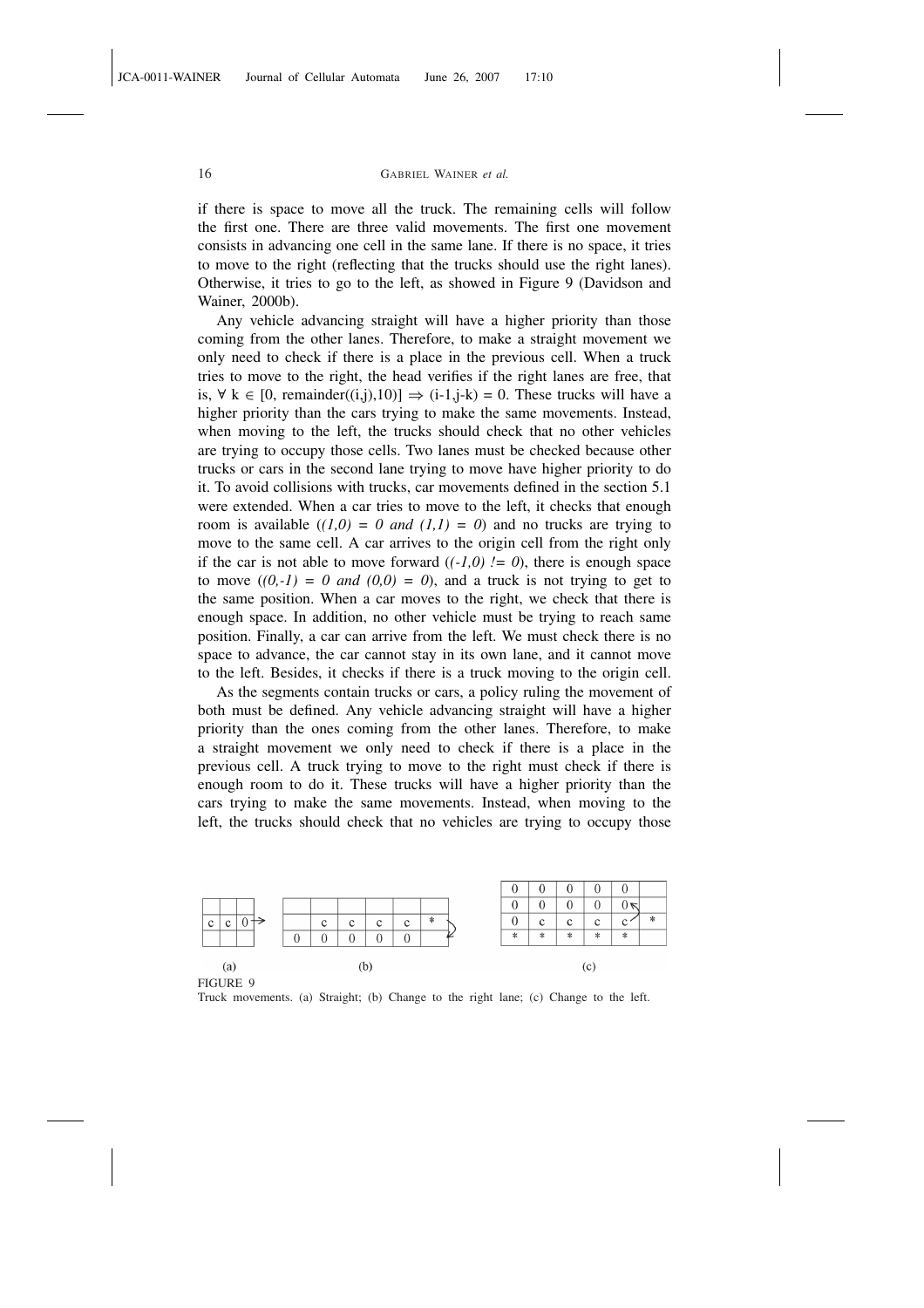cells. The neighborhood defined earlier allows to check these movements by using the following rules:

| $\tau(N)$ | N                                                   |
|-----------|-----------------------------------------------------|
| $(0,-1)$  | $(0,0) = 0$ and Truck $(0,-1)$ and IsHead $(0,-1)$  |
| $(0,-1)$  | $(0,0) = 0$ and Truck $(0,-1)$ and $(0,1) = (0,-1)$ |

Here, we represent the arrival of a truck to the origin cell from the cell in the back. *Truck(i,j)* is a macro used to verify that the position contains a part of a truck, that is,  $Truck(i,j) \equiv remainder((i,j),10) \in [2,5]$ . *IsHead(i,j)* is a macro that checks if the position (i,j) is the head of the truck. To do so, it verifies that the previous positions do not include part of the same truck. The following rules represent a truck leaving the cell. In the first case, the truck leaves the cell using a straight movement. In the second one, the truck moves to the right.

| $\tau$ (N) | N                                                |
|------------|--------------------------------------------------|
| $\Omega$   | Truck $(0,0)$ and $(0,1) = 0$ and IsHead $(0,0)$ |
| $\Omega$   | Truck(0,0) and (0,1) = 0 and (0,2) = (0,0)       |

In the next case, the head and the rest of the truck are also distinguished. Only the head checks if there is enough space to move (*Free\_Right\_Truck(0,0)*), and the rest just follow it.

| $\tau(N)$ | N                                                                                                   |
|-----------|-----------------------------------------------------------------------------------------------------|
| $\theta$  | Truck $(0,0)$ and Free_Right_Truck $(0,0)$ and IsHead $(0,0)$<br>Truck $(0,0)$ and $(-1,1) = (0,0)$ |

Here, *Free\_Right\_Truck(i,j)* verifies if the right lane of the cell (i,j) is free, that is, Free\_Right\_Truck(i,j)  $\equiv \forall k \in [0,$  remainder((i,j),10)]  $\Rightarrow$  $(i-1,j-k) = 0$ . The following rule represents a truck arriving to the origin cell from the left. The head should check that the chosen movement is to the right  $((1,1) := 0)$ , and there is space to do it (*Free Right\_Truck*(1,0)).

| $\tau(N)$ | N                                                                 |
|-----------|-------------------------------------------------------------------|
| (1.0)     | $(0,0) = 0$ and Truck $(1,0)$ and $(1,1) := 0$ and IsHead $(1,0)$ |
|           | and Free_Right_Truck $(1,0)$                                      |
| (1,0)     | $(0,0) = 0$ and Truck $(1,0)$ and $(0,1) = (1,0)$                 |

A truck leaving the origin cell and moving to the left is represented following. The truck's head checks if there is enough room to move to the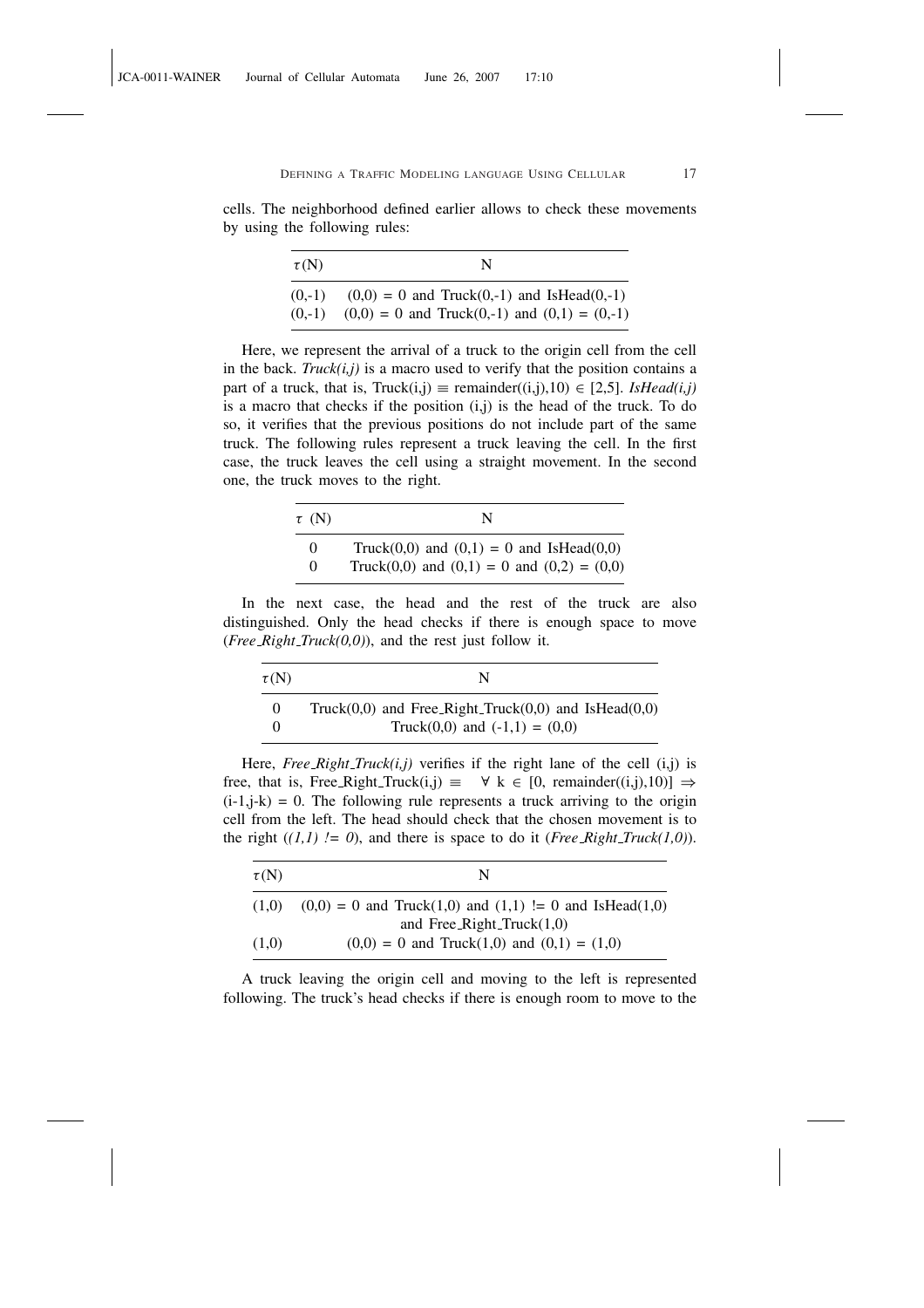left (*2LeftLanesFree(0,0)*). Two lanes are necessary because other trucks or cars trying to move have higher priority to do it.

| $\tau(N)$ | N                                                           |
|-----------|-------------------------------------------------------------|
| $\Omega$  | Truck $(0,0)$ and 2LeftLanesFree $(0,0)$ and IsHead $(0,0)$ |
|           | Truck $(0,0)$ and $(1,1) = (0,0)$                           |

Following, we represent a truck arriving to the origin cell from the right. If it is the truck's head, the movement should be checked by seeing that the truck cannot advance  $((1,1)$   $!= 0)$  or turn right  $((Free\_Right\_Truck(-1,0)))$ . It also should have enough room to do the movement (*2LeftLanesFree(-1,0)*).

| $\tau(N)$ | N                                                         |
|-----------|-----------------------------------------------------------|
| $(-1.0)$  | $(0,0)=0$ and Truck(-1,0) and (-1,1)!=0 and IsHead(-1,0)  |
|           | and $!(Free_Right_Tuck(-1,0))$ and $2LeftLanesFree(-1,0)$ |
| $(-1.0)$  | $(0,0) = 0$ and Truck(-1,0) and $(0,1) = (-1,0)$          |

The car movements also must be defined. The first rule following represents the arrival of a car to the cell. The second one represents a car abandoning a cell, and moving forward. In these cases, the delay function is d = speed(max), where *speed* returns a delay proportional to the car speed depending on the speed limit.

| $\tau(N)$ | N                                                           |
|-----------|-------------------------------------------------------------|
| 0         | $(0,0) = 0$ and $(0,-1) = 1$<br>$(0,0) = 1$ and $(0,1) = 0$ |

The next rule represents a car leaving a cell to the left. It checks that enough room is available  $((1,0) = 0$  and  $(1,1) = 0$ ) and no trucks with higher priority are trying to move to the same cell (*!(Truck(2,1))*).

| $\tau(N)$ |                                                                        |
|-----------|------------------------------------------------------------------------|
|           | $(0,0) = 1$ and $(1,0) = 0$ and $(1,1) = 0$ and $!(\text{Truck}(2,1))$ |

The following rule represents a car arriving to the origin cell from the right. The car should not be able to move forward  $((-1,0)$   $!= 0)$ , it should have enough space to move  $((0,-1) = 0$  and  $(0,0) = 0)$ , and a truck should not be able to arrive to the same position (*!(Truck(1,0))*).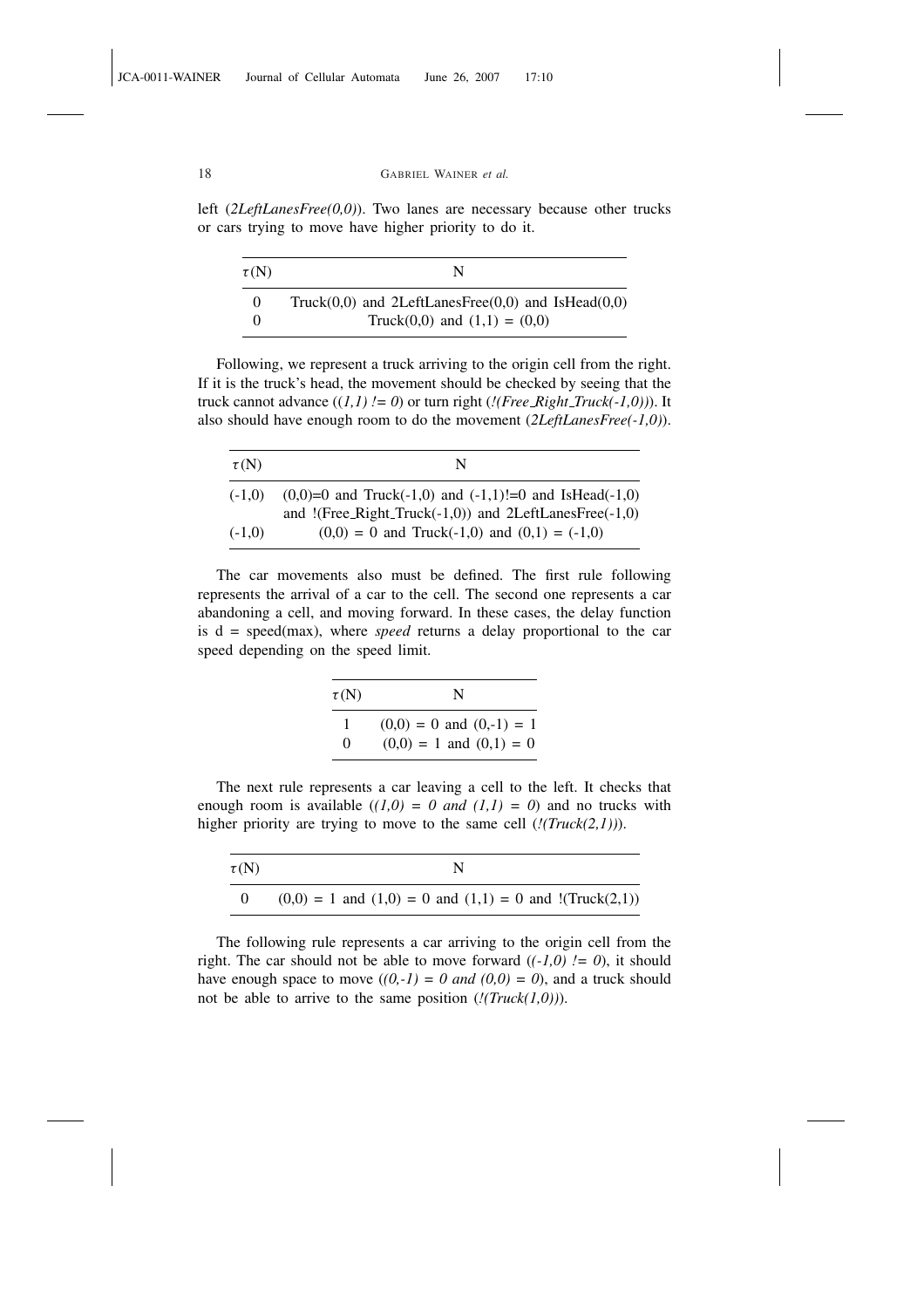| $\tau(N)$ | N                                                                                       |
|-----------|-----------------------------------------------------------------------------------------|
|           | $(0,0) =$ and $(-1,-1)=1$ and $(-1,0) =0$ and $(0,-1) =0$<br>and $!(\text{Truck}(1,0))$ |

When a car moves to the right, we must check that enough space to move is available. In addition, no trucks (with higher priority) or cars must be trying to reach same position  $((-2,0) = 0 \text{ or } (-2,1) = 0)$ .

| $\tau(N)$ | N                                                                        |
|-----------|--------------------------------------------------------------------------|
| $\theta$  | $(0,0) = 1$ and $(-1,0) = 0$ and $(-1,1) = 0$ and $!(\text{Truck}(0,1))$ |
|           | and $((-2,0) = 0$ or $(-2,1) = 0)$                                       |

Finally, a car can arrive from the left. We must check there is no space to advance, the car cannot stay in its own lane, and it cannot move to the left. Besides, it checks if there is a truck moving to the origin cell.

| $\tau(N)$ | N                                                                 |
|-----------|-------------------------------------------------------------------|
|           | $(0,0)=0$ and $(1,-1)=1$ and $(1,0)=0$ and $!(\text{Truck}(1,0))$ |
|           | and $(0,-1)=0$ and $((2,-1)!=0$ or $(2,0)!=0$ or Truck $(3,0)$ )  |

After defining the individual behavior of each cell in the model, a Cell-DEVS coupled model should be built for the segment. In this case, the coupled model is defined by:

 $SLT(k, max, \#s) = \langle Xlist, Ylist, I, X, Y, n, \{t_1, ..., t_n\}, \eta, N, C, B, Z \rangle$ 

**Xlist = Ylist =** { (i,0) / i  $\in$  [0, #s] } U { (i,k-1) / i  $\in$  [0, #s] }  $I = \langle P^x, P^y \rangle$ , with  $P^x = \{ \langle X_{\eta+1}(i,0), N \rangle / i \in [0, \#s] \}$  U  $\{ \langle X_{\eta+1}(i,k-1),$ 

*N*> / i  $\in$  [0, #s]} and P<sup>y</sup>= { < Y<sub>n+1</sub>(i,0), *N*> / i  $\in$  [0, #s]} U  $\{ i \in [0, #s]\}.$ 

 $X = Y = N;$  **n** = 2; **t**<sub>1</sub> = #s; **t**<sub>2</sub> = k; **C** = { C<sub>ij</sub> / **i**  $\in$  [0, #s-1]  $\wedge$  **j**  $\in$  [0, k-1] }; **B** = { (i,j)  $\ell$  ∈ [0, #s-1] ∧ j ∈ [0, 5] } U { (i,j)  $\ell$  i ∈ [0, #s-1] ∧ j ∈ [k-2, k-1] }; and

Z is built by following the definition for Cell-DEVS models.

Here, SLT(k, max, #s) represents a segment of *#s* lanes of length *k* each with speed level *max*. Variable *k* is computed using *Cells-Nr(t)*, a function that takes the length of the segment and the size of each cell.

The following input/output ports names are used in the following rule definitions: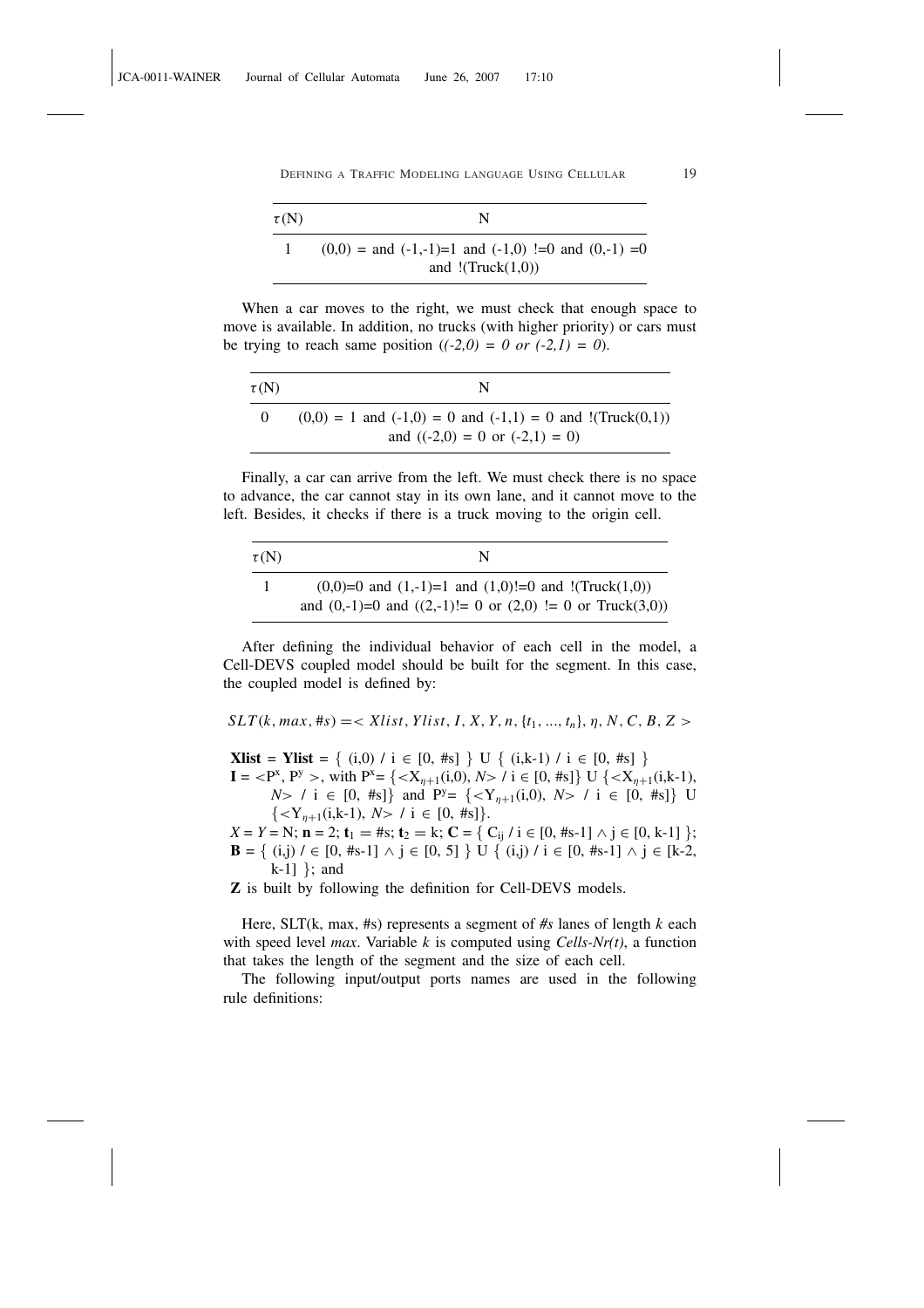| Name        | Comment                                                  |
|-------------|----------------------------------------------------------|
| x-c-vehicle | A vehicle leaves a crossing to a segment.                |
| x-c-room    | There is enough room in the crossing so                  |
|             | a vehicle can advance from the segment.                  |
| y-c-room    | There is enough room in the segment so                   |
|             | a vehicle can leave the crossing.                        |
|             | y-c-vehicle A vehicle in the segment is trying to cross. |

The border cells of the coupled model are connected with the crossings, therefore, their behavior is different from the rest of the cell space. The column 0 will be devoted to receive trucks from the crossing. The trucks in a crossing are represented using only one cell. Hence, when they return to a segment their full length must be reconstructed. This rule represents a car arriving to the origin cell from the crossing:

| $\tau(N)$ | N                               |
|-----------|---------------------------------|
|           | $(0,0) = 0$ and x-c-vehicle = 1 |

The following rule represents the arrival of a truck from the crossing:

| $\tau(N)$ | N                                                |
|-----------|--------------------------------------------------|
|           | x-c-vehicle $(0,0) = 0$ and IsTruck(x-c-vehicle) |

The following rules will represent that the truck size expands when it leaves the crossing:

| $\tau(N)$ | N                                                        |
|-----------|----------------------------------------------------------|
| $\theta$  | Truck $(0,0)$ and $(0,1) = 0$ and                        |
|           | CompleteTruck $(0,0)$ send $(0,y-c$ -room)               |
| $\theta$  | Truck $(0,0)$ and $(0,1) = 0$ and !CompleteTruck $(0,0)$ |
|           | and !IsHead_TC1 $(0,0)$ send $((0,0),y$ -c-room)         |
| (0,1)     | $(0,0) = 0$ and Truck $(0,1)$ and                        |
|           | !CompleteTruck $(0,1)$ send $((0,1),y$ -c-room)          |
|           | Truck(0,0) and $(0,1) = 0$ and                           |
|           | IsHead_TC1 $(0,0)$ send $((0,0),y$ -c-room)              |

Here, *IsTruck(k)* verifies that a value passed as parameter represents a truck, that is, IsTruck(k)  $\equiv$  remainder(k,10)  $\in$  [2,5]. *CompleteTruck(i,j)* is used to see if the truck has been generated completely.

The first rule represents that the truck has been generated completely. Consequently, the crossing should know that it is ready to receive another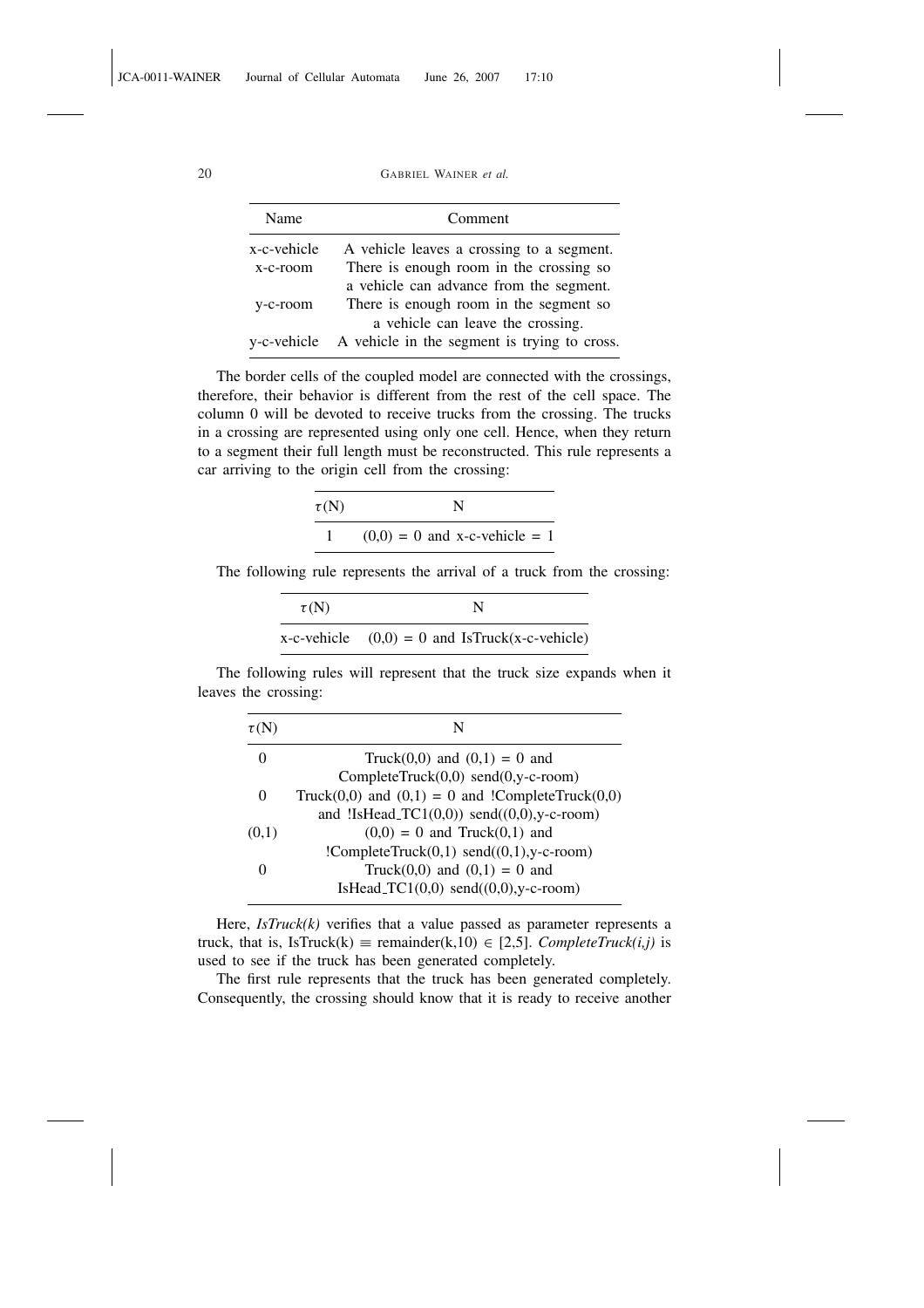vehicle. This is done sending a 0 value to the crossing. The second rule represents that part of the truck advanced to the following cell, but the truck is still being reconstructed. Therefore, the cell in the crossing is busy. The third rule represents the generation of a new part of the truck in the origin cell. The last rule is equivalent to the second, but considering that the origin cell contains the truck's head. Therefore, its output must be delayed (in the other rules, 0 delays are used).

The following rules specify the size reduction of a truck arriving to a crossing:

| $\tau(N)$ | N                                                          |
|-----------|------------------------------------------------------------|
| $(0,-1)$  | $(0,0)=0$ and Truck $(0,-1)$ and CompleteTruck $(0,-1)$    |
|           | $send(0, v-c- vehicle)$                                    |
| $\theta$  | Truck $(0,0)$ and x-c-room = 0 send $((0,0),y$ -c-vehicle) |
| $\theta$  | $(0,0)=0$ and Truck $(0,-1)$ and !CompleteTruck $(0,-1)$   |
|           | $send(0, y-c- vehicle)$                                    |

The first rule represents the arrival of a truck to a crossing when there is enough room to cross. The value representing the truck's number is transmitted only if the cell contains the head of the truck. The second rule represents a truck arrived to the crossing. The third rule represents the input of the remaining parts of the truck. Finally, the following rules are related with the interchange of cars. The next one is in charge of sending a car to the crossing:

| $\tau(N)$      | N                                                |
|----------------|--------------------------------------------------|
| $\overline{0}$ | $(0,0) = 1$ and x-c-room = 0 send(1,y-c-vehicle) |

Here, *SLT*(*k, max, #s*) represents a segment of *#s* lanes of length *k* each with speed level *max*. Variable *k* is computed using the function *segment len* defined earlier. Here, if we consider the example presented in section 2, we can define,  $SLT_{rG1}(20, 60, 4)$  as:

 $\mathbf{Y}_{\text{list rG1}} \,=\, \mathbf{X}_{\text{list rG1}} \,=\, \left\{\begin{array}{l} \left( i,0 \right)\,/\,i \,\in\, [0,\,4] \,\end{array} \right\}\, \text{U} \,\,\left\{\begin{array}{l} \left( i,19 \right)\,/\,i \,\in\, [0,\,4] \,\, \right\};\\ \end{array}$  $I_{rG1} = \langle P^x, P^y \rangle$ , with  $P^x = \{ \langle X_{\eta+1}(i,0), N \rangle / i \in [0, 4] \} \cup \{ \langle X_{\eta+1}(i,19), X \rangle \}$ *N*> / i  $\in$  [0, 4]} and P<sup>y</sup>= {<Y<sub>n+1</sub>(i,0), *N*> / i  $\in$  [0, 4]} U  $\{1 \in [0, 4]\}.$ 

*X*  $_{rG1} = Y_{rG1} = N$ ;  $\mathbf{n}_{rG1} = 2$ ;  $\mathbf{t}_{1rG1} = 4$ ;  $\mathbf{t}_{2rG1} = 20$ ;  $\mathbf{C}_{rG1} = \{ TS_{ij} / i \in [0, 1] \}$ 4-1]  $\land$  j ∈ [0, 19] };

**B**<sub>rG1</sub> = { (i,j) / ∈ [0, 3] ∧ j ∈ [0, 5] } U { (i,j) / i ∈ [0, 3] ∧ j ∈ [18, 19] }.

The border cells of the coupled model are connected with the crossings, therefore, their behavior is different from the rest of the cell space. The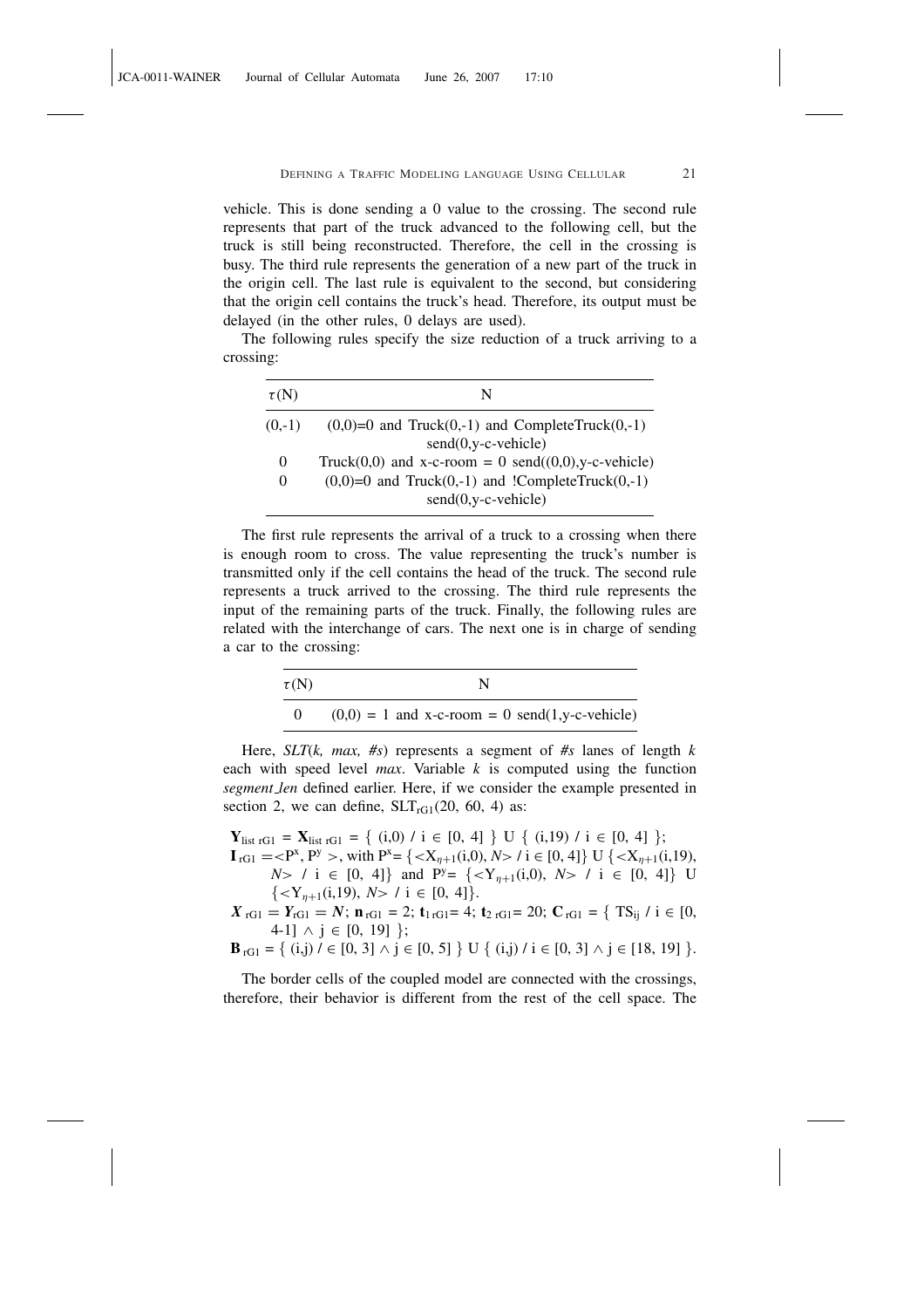column 0 will be devoted to receive trucks from the crossing, represented using only one cell. Hence, when they return to a segment their full length must be reconstructed. If a truck has been regenerated completely, the crossing should know that it is ready to receive another vehicle. This is done sending a 0 value to the crossing. On the opposite side, a truck size must be reduced when it arrives to a crossing. A truck enters a crossing only when there is enough room to cross. The value representing the truck number is transmitted only if the cell contains the head of the truck. The remaining parts of the truck are discarded.

#### 3.3 Crossings

Crossings are formally specified as:

Crossings = {
$$
(c, max)/c \in City \land max \in N \land \exists s, s' \in Segments \land s
$$
  
=  $(p1, p2, n, a, dir, max) \land s' = (p1', p2', n', a', dir', max') \land s \neq s' \land$   
 $(p1 = c \lor p2 = c) \land (p1' = c \lor p2' = c)$ }

with the different parameters defined as for the segments constructions.

Crossings are represented as a ring of cells in which vehicles move up to deciding to get through another path. This approach was used previously in (Chopard et al. 1995, Chopard et al. 1996, Chopard et al. 1997). A car in the intersection has higher priority to obtain a position into the ring than the cars out of the crossing. In the crossing, the cars advance continuously in order to avoid deadlocks. Each crossing should have at least one input and one output cell. In this way, the vehicles getting into a crossing from a given segment will always have one available output, as depicted in Figure 10.

Atomic cells are based on the one lane model of section 3. Besides, as each cell is connected with a segment influencing its behavior, different functions must be provided. Here,  $\tau$ : S x N  $\rightarrow$  S will execute different rules for input or output cells. Output cells behavior is defined by:



FIGURE 10 A Crossing.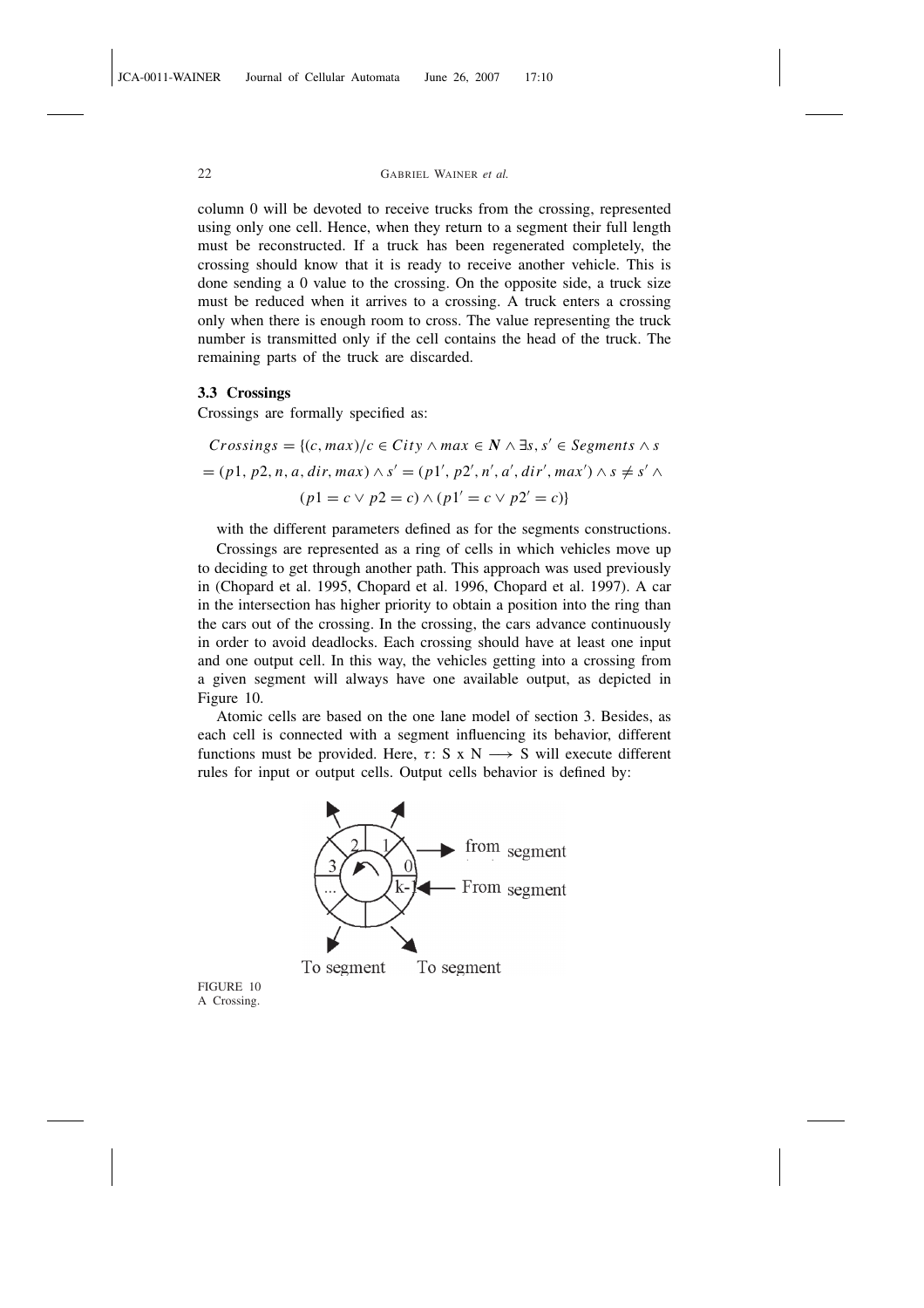| $\tau(N)$ | N                                                                                                                           |
|-----------|-----------------------------------------------------------------------------------------------------------------------------|
| 1         | $(0,0) = 0$ and $(0,-1) = 1$ and [portvalue(x-s-space) = 1 or                                                               |
|           | (portvalue(x-s-space) = 0 and random < $p_{out}$ ) ] send(0,<br>y-s-vehicle) $/*$ A car kept into the crossing arrives $*/$ |
|           | $(0,0) = 0$ and $(0,-1) = 1$ and portvalue(x-s-space) = 0                                                                   |
|           | and random $\geq$ p <sub>out</sub> send(1, y-s-vehicle)                                                                     |
|           | /* A car abandoning the crossing arrives $*/$                                                                               |
|           | $(0,0) = 1$ and $(0,1) = 0$ send $(0, y$ -s-vehicle)                                                                        |
|           | $/*$ A car abandons the present cell $*/$                                                                                   |
| (0,0)     | TRUE send $(0, y$ -s-vehicle)                                                                                               |
|           | /*Otherwise, the cell keeps the present state */                                                                            |

The first rule of this definition represents a car arriving to the cell being considered. Here, *random* is a probability function that can be tuned to define random routing. If the value returned by the function is higher than the constant  $p_{out}$ , the vehicle abandons the origin cell towards to the corresponding segment. Therefore, a car remains in the crossing if the output segment is busy (*portvalue*(*x-s-space*) = 1), or the random test fails. In these cases, the output port *y-s-vehicle* (which corresponds to the output segment) must be set to 0. Otherwise, the segment will detect the car and will react as in a transfer. The second rule represents the arrival of a vehicle from the previous cell that will abandon the crossing. The first cell in the segment must be empty, and the random function should return a value higher than the predefined constant. The third rule represents that a vehicle abandons the present cell.

The behavior for input cells is defined by:

| $\tau$ (N) | N                                                                   |
|------------|---------------------------------------------------------------------|
|            | $(0,0) = 0$ and $(0,-1) = 1$ or portvalue(x-s-vehicle) = 1          |
|            | send(1, y-s-space) /* Arrival of a new car */                       |
| $\theta$   | $(0,0) = 1$ and $(0,1) = 0$ and $(0,-1) = 0$ send $(0, y$ -s-space) |
|            | /* No cars with priority into the crossing $*/$                     |
| $\Omega$   | $(0,0) = 1$ and $(0,1) = 0$ and $(0,-1) = 1$ send(1, y-s-space)     |
|            | /* Cars with priority into the crossing $*/$                        |
| (0,0)      | TRUE /* Otherwise, keep the previous state */                       |

The input cells can receive vehicles from the previous cell in the crossing, or from a segment coupled to it (using the port *x-s-vehicle*). The first rule represents the arrival of a car to a cell. The origin must be empty, and a vehicle is available. The port related with the segment must be updated to tell that the cell is busy. The second and third rules represent that a car abandons a cell when the front cell is free. If the back cell is empty, the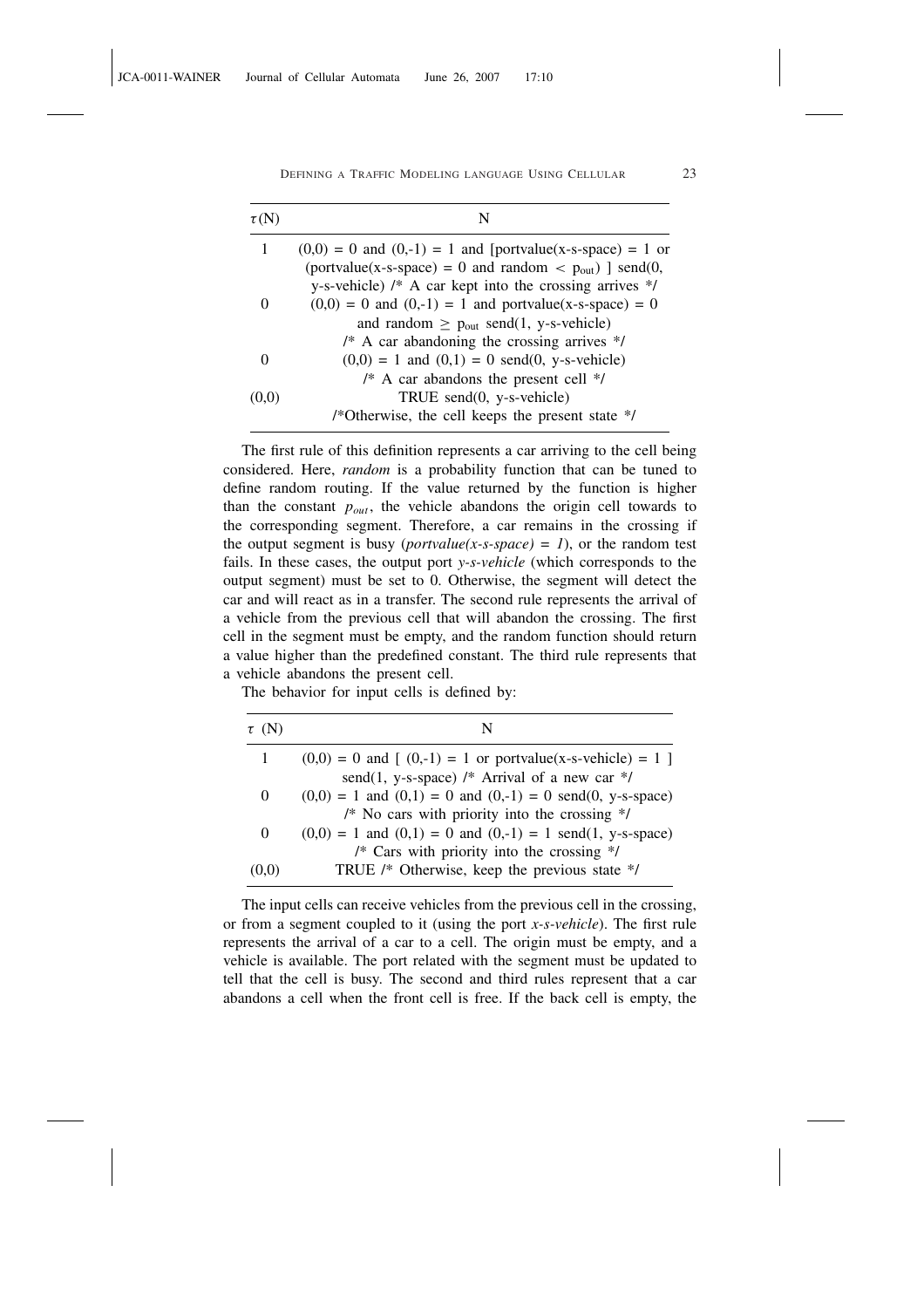output port *x-s-space* is updated with a 0 to tell the segment that there is enough room to receive a vehicle. Otherwise, a 1 is sent to the segment to tell that a car in the crossing is trying to use the cell, due that cars in the crossing have higher priority to use them.

The coupled model corresponding to the crossings is defined by:

 $Crossing(k, In, Out) = \langle X_{list}, Y_{list}, I, X, Y, n, \{t_1, ..., t_n\}, \eta, N, C, B, Z \rangle$ 

which defines a crossing of *k* cells, where the positions in the set *In* are the crossing inputs, and *Out* their outputs. Here,

 $Y_{\text{list}} = X_{\text{list}} = \{ (0,i) / 0 \le i < k \}; X = Y = \{0, 1\};$  $I = \langle P^x, P^y \rangle$ , with  $P^x = \{ \langle X_{\eta+1}(0,i), \text{ binary} \rangle / 0 \le i \le k \}$ ,  $P^y =$  $\{ / 0 \leq i < k \}$  $\mathbf{n} = 1, \mathbf{t}_1 = \mathbf{k}, \ \mathbf{N} = \{ (0,-1), (0,0), (0,1) \}, \ \mathbf{B} = \{ \emptyset \}.$ Z is built using the definition given in the Cell-DEVS formalism,

considering the present neighborhood.

The parameters (*k*, *In*, *Out*) are built checking the direction of the segments connected to the crossing. The number of lanes of the crossing is<br>  $\sum_{n=1}^{\infty}$   $\Lambda_0$  we can see we compute computed as:  $k = \sum_{s \in S \wedge s = (c1, c2, n, a, dir) \wedge (c1 = p \vee c2 = p)}$ . As we can see, we compute the number of lanes in each segment connected to the crossing. Then, a unique ordering for the input/output segments is defined so that the closer segments are connected to neighboring cells. This ordering considers the angle between the segment and the line defined by  $y = 0$ . The function

 $Ports\_In\_Out[(c, maxc): Crossings, T: Segments]: In =$ {(*s*,*i*)/*s* ∈ *Segments*,*i* ∈ *N*}, *Out* = {(*s*,*i*)/*s* ∈ *Segments*,*i* ∈ *N*},

receives a crossing, the set of segments connected to it, and returns the input and output sets for the crossing. The position in which each segment is coupled into the crossing the segments are ordered according with the incidence angle respect to the line  $y = y1$ , with  $c = (x1,y1)$ . The greater the angle, the higher position into the crossing.

First, we obtain the segments in S such that any of its borders is the crossing *c*:

$$
S' = \{s/s \in S \land s = (c1, c2, n, a, dir, max) \land (c1 = c \lor c2 = c)\}
$$

Then, we evaluate the incidence angle of these segments. The positions of the crossing are assigned as increasing numbers, according with the position used to be coupled. This information is stored in the set *V*, containing tuples  $(s, i, \alpha)$ , which represent that the first lane of segment *s* is connected with *i* cell of the crossing  $(c, maxc)$ , where  $\alpha$  is the incidence angle of *s*.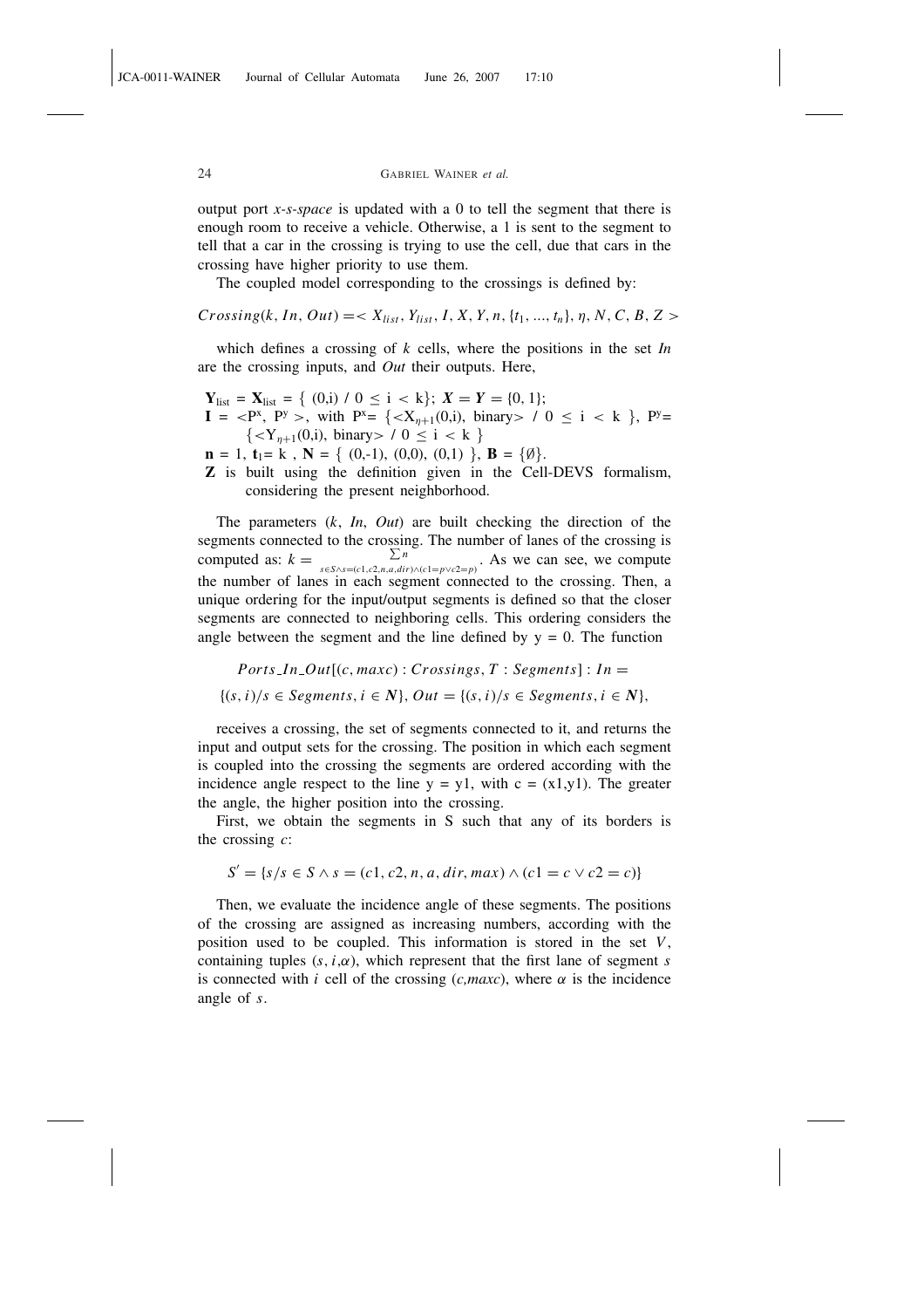# $V = \{((c_1, c_2, n, a, dir, max), i, \alpha) / [(c \neq c_1 \land \alpha = Angle(c, c_1))\}$

 $\vee$  ( $c \neq c_2 \wedge \alpha = Angle(c, c_2)$ )]}, where

$$
i = \begin{cases} \sum_{(c'_1, c'_2, n', d', dir', max') \in S' \land Angle(c'_1, c'_2) < \alpha} \sum_{(c'_1, c'_2, n', d', dir', max') \in S'} \wedge (dir = 0 \Rightarrow c_1 = c) \\ \sum_{(c'_1, c'_2, n', d', dir', max') \in S'} \sum_{(c'_1, c'_2, n', d', dir', max') \in S'} \wedge Angle(c'_1, c'_2) \leq \alpha \wedge \\ (c'_1, c'_2, n', d', dir', max') \neq \\ (c_1, c_2, n, a, dir, max) \wedge (dir = 1 \Rightarrow c_1 = c) \end{cases}
$$

We consider that if two segments have the same incidence angle, the segment going into c is connected first ( $\left[ dir = 1 \Rightarrow c_2 = c \right] \wedge \left[ dir = 0 \Rightarrow \right]$  $c_1 = c$ ]). Then, we add the number of lanes in the segments whose angle is smaller than  $\alpha$  (if there is another segment with the same angle, it will be after *s*). In the second case, as (  $\left[ \text{dir} = 0 \Rightarrow c_2 = c \right] \wedge \left[ \text{dir} = 1 \Rightarrow c_1 = c \right]$ ), *s* has the opposite direction to *c*. Then, we add the number of lanes in the segments with incidence angle smaller or equal to  $\alpha$  (if there is another segment with the same angle, it will be before *s*).

The incidence angle  $(\alpha)$  of the segment defined by the points  $(x1,y1)$ ,  $(x2,y2)$  respect to the line y = y1. We know that  $sin(\alpha) = |y|$ y2|/|  $\overline{\phantom{a}}$  $\frac{|x^2-y^2|}{|x^2-y^2|^2}$ . Then:  $\alpha = \arcsin\left(\frac{|y^2-y^2|}{|x^2-y^2|^2}\right)$ . Then:  $\alpha = \arcsin\left(\frac{|y^2-y^2|}{|x^2-y^2|^2}\right)$ |*x*1−*x*2| <sup>2</sup>+|*y*1−*y*2| 2 . If  $[y1 > y2] \vee (y1 = y2 \wedge x1 < x2)$  l then  $\alpha = \alpha + \pi$ . We have to consider that the segment defined by  $(x1, y1)$  and  $(x2, y2)$  will have a different incidence angle in each of the extremes, as it is shown in Figure 11. To obtain the angle regarding any of them, we must define it as the first parameter in the Angle function.

Finally, the tuples in *V* are separated in those corresponding to input segments and output segments. This is done by checking the direction of the vehicles defined for each segment.



FIGURE 11 Incidence angles.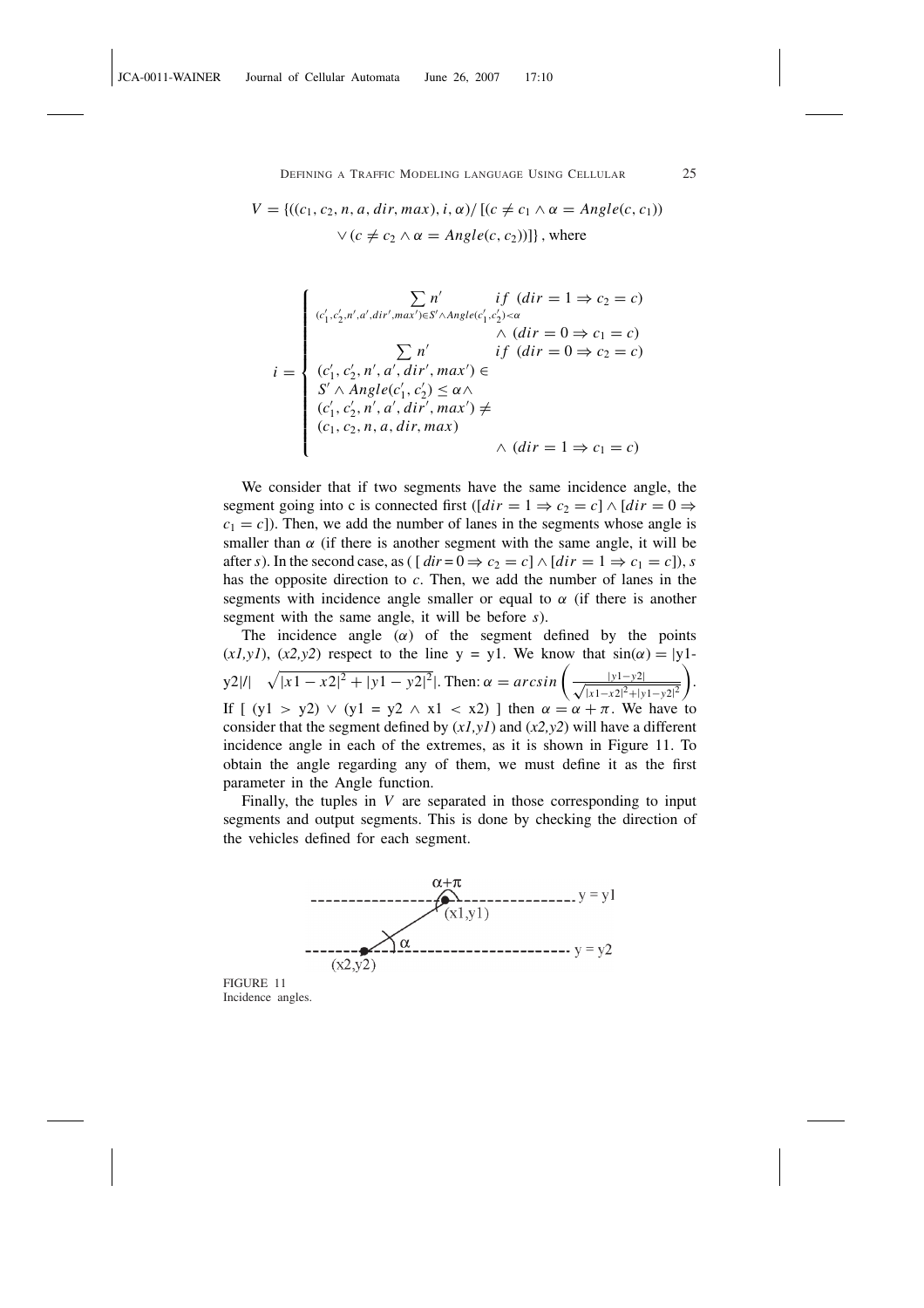$$
In = \{(s, i) / (s, i, \alpha) \in V \land s = (c1, c2, n, a, dir, max) \land
$$

$$
[(c1 = c \land dir = 0) \lor (c2 = c \land dir = 1)]\}
$$

$$
Out = \{(s, i) / (s, i, \alpha) \in V \land s = (c1, c2, n, a, dir, max) \land
$$

$$
[(c1 = c \land dir = 1) \lor (c2 = c \land dir = 0)]\}
$$

When trucks are allowed in the crossing, the following construction is used:

$$
TruckXings = \{(c, maxc)/maxc \in N \land \exists t, t' \in
$$

$$
(TruckSegments \cup Segments) \land t = (p1, p2, n, a, dir, max) \land t
$$

$$
= (p1', p2', n', a', dir', max') \land t \neq t' \land
$$

$$
(p1 = c \lor p2 = c) \land (p1' = c \lor p2' = c)\}
$$

 $\overline{\phantom{a}}$ 

This set is defined as points in a bidimensional space, representing the places where two or more segments are crossed. It is built using Segments and TruckSegments sets. These crossings must recognize the segments allowed to receive trucks. The standard binary crossings are used for car crossings. Instead, if one of the *s* segments belongs to TruckSegments, the crossing is defined as part of TruckXings.

Each crossing  $(c, maxc) \in TruckXings$  is defined as a one-dimensional Cell-DEVS with transport delays:

$$
C_{0j} =
$$

 $I = \langle \eta, P^x, P^y \rangle$ , with  $\eta = 3$ ;  $P^x = \{ (X_1, N), (X_2, N), (X_3, N) \}$ ;  $P^y$  $= \{ (Y_1, N), (Y_2, N), (Y_3, N) \}; X = Y = N;$  $\overline{\mathbf{S}}$ :

$$
s = \begin{cases} 1 & \text{if there is a car in the cell;} \\ 0 & \text{if the cell is empty;} \\ k = r \mod 10 \land r \in [2, 5] & \text{if there is a truck.} \end{cases}
$$

 $N = \{ (0,-1), (0,0), (0,1) \}$ ; delay = transport; d = speed(maxc); **D**,  $\lambda$ ,  $\delta_{int}$  and  $\delta_{ext}$  are defined by the Cell-DEVS formalism with transport delays.

The function  $\tau$  will be defined informally (a detailed explanation of the formal specifications can be found in (Davidson and Wainer 2000b)). The output cells of these crossing behave according to the segment to which they are coupled. Depending if cars or trucks are allowed, different approaches are used. As explained earlier, a vehicle can leave the crossing if there is enough space in the segment where it is going and a random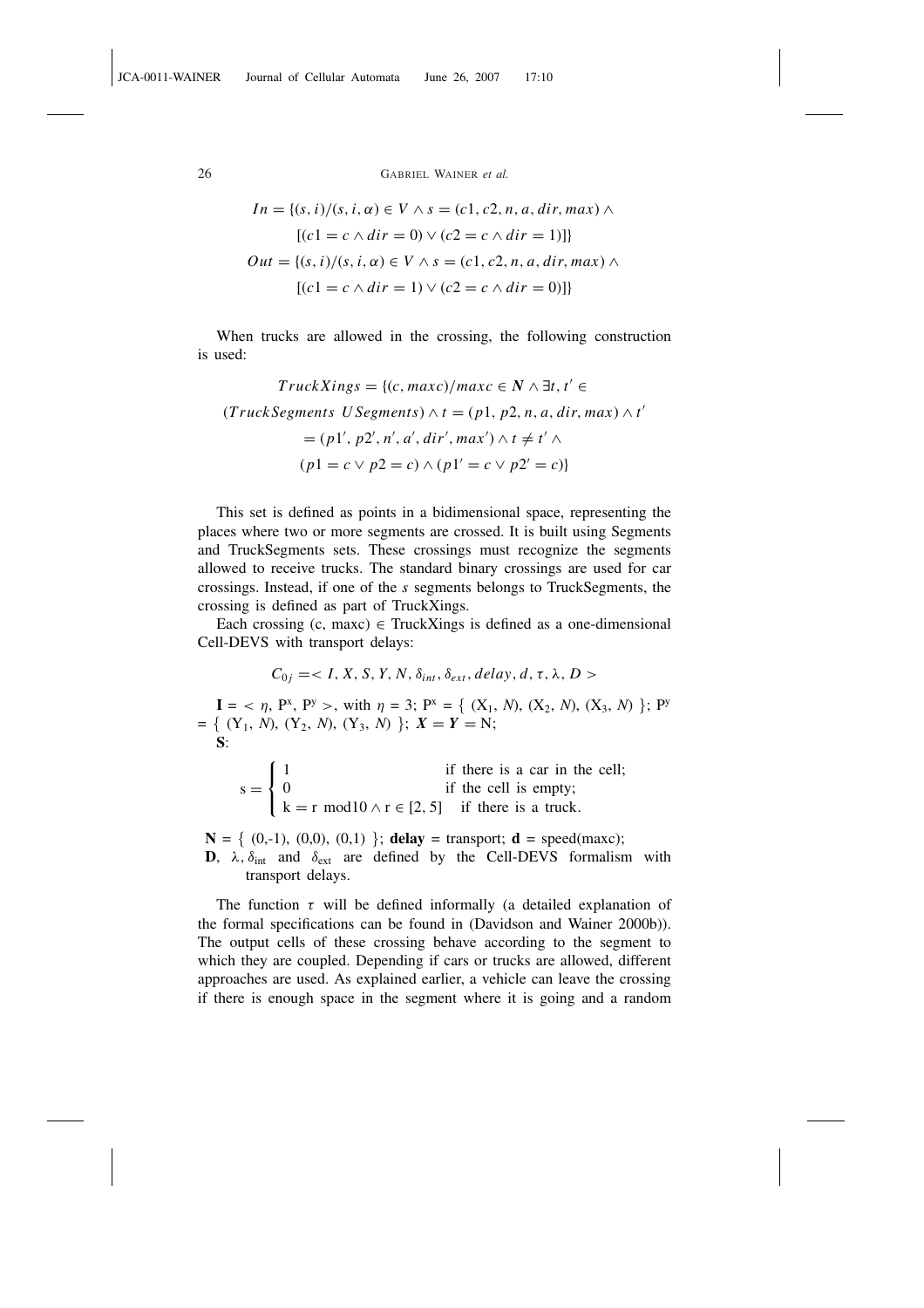test is positive. A truck passing through cells connected to segments not allowing trucks will keep moving. The output cells connected to segments where trucks are not allowed use the rules defined earlier for cars. However, if the vehicle is a truck, it cannot leave the crossing through these cells.

The local computing function of the input cells is similar, but it receives integer values representing a truck identifier. If the coupled segment is binary, it will not accept trucks. Therefore, a value of 1, representing that the cell is busy is sent to the segment. The segment will wait the cell to be empty, which will be done by sending a 0 value through the output port. Otherwise, if there is a vehicle with priority in the crossing, the cell sends a 1. In this way, a new arriving vehicle knows that it must stop before the crossing.

The coupled model corresponding to the TruckXing *(c, maxc)*is defined by:

 $TruckXing(k, In, In{\textsc{Lars}}, Out, Out{\textsc{Lars}}, 1, maxc) =  $X_{list}, Y_{list}$$ *I*, *X*, *Y*, *n*,{*t*1, ..., *tn*}, η, *N*,*C*, *B*, *Z* >

- $Y_{\text{list}} = X_{\text{list}} = \{ (0,i) / i \in [0, k] \}; X = Y = N; n = 1; t_1 = k; C = \{ TC_{0i} / j \in$  $[0, k-1]$  }; **B** = { $\emptyset$ };
- $I = \langle P^x, P^y \rangle$ , with  $P^x = \{ \langle X_{\eta+1}(0,i), \text{ binary} \rangle / i \in [0, k] \}$ ,  $P^y =$  $\{ / i \in [0, k]\}.$

Z is built using the specification of Cell-DEVS.

This is a crossing of *k* cells, with a maximum speed of *maxc*. The positions of *In* are the inputs to the crossing, and *Out/Out cars* are the outputs. Here, *Out cars* represents the set of segment that cannot receive trucks. These sets are obtained by computing

 ${I, O} =$  *Ports\_In\_Out*((*c*, *maxc*), *Segments U TruckSegments*)

The function*Ports In Out*takes the specification of the segments connected to the crossing and their direction. The result of the  ${I, O}$  sets define which cells are connected with each input/output segment. The procedure to obtain these sets was explained earlier, and now we consider the type of input/output cells using the segments to which they are connected.

Using these definitions,  $\tau$  will be specified. A different behavior should be provided for input and output cells. A crossing  $c = (p, maxc)$  influences the segments s to which it is connected, that is,

 $I_c = \{M_s/s \in (Segments \ U \ Truck Segments) \wedge s$ 

$$
= (p1, p2, n, a, dir, max) \land (p1 = p \text{ or } p2 = p)
$$

Therefore, a segment s influences to the two crossings in its border:

$$
I_s = \{M_{c1}\}U\{M_{c2}\}, \, if \, s = (p1, p2, n, a, dir, max) \land (\exists v1, v2 \in N : c1, c2 \in (Crossings \, U \, \text{TruckXings}) \land c1 = (p1, v1) \land c2 = (p2, v2))
$$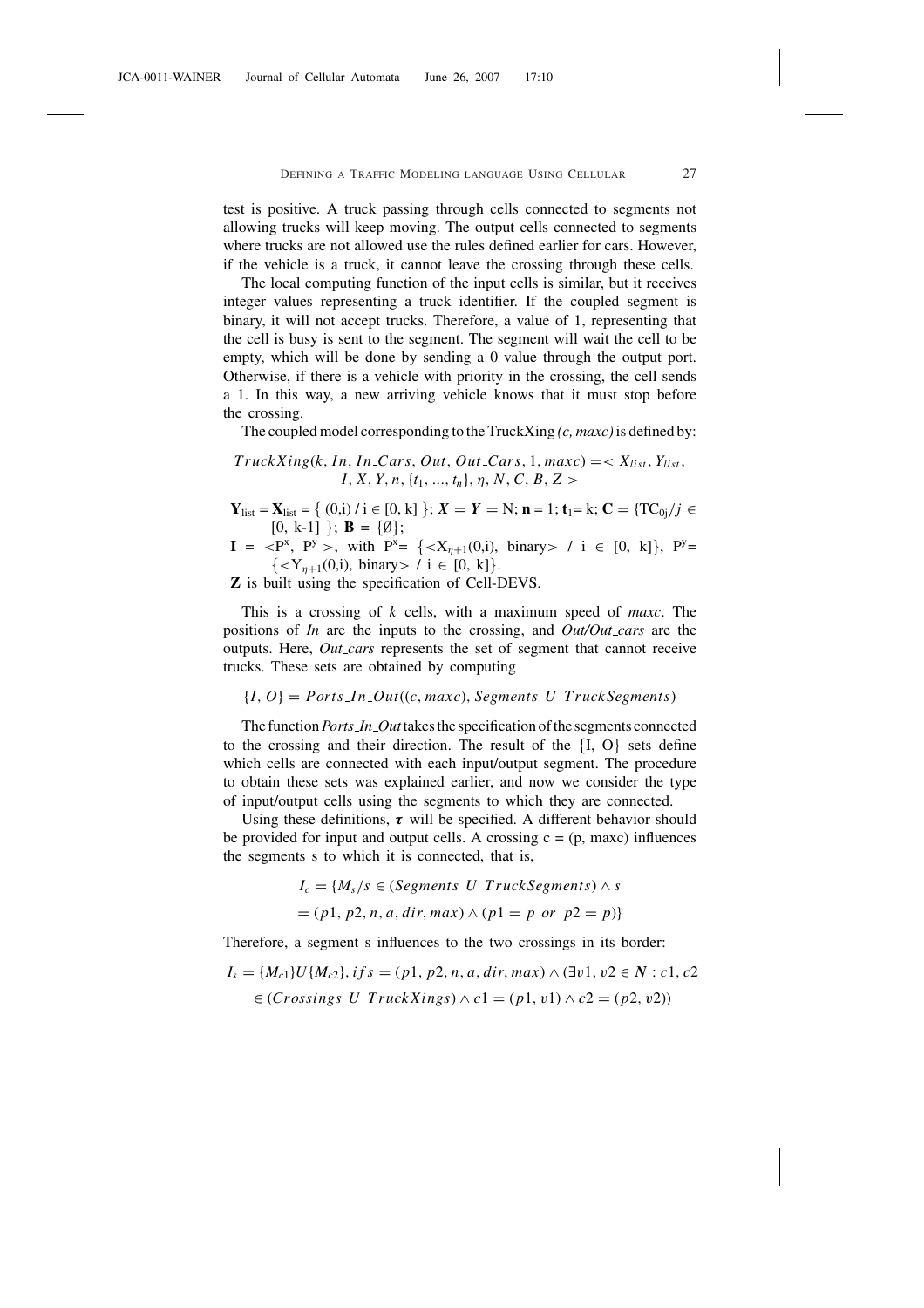These ports are coupled by defining the Z function. To define the cells in the crossing and the segment that will be connected to the  ${I, O}$  sets computed previously. As the coupling is done in the first (0) and last (k-1) cells, for each  $(s,i) \in I$ ,  $s = (p1, p2, n, a, dir, max)$  we must know the number of cells in the segment. These values are obtained computing the length of the segment (using p1 and p2) and dividing the result by the size of each cell. In this case, Z is defined by:

$$
Z_{sc} : Y_{\eta+1}(j, k-1)_{s} \to X_{\eta+1}(0, i+j)_{c}, \forall (j \in N, j \in [0, n-1])
$$
  

$$
Z_{ct} : Y_{\eta+1}(0, i+j)_{c} \to X_{\eta+1}(j, k-1)_{s}, \forall (j \in N, j \in [0, n-1])
$$

Instead, for each  $(s,i) \in O$  with  $s = (p1, p2, n, a, dir, max)$ , Z is defined by:

$$
Z_{cs}: Y_{\eta+1}(0,j+i)_{c} \to X_{\eta+1}(n-1-j, 0)_{s}, \forall (j \in N, j \in [0, n-1])
$$
  

$$
Z_{sc}: Y_{\eta+1}(n-1-j, 0)_{s} \to X_{\eta+1}(0,j+i)_{c}, \forall (j \in N, j \in [0, n-1])
$$

If we consider the crossing c6 presented in the example introduced in Section 2, we can build TruckXings<sub>c6</sub> $(9, \text{In, In\_Cars}, \text{Out\_Cars}, 1, 30)$ as follows

**Y**<sub>list c6</sub> = **X**<sub>list c6</sub> = { (0,i) / i ∈ [0, 9] };  
\n**I**<sub>c6</sub> = 
$$
\langle
$$
 P<sup>x</sup>, P<sup>y</sup> >, with P<sup>x</sup> = { $\langle$ X<sub>η+1</sub>(0,i), binary> / i ∈ [0, 9]}, P<sup>y</sup> = { $\langle$ Y<sub>η+1</sub>(0,i), binary> / i ∈ [0, 9]}.  
\n**X**<sub>c6</sub> = **Y**<sub>c6</sub> = N; **n**<sub>c6</sub> = 1; **t**<sub>1c6</sub> = 9; **C**<sub>c6</sub> = { **TC**<sub>0j</sub> / j ∈ [0, 9-1] }; **B**<sub>c6</sub> = { $\emptyset$ }.

The *Ports-In-Out* function returns:

In={G1, H1}; In-Cars={E1, D1, I1}; Out={G2,H2}; Out-Cars={D2,I2} Once the behavior for crossings and segments is completed, the coupling between them must be defined. A crossing  $c = (p, maxc)$  influences the segments s to which it is connected, as follows:

$$
I_c = \{M_s/s \in (Segments U Truck Segments) \land s =
$$
  
(p1, p2, n, a, dir, max)  $\land$  (p1 = c or p2 = c)\}

After, a segment should s influence to the two crossings in its borders as follows:

$$
I_s = \{M_{c1}\}U\{M_{c2}\}, if s = (p1, p2, n, a, dir, max) \text{ and } (\exists v1, v2 \in N : c1, c2 \in (Crossings \ U \text{ TruckXings}) \land c1 = (p1, v1) \land c2 = (p2, v2))
$$

The interconnection is built using the  ${I, O}$  sets computed previously. Using this information and length of the segment, we build the Z function, defined by:

$$
Z_{sc} : Y_{\eta+1}(j, k-1)_{s} \to X_{\eta+1}(0, i+j)_{c}, \forall (j \in N, j \in [0, n-1])
$$
  

$$
Z_{cs} : Y_{\eta+1}(0, i+j)_{c} \to X_{\eta+1}(j, k-1)_{s}, \forall (j \in N, j \in [0, n-1])
$$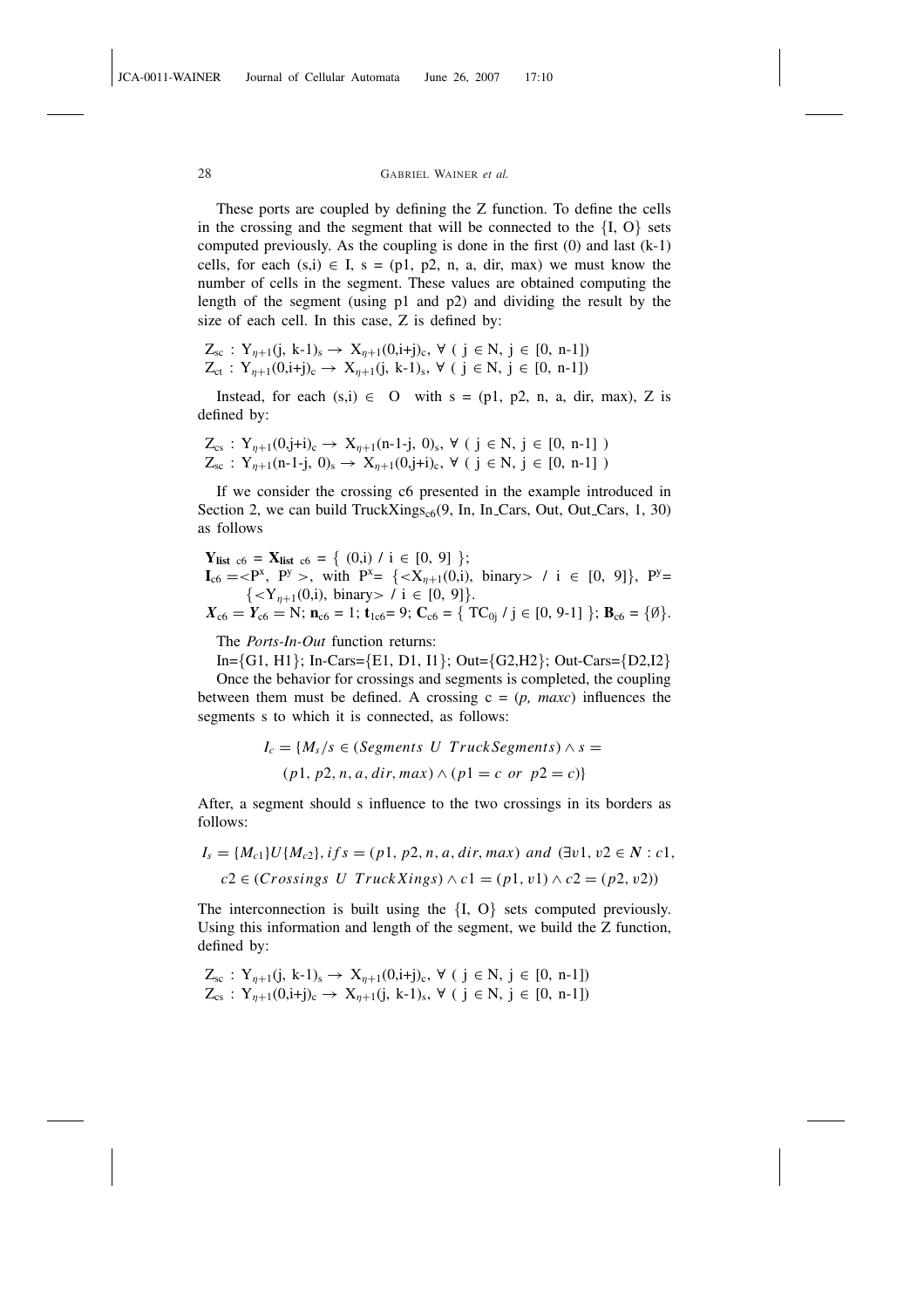Instead, for each  $(s, i) \in O$  with  $s = (p1, p2, n, a, dir, max)$ , Z is defined by:

 $Z_{cs}$ :  $Y_{\eta+1}(0,j+i)_{c} \to X_{\eta+1}(j, 0)_{s}, \forall (j \in N, j \in [0, n-1])$ 

 $Z_{\rm sc}$ :  $Y_{n+1}$ (j, 0)<sub>s</sub>  $\rightarrow$   $X_{n+1}$ (0,j+i)<sub>c</sub>,  $\forall$  (j  $\in$  N, j  $\in$  [0, n-1])

- Let us suppose that we want to analyze the connection between *c*6 and the segment *rG*. Here,
- $I_{\rm c6} = \{ M_s / s \in$  (Segments U TruckSegments)  $\wedge$  s = (p1, p2, n, a, dir, max)  $\land$  (p1 = c6 or p2 = c6) } = {rI1, rH1, rD1, rG1}  $I_{rG1} = \{c5\}$  U  $\{c6\};$

Inputs: I =  $\{1, 9, 13, 18\}$ . Here, rG1 is related with  $i = 1 \in I$ , then,  $Z_{rG1,c6}$  : Y<sub>4</sub>(j, 19)<sub>rG1</sub> → X<sub>4</sub>(0,j+1)<sub>c6</sub>,  $\forall$  ( j ∈ N, j ∈ [0, 3])  $Z_{c6, rG1}$  :  $Y_4(0,j+1)_{c6} \rightarrow X_4(j, 19)_{rG1}, \forall (j \in N, j \in [0, 3])$ Outputs: O =  $\{5, 11, 15, 17, 20\}$ . Here, for rG2 is related with  $i = 5 \in$ O, then,  $Z_{c6, rG2}$  :  $Y_4(0,j+5)_{c6} \rightarrow X_4(j, 0)_{rG1}, \forall (j \in N, j \in [0, 3])$ 

 $Z_{rG2,c6}$ :  $Y_4(j, 0)_{rG1} \rightarrow X_4(0,j+5)_{c6}$ ,  $\forall$  ( $j \in N$ ,  $j \in [0, 3]$ )

#### 3.4 Traffic lights

In ATLAS, the crossing with traffic lights is defined using the following construction:

$$
TLCrossings = \{c/c \in Crossings\}.
$$

Each element in this set is mapped into one DEVS, transmitting the light color to the corresponding segment in the intersection. Another DEVS is in charge of synchronizing all the lights in the corner. An upper level Cell-DEVS can be built to coordinate all the controllers in a city section.

For every  $c \in TLCrossings$ , the DEVS model Sync(#tl) = < I, X, S, Y, δint, δext, λ, D > is created. This controller defines the color of each traffic light. The parameter #tl defines the number of traffic lights, depending on the number of input segments:

$$
T_{in} = \{s/s \in Segments \land s = (c1, c2, n, a, dir, max)
$$

$$
\land \left[ (c1 = c \land dir = 0) \lor (c2 = c \land dir = 1) \right] \}
$$

For each  $t \in T_{in}$ , a DEVS model representing the traffic light is built: TL(#c) = < I, X, S, Y,  $\delta$ int,  $\delta$ ext,  $\lambda$ , D >. This model informs its color to an input segment. This is informally depicted in Figure 12 (specification details of these models can be found in (Davidson and Wainer 1999)). For every  $c \in TLCrossings$ , a DEVS model Sync(#tl) = <I, X, S, Y,  $\delta$ int,  $\delta$ ext,  $\lambda$ ,  $D >$  is created. This is a high level controller defining the color of each traffic light connected to the corner. The parameter *#tl* defines the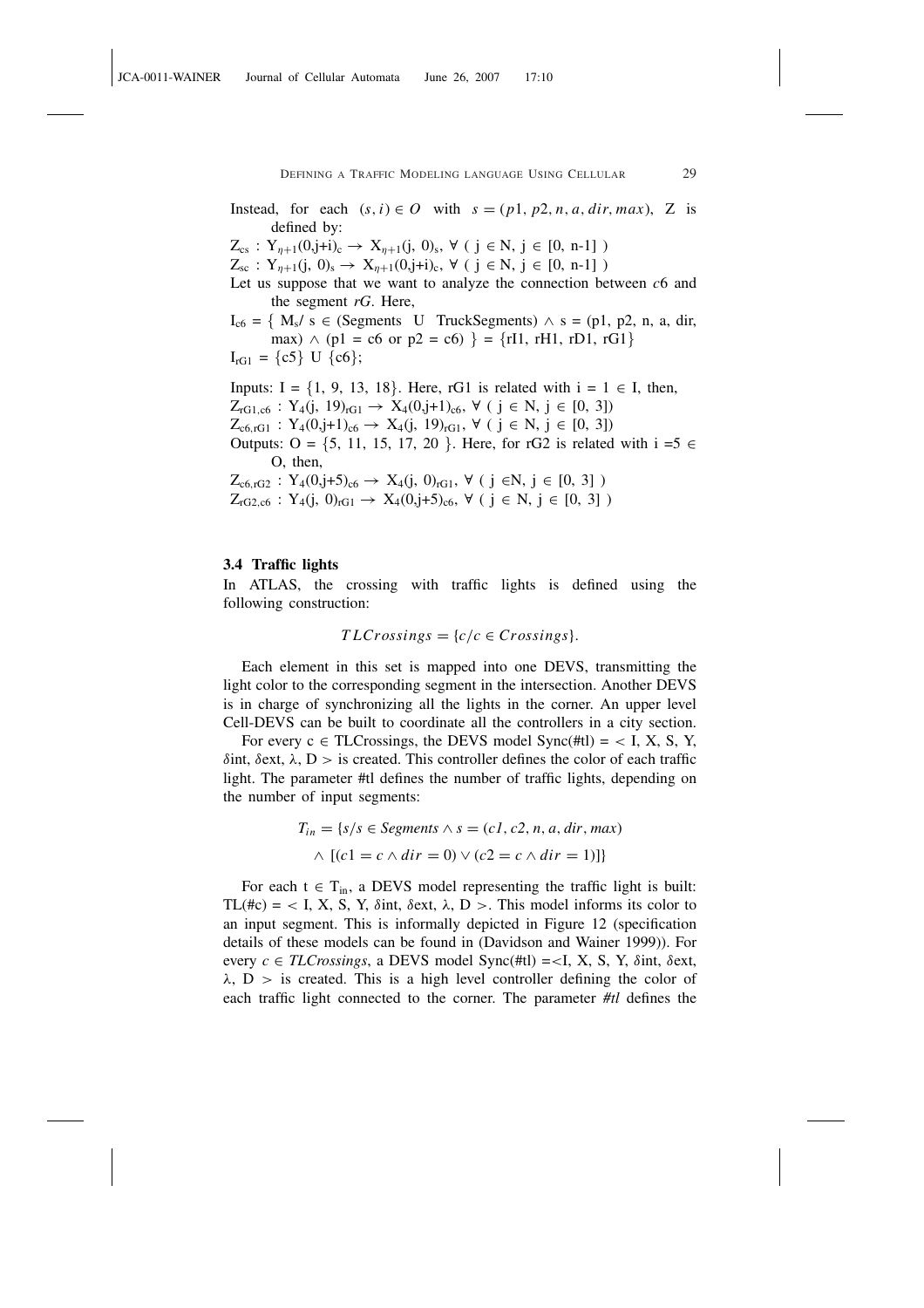

FIGURE 12 Crossing with traffic lights.

number of traffic lights, depending on the number of input segments to the crossing. This set is defined by:

$$
T_{in}(c) = \{s/s \in Segments \land s = (c1, c2, n, a, dir, max)
$$

$$
\land [(c1 = c \land dir = 0) \lor (c2 = c \land dir = 1)]
$$

For instance, for the crossing  $c6$ , we build  $T_{in}(c6) = \{rG1, rH2, rD1,$ rI2}. Therefore, Sync(4) = <I, X, S, Y,  $\delta$ int,  $\delta$ ext,  $\lambda$ , D>. For each  $s \in T_{in}(c)$ , we build a DEVS model representing the traffic light: TL(s) =  $\langle$  I, X, S, Y,  $\delta$ int,  $\delta$ ext,  $\lambda$ , D  $>$ . This model informs its color to an input segment, and waits an order of the *Sync* model to change the light color. Specification details of these DEVS models can be found in (Davidson and Wainer 2000a).

Every input segment of the crossing should reflect the existence of the traffic light. The basic rules for the segments were modified to represent this behavior. The new model is defined by:

 $M_R$  =<  $X_{list}$ ,  $Y_{list}$ ,  $I$ ,  $X$ ,  $Y$ ,  $n$ ,  $\{t_1, t_2\}$ ,  $\eta$ ,  $N$ ,  $C$ ,  $B$ ,  $Z$ , select >



FIGURE 13 Level crossing definition.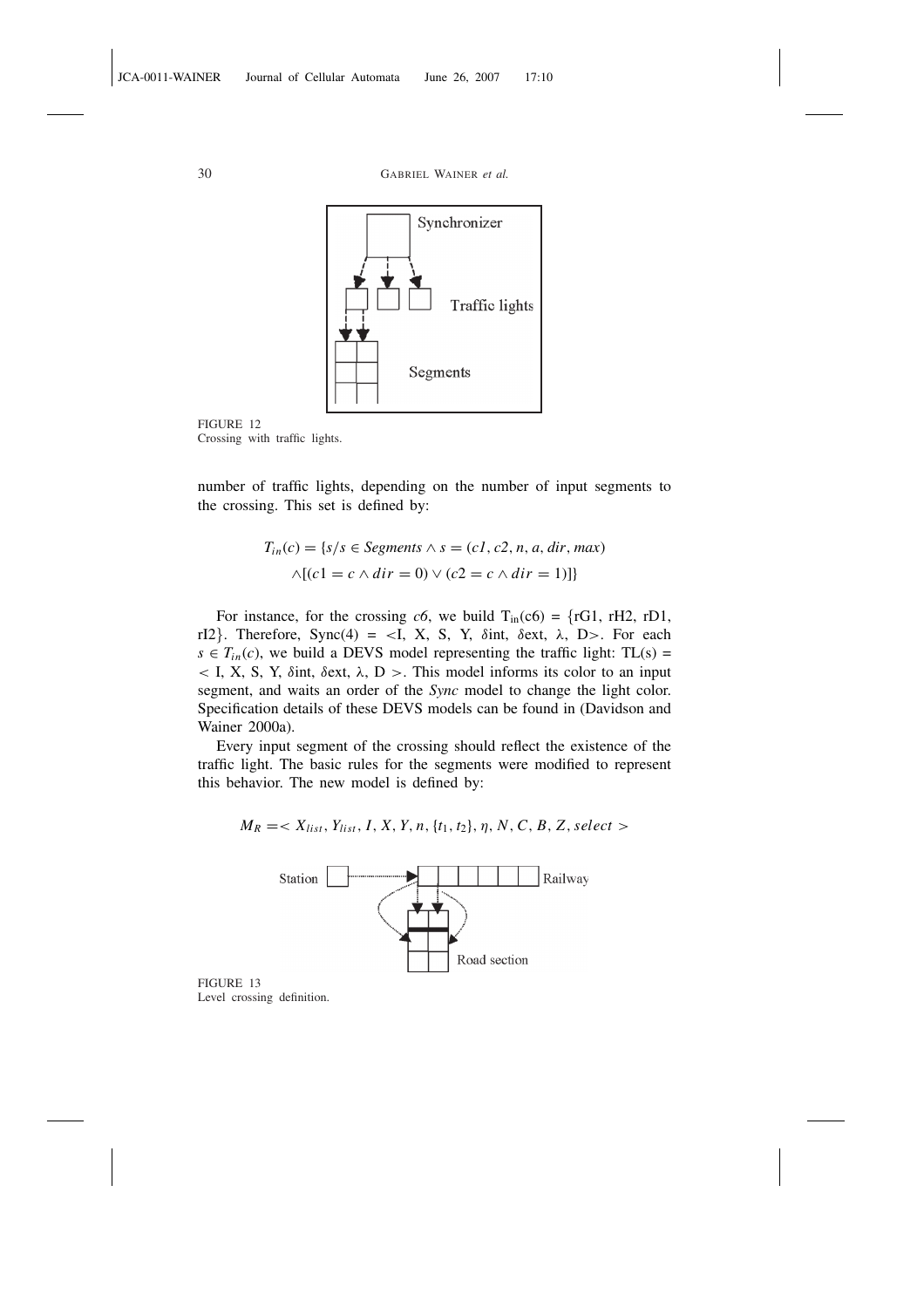

FIGURE 14

Segment with level crossing.

| $\tau(N)$ N |                                                                                   |
|-------------|-----------------------------------------------------------------------------------|
| 1           | $(0,-1) = 1$ and $(0,0) = 0$                                                      |
| 0           | $(0,0) = 1$ and portvalue(x-c-space) = 0 and                                      |
| (0,0)       | $portvalue(x-light) = 0 send(1, y-c-car)$<br>TRUE /*Otherwise: state unchanged */ |

Specialized ports inform the color of the traffic light to the cells in the segment. If its value is 1, it is red. Otherwise, it is green. These border cells are defined by  $\{(i, t_2-1) / i \in [1,t_1]\}.$ 

Delay: inertial. Duration: speed.

These rules represent that a vehicle can cross if there is space (*portvalue(x-c-space) = 0*) and the traffic light is green (*portvalue(x-light) = 0*). Then, a 1 value is sent to the crossing telling that the car is passing. An inertial delay is used because a car can enter the crossing if there is a free space and the light is green during the time specified. Otherwise, the car must remain waiting.

Finally,  $\forall c \in Crossings$ , we must define the cells' coupling. Crossing(c, k, In, Out) defines a crossing of k cells, where the set In defines are input positions, and Out their outputs. The number of cells in the crossing (k) is defined counting the number of input lanes. These ones depend on the segments connected to it and their direction. We have defined a unique ordering for the input segments, such that close roads are connected to neighboring cells. This ordering is built using the incidence angle between the segment and the line  $y = 0$ .

Once the In and Out sets are defined, every pair  $(s,j) \in$  In tells that the segment s is connected to an input using the j-eth cell in the crossing. This numbering of the segments is also used to establish the order to receive the green lights.

The synchronizer influences the TL models corresponding to the input segments for the crossing c. That is,  $I_{sync} = \{TL_i / i \in [0, \#(In)] \}$ . In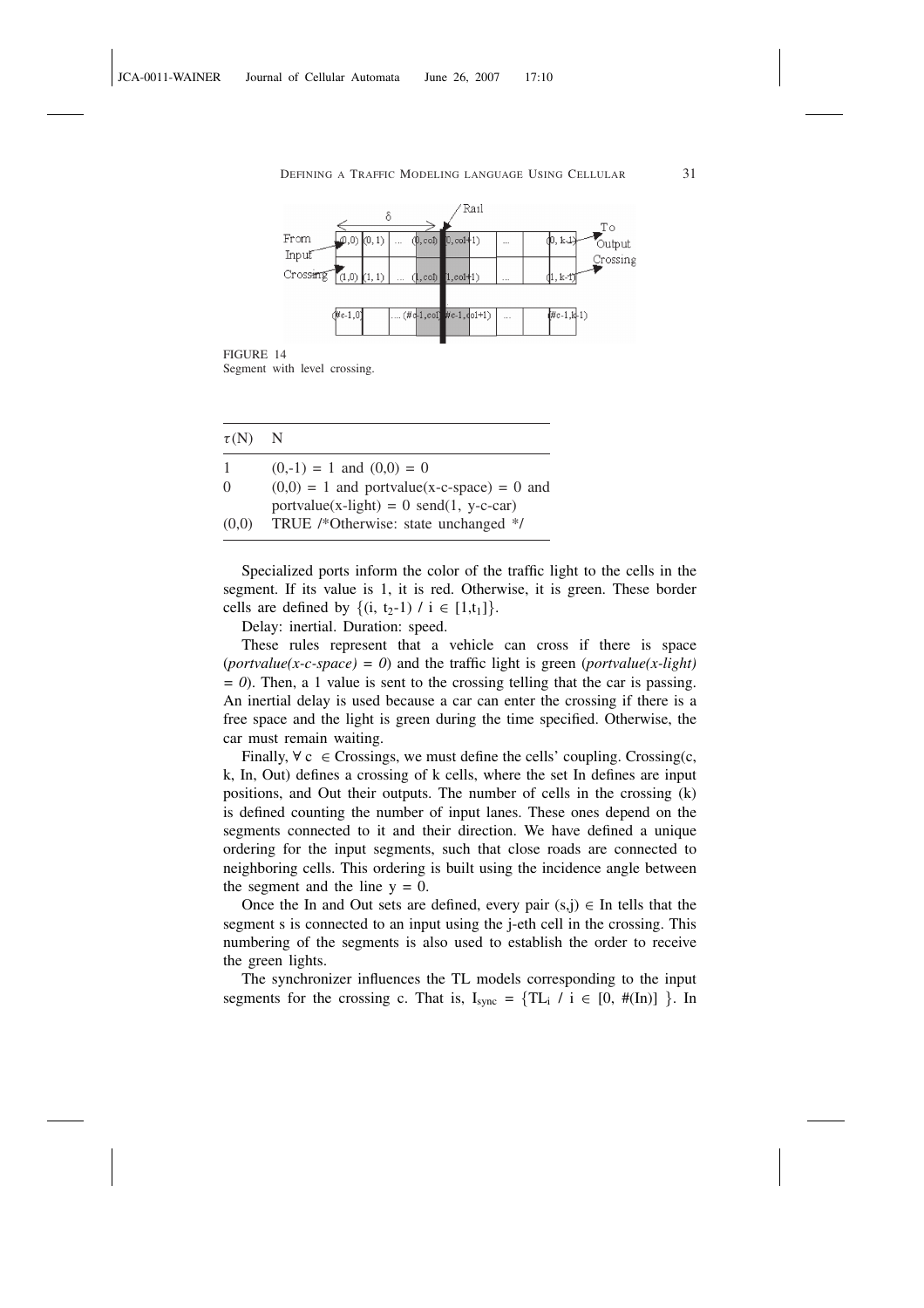addition, every traffic light influences the behavior of the input segment, according to the established order. That is,  $I_{TLi} = \{ M_s / (s,j) \in In \land i =$ # $({ (s',j') \in \text{In } / j' < j })$ .

Therefore, the coupling function is defined as

 $Z_{sync, TLi}:$  (y-ligth<sub>i</sub>)<sub>sync</sub> → (x-light<sub>i</sub>)<sub>TLi</sub>,  $\forall i \in N$ , i∈[0,#(In)]

 $Z_{\text{Ti},s}$ : (y-s-light<sub>h</sub>)<sub>Tli</sub>  $\rightarrow X$   $\eta$  +2(h, k-1)<sub>s</sub>,  $\forall$  ( h  $\in$  N, h  $\in$  [0, n-1])  $\land$  (s,j)  $\in$  In  $\land$  i = #( {(s',j')  $\in$  In / j' < j } ). Here, n is the number of lanes in s  $(n = t1$  of the model Mt), and k is the number of cells in every lane  $(k = t2$  of the model Mt).

Finally, we must define the cell coupling  $\forall c \in C$  cossings. Using the procedures previously defined, the *In* and *Out* sets are defined. Every pair  $(s, j) \in In$  tells that the *s* is an input segment connected to the *j*-eth cell of the crossing. That is,  $I_{TLi} = \{ M_s / (s,j) \in In \land i = #(\{(s',j') \in In \}$  $\{j' < j \}$ ). This ordering is also used by the synchronizer define the order to receive the green lights.  $I_{sync} = \{TL_i / i \in [0, \#(In)] \}$ . That is, the synchronizer influences the TL models corresponding to the input segments. Therefore, the translation function is defined by:

 $Z_{sync, TLi}: (y-light<sub>i</sub>)<sub>sync</sub> \rightarrow (x-light<sub>i</sub>)<sub>TLi</sub>, \forall i \in N, i \in [0, \#(In)]$ 

 $Z_{\text{Ti},s}$ :  $(y$ -s-light<sub>h</sub>)<sub>Tli</sub>  $\rightarrow X\eta + 2(h, k - 1)_s$ ,  $\forall$  (  $h \in N$ ,  $h \in [0, n-1]$  )  $\land$  $(s,j) \in \text{In } \wedge i = \#(\{(s',j') \in \text{In } j' < j\})$ . Here, n is the number of lanes in s ( $n = t1$  of the model), and k is the number of cells in every lane  $(k = t2$  of the model).

For instance, if we analyze the crossing c6, we know that

 $I_{sync} = \{ M_{TLi} \}, \forall i \in N, i \in [0, 3]$  (because we have 4 traffic lights controlled by the synchronizer)

 $I_{TLi} = \{ M_s / s \in T_{in}(c6) \} = \{ rG1, rH2, rD1, rI2 \}$ 

 $Z_{sync, TLi}:$  (y-ligth<sub>i</sub>)<sub>sync</sub>  $\rightarrow$  (x-light)<sub>TLi</sub>,  $\forall$  i  $\in$  N, i  $\in$ [0,3]

 $Z_{\text{TL1},\text{G1}}$ : (y-s-light<sub>h</sub>)<sub>TL1</sub>  $\rightarrow$  X $\eta$ +2(h, 19)<sub>G1</sub>,  $\forall$  (h  $\in$  N, h  $\in$  [0, 3])

 $Z_{TL2,H2}$ : (y-s-light<sub>h</sub>)<sub>TL2</sub> →  $X\eta$  + 2(h, 13)<sub>H2</sub>,  $\forall$ (h ∈ N, h ∈ [0, 1])

 $Z_{\text{TL3},\text{D1}}$ : (y-s-light<sub>h</sub>)<sub>TL3</sub>  $\rightarrow X\eta + 2(h, 14)_{\text{D1}}$ ,  $\forall (h \in N, h \in [0, 1])$ 

 $Z_{TL4, I2}:$  (y-s-light<sub>h</sub>)<sub>TL4</sub>  $\rightarrow X\eta + 2(h, 9)_{I2}$ ,  $\forall (h \in N, h \in [0, 1])$ 

Here, we show the connection among the four traffic lights and each input segment for the crossing c6. The changes of wider segments are extensions of those here presented. Detailed specification can be found in (Davidson and Wainer 2000a).

#### 3.5 Railways

We defined railways, which are built as a sequence of level crossings overlapped with the segments. Each train is defined as a Cell-DEVS following a predefined advance sequence through level crossings. The railway network is defined by: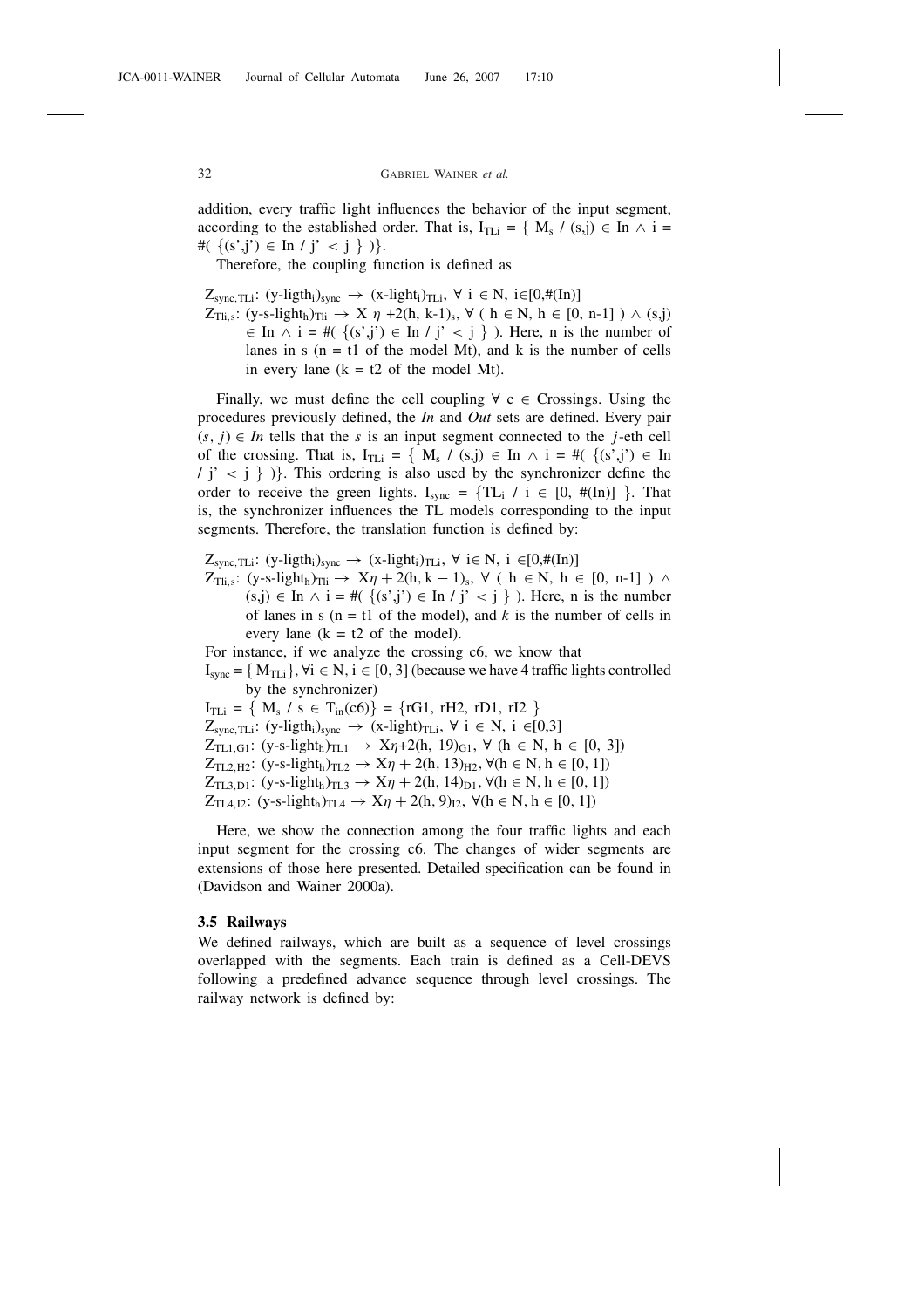#### $Rainets = {Rail/Rail \in RailTrack}$ , where  $RailTrack$

# $\{(s, \delta, \text{seq})/s \in Segments \land \delta \in N \land \text{seq} \in N\}$

Every RailTrack  $\in$  Railnets represents a part of the rail network in a given city section. The shape of the network is defined by the places where level crossings are placed. Every tuple  $pn = (s, \delta, seq)$  identifies the position of the level crossing. First, the segment crossed (s); then, the distance between the beginning of the section and the railway  $(\delta)$ , and finally, a sequence number defining the position of the crossing in the railway. This sequence starts in zero, and finishes in the number of tuples in the set.

For every element in Railnets, two models are defined. The first one is a DEVS, representing a station from where the trains depart. The second is a one-dimensional Cell-DEVS whose cells model all the level crossings. The associated station is defined as a DEVS model. It represents the train departure according to the railway's timetable. It is connected with a RailTrack model, defined as a one-dimensional Cell-DEVS with transport delays. Every cell in the model is specified as:

$$
C_R(seq) = < I, X, S, Y, N, \delta int, \delta ext, delay, d, \tau, \delta, D>
$$
  

$$
I = < P^x, P^y >; P^x = \{(X1, \text{ binary}), (X2, \text{ binary})\};
$$
  

$$
P^y = \{(Y1, \text{ binary}), (Y2, \text{ binary})\}.
$$
  

$$
X = Y = \{0, 1\}; N = \{(0, -1), (0, 0)\}; \text{delay} = \text{transport}; d = \text{drain}();
$$

$$
S = \begin{cases} 1 \text{ if a train is passing;} \\ 0 \text{ otherwise.} \end{cases}
$$

λ, δint and δext are defined by Cell-DEVS;

 $\tau$  is defined as:

| $\tau(N)$    | N                              |
|--------------|--------------------------------|
| $\mathbf{0}$ | $(0,0) = 1$                    |
|              | $(0,-1) = 1$                   |
| (0,0)        | TRUE /* Otherwise it           |
|              | preserves the present state */ |

The cell's state represents the presence of a train that advances independently of the cells in front of it. Therefore, the neighborhood only includes the back cell. Transport delays define the train speed, using *dtrain()*. This function computes the delay of the train between crossings, depending on the distance between them. The train movement is defined by three rules. The first one represents a train leaving the crossing. The second one represents an empty crossing that is occupied by a train. The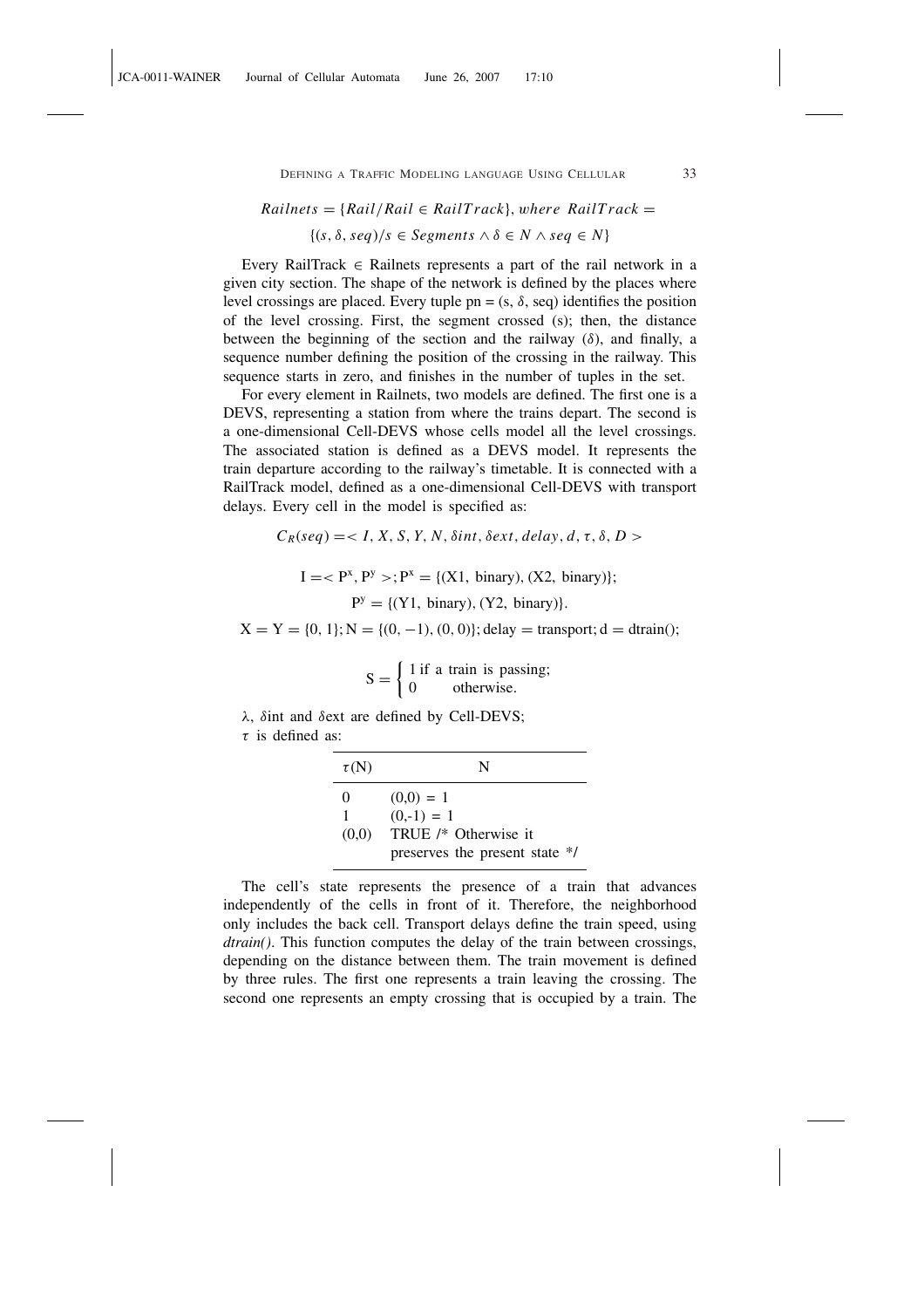last one preserves the present state in every other case. A coupled model of the railway is built using the following definition:

$$
RT(k, Out) = < X_{list}, Y_{list}, I, X, Y, n, \{t1, ..., tn\}, \eta, N, C, B, Z>
$$

 $Y_{list} = \{(0,i) / i \in N \land i \in [0, k] \}; X_{list} = \{(0,0)\}.$ 

JCA-0011-WAINER Journal of Cellular Automata June 26, 2007 17:10

I =  $\langle P^x, P^y \rangle$ , with  $P^x = \{ \langle X_{\eta+1}(0,0), \text{binary} \rangle \}, P^y = \{ \langle Y_{\eta+1}(0,0), \text{ binary} \rangle \}$  $i \in N \land i \in [0, k] \land (i, \#p) \in Out \land j \in [1, \#p]$ , where Out  $= \{ (i, 2n) / i \in N \land i \in [0, k] \land ((c1, c2, n, a, dir, max), δ, i) \in$ RailTrack}.

 $X = Y = \{ 0,1 \}$ ; n = 1; t1 = k;  $\eta = 2$ ; N = { (0,-1), (0,0) }  $C = \{ C_{\text{Rii}} / i = 0 \land j \in [0, k-1] \}$ , with  $C_{\text{Rii}}$  defined earlier;  $B = \{ (0,0) \}$ ; Z is built using the definition given by Cell-DEVS.

This model represents a railway layout. Here, k represents the number of level crossings, and it is obtained counting the elements of the set  $(k =$ #RailTrack). The Out set contains the number of ports to be coupled to the segments. It includes two output ports per road. One of them allows to see if a train has arrived to the crossing. The other one informs that a train is leaving. It is built as: Out = { (i, 2n) / i  $\in$  N  $\wedge$  i  $\in$  [0,k]  $\wedge$  ((c1, c2, n, a, dir, max),  $\delta$ , i)  $\in$  Railnets }.

The input coupling of this model is defined through the cell (0,0), which is connected with a station. Then, the behavior of this border cell is different. The following parameters are changed:  $\eta = 1$ ; N = { (0,0) }

| $\tau(N)$                  | N                                                        |
|----------------------------|----------------------------------------------------------|
| $\mathbf{\Omega}$<br>(0,0) | $(0,0) = 1$<br>$portvalue(x-s-train) = 1$<br><b>TRUE</b> |

The input port *x-s-train* is used to receive a new departure from the station.

A segment crossed by a railway should reflect the existence of the crossing. To define which cells in the road are affected, we compute col =  $\lceil \delta/\text{cell\_size} \rceil$ , obtaining Cpn = { (i, col) / i ∈ [0,n-1] } ∪ { (i, col+1)  $\ell$  i  $\in$  [0,n-1] }, where n is the number of lanes in s. The Cell-DEVS model of the segment s  $(M_s)$  is modified by changing the behavior of the cells in the columns defined by Cpn. In these cells, a new output port will reflect the existence or absence of a train.

The cells in  $\{$  (i, col)  $\ell$  i  $\in$  [0,n-1]  $\}$  must reflect a stop in the straight movement when a train is crossing, as follows:

Delay: inertial; Delay length: dtrack().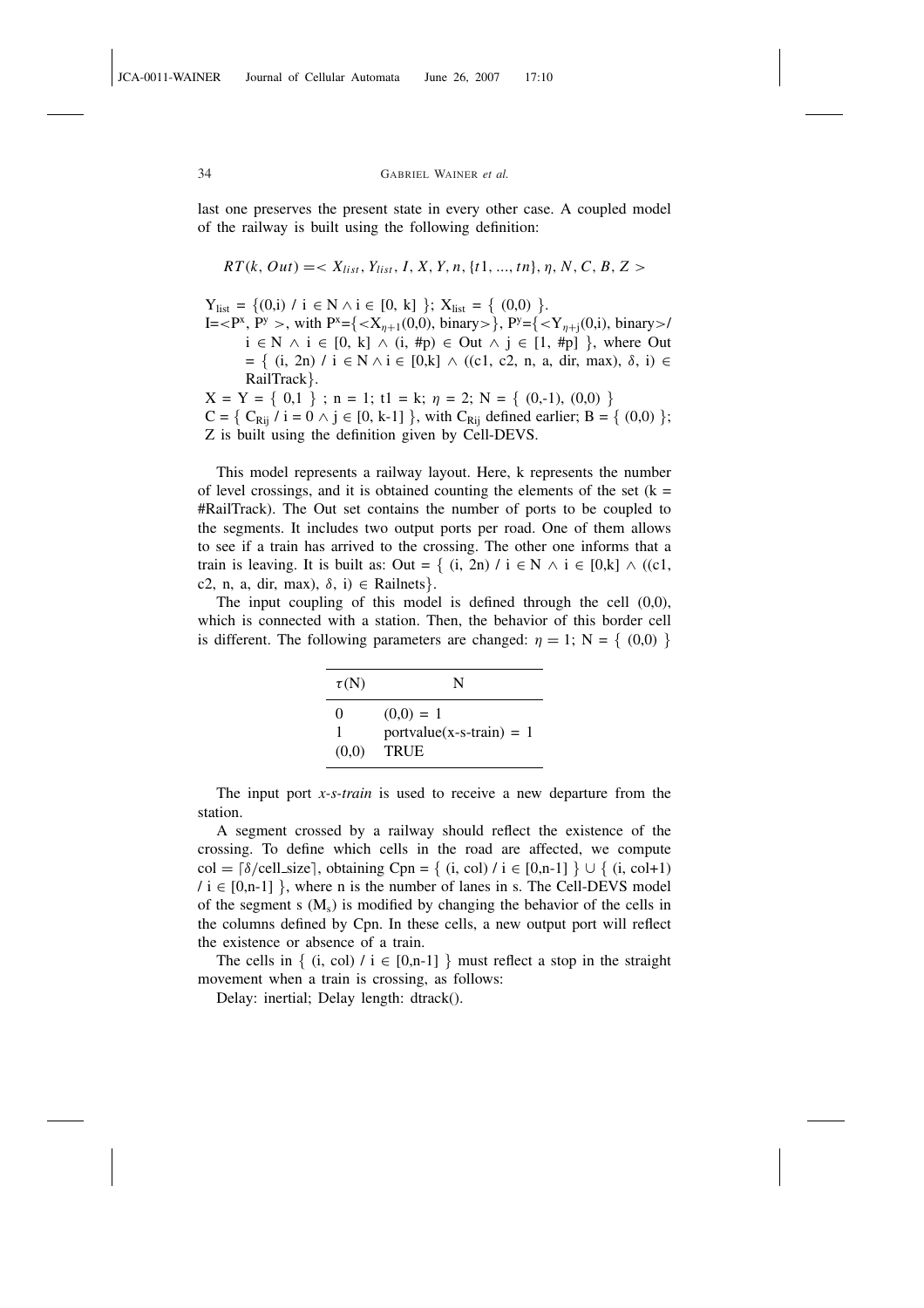| $\tau$ (N)   | N                                                                                                                                |
|--------------|----------------------------------------------------------------------------------------------------------------------------------|
| - 0<br>(0,0) | $(0,0) = 1$ and $(0,1) = 0$ and portvalue(x-R-train) = 0<br>$(0,-1) = 1$ and $(0,0) = 0$<br>TRUE /*Otherwise: state unchanged */ |

The port *x-R-train* informs that a train is passing through the level crossing. If its state is 0, the rails are free. The delay function *dtrack* depends on the expected time for a train in the crossing. The inertial delay allows to define that the vehicles only advance into the crossing if it is empty for that period. Otherwise, the previous state is preempted, and the cars wait for the passing train.

The cells after the rails  $\{$  (i, col+1) / i  $\in$  [0,n-1]  $\}$ , are also affected because we should verify that no trains are crossing the railways before vehicles advance to them:

Delay: inertial; Delay length: dtrack

| $\tau$ (N) | N                                                         |
|------------|-----------------------------------------------------------|
| $\theta$   | $(0,0) = 1$ and $(0,1) = 0$                               |
|            | $(0,-1) = 1$ and $(0,0) = 0$ and portvalue(x-R-train) = 0 |
| (0,0)      | TRUE /*Otherwise: state unchanged */                      |

Finally, we define the coupling between rails and segments. In this case, for every  $R \in$  Railnets, a station and a TrainTrack models are built ( $M_E$ and M<sub>R</sub>). Every (s, $\delta$ , seq)  $\in$  R generates the following influences: I<sub>E</sub> =  ${M_R}$ ,  ${I_R} = {M_s}$ . The coupling between the cellular models is defined using the parameters col (earlier computed), and n (number of lanes of the model  $M_s$ ), resulting in:

 $Z_{E,R}$ : y-R-train<sub>E</sub>  $\rightarrow$   $X_{n+1}(0,0)_R$ ;

 $Z_{R,s}: Y_{\eta+1}(0, \text{seq})_R \rightarrow X_{\eta+3}(j-1, \text{col})_s \forall j \in N, j \in [1, n];$ 

 $Z_{R,s}: Y_{\eta+n+j}(0, \text{seq})_R → X_{\eta+3}(j-1, \text{col}+1)_s \forall j \in N, j \in [1, n].$ 

In our example, when we consider the coupling between the railway and the segment *I* 1, we have that  $col = [90/7.5] = 12$ , and  $n = 2$ , then

 $Z_{E,R}$  : y-R-train<sub>E</sub>  $\rightarrow$   $X_{\eta+1}(0,0)_R$ ;

 $Z_{R,rI1}: Y_{\eta+j}(0,1)_R → X_{\eta+3}(j-1,12)_{rI1} \forall j \in N, j \in [1, 2];$  $Z_{R,rI1}: Y_{\eta+2+j}(0,1)_R → X_{\eta+3}(j-1,13)_{rI1} \forall j \in N, j \in [1, 2].$ 

# 3.6 Men at work

The *men at work* construction is translated as different models according with the number of lanes, the size and position of the jobsite. Due to these factors, different border conditions must be used in each case. A Cell-DEVS is used to represent the working site. Different functions are used to represent the cells in the rhombus and those before it. The cells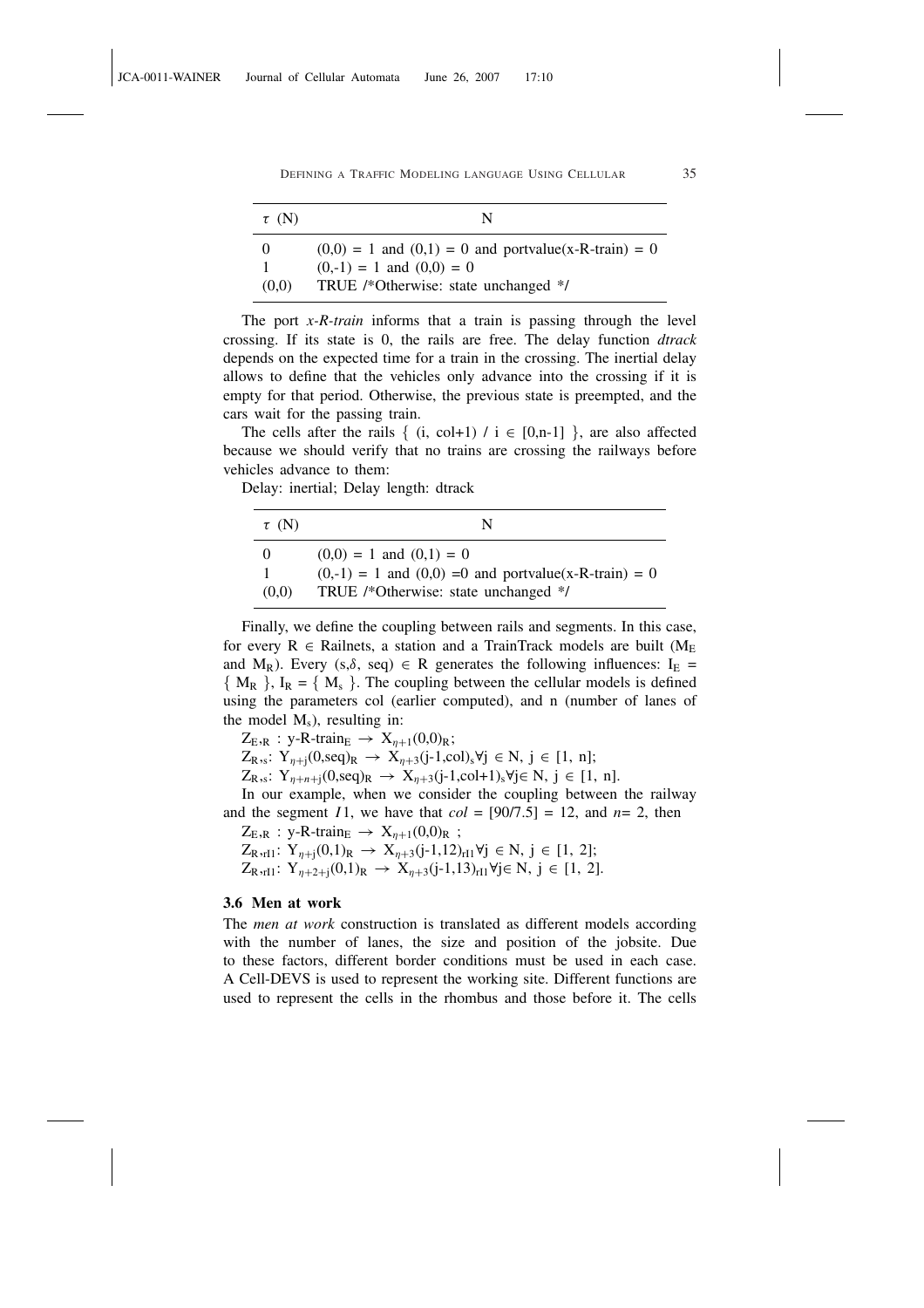JCA-0011-WAINER Journal of Cellular Automata June 26, 2007 17:10

in the jobsite will always have a 0 value. The remaining cells behave as standard segments.

As the other cars should avoid advancing into the jobsite, we must group the cells before it according to the movements that are allowed. As it is shown in the following figure, vehicles can move to the left diagonal (LD), the right diagonal (RD), both (2D), or advance in a straight line. Therefore, different rules have been defined for each case.

The presence of men at work produces that the vehicles cannot advance in a road. These traffic obstructions are specified as:

 $Jobsite = \{(s, ni, \delta, \text{#}n)/s \in Segments \land s = (c1, c2, n, a, dir, max)\}$ ∧*ni* ∈ [0, *n* − 1] ∧ δ ∈ *N* ∧ #*n* ∈ [1, *n* + 1 − *ni*] ∧ #*n* ≡ 1 *mod* 2}

Every tuple  $o = (s, ni, \delta, \text{#n})$  defines the segment where the construction is being done. It includes the first lane affected, the distance between the center of the jobsite and the beginning of the section, and the number of lanes occupied, as showed in Figure 15. These values are used to define a rhombus over the segment where the vehicles cannot advance. The cars arriving to the jobsite must deviate.

A group of different models has been defined, according with the number of lanes, the size and position of the jobsite. Different border conditions were defined in every case. The basic behavior for these models was defined as a Cell-DEVS representing the working site. We use different behavior for the cell in the rhombus and those before it. The first ones will always have a 0 value. The other ones should avoid to advance into the jobsite, as in Figure 16.

For instance, the cells whose movement to both diagonals is allowed are defined by:

 $C_{ij}$ *=* < *I, X, S, Y, N,*  $\delta_{int}, \delta_{ext},$  *delay, d, τ, λ, D >* 

 $I = \langle \eta, P^x, P^y \rangle$ , with  $\eta = 9$ ;  $X = Y = \{0, 1\}$ ;  $N = \{(0,0), (0,1),$  $(1,0), (1,1), (0,-1), (1,-1), (-1,1), (-1,-1), (-1,0)$ 

S:





FIGURE 15 Segment with men at work.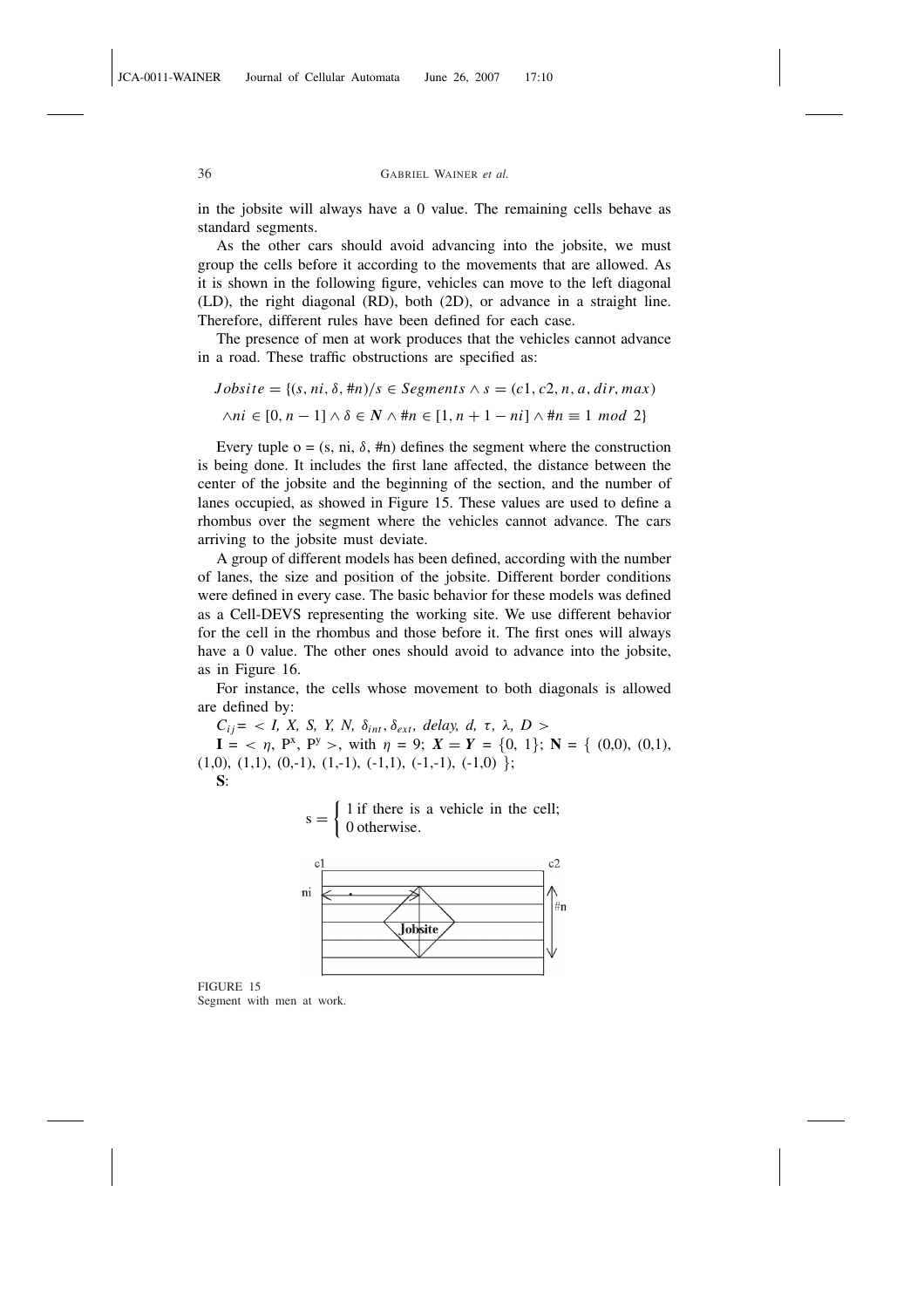

FIGURE 16 Jobsite cells.

delay = transport;  $\mathbf{d}$  = speed(max);

λ, δint and δext are defined by Cell-DEVS;

```
\tau is defined as:
```

| $\tau$ (N) | N                                                          |
|------------|------------------------------------------------------------|
|            | $(0,-1)=1$ and $(0,0)=0$ or $(0,0)=0$ and $(0,-1)=0$ and   |
|            | $(-1,-1)=1$ and $(-1,0)=1$ or $(0,0)=0$ and $(0,-1)=0$ and |
|            | $(1,-1)=1$ and $(1,0)=1$                                   |
| $\theta$   | $(0,0) = 1$ and $(0,1) = 0$ ) or $(0,0) = 1$ and           |
|            | $(1,1) = 0$ and $(1,0) = 0$ or $(0,0) = 0$ and             |
|            | $(0,-1) = 0$ and $(-1,-1) = 1$                             |
|            | TRUE /*Otherwise: state unchanged */                       |

As we can see, the first rule represents the arrival of a car. If the previous cell is empty, the car is inserted in the present cell. Otherwise, we check if the cell to the SW is busy, and the cell in front of it too. Then, we check the case when the cell to the NW is busy and the cell in front of it too. The second rule represents that a car abandons the cell with a straight movement. If this in not possible, we check to see if the cell in front is in the jobsite and the cell to the NE is free to move. If this does not occur, the cell to the SE should be able to move.

# 3.7 Traffic signs

A construction to specify speed traffic signs was defined. This construction is defined by:

 $T \nrightarrow T \nrightarrow T \n s = \{(s, t, \delta)/s \in Segments \land \delta \in N \land t \in \{\text{bump}, \text{depression}, \text{dipression}\}$ 

*school*, *pedestriancrossing*, *others*}}

Each tuple identifies the segment, the kind of traffic sign, and the distance up to it in the section, showed in Figure 17.

The cells where a traffic sign have influence increase the length of the delay. In this way, a slower speed of the cars is represented.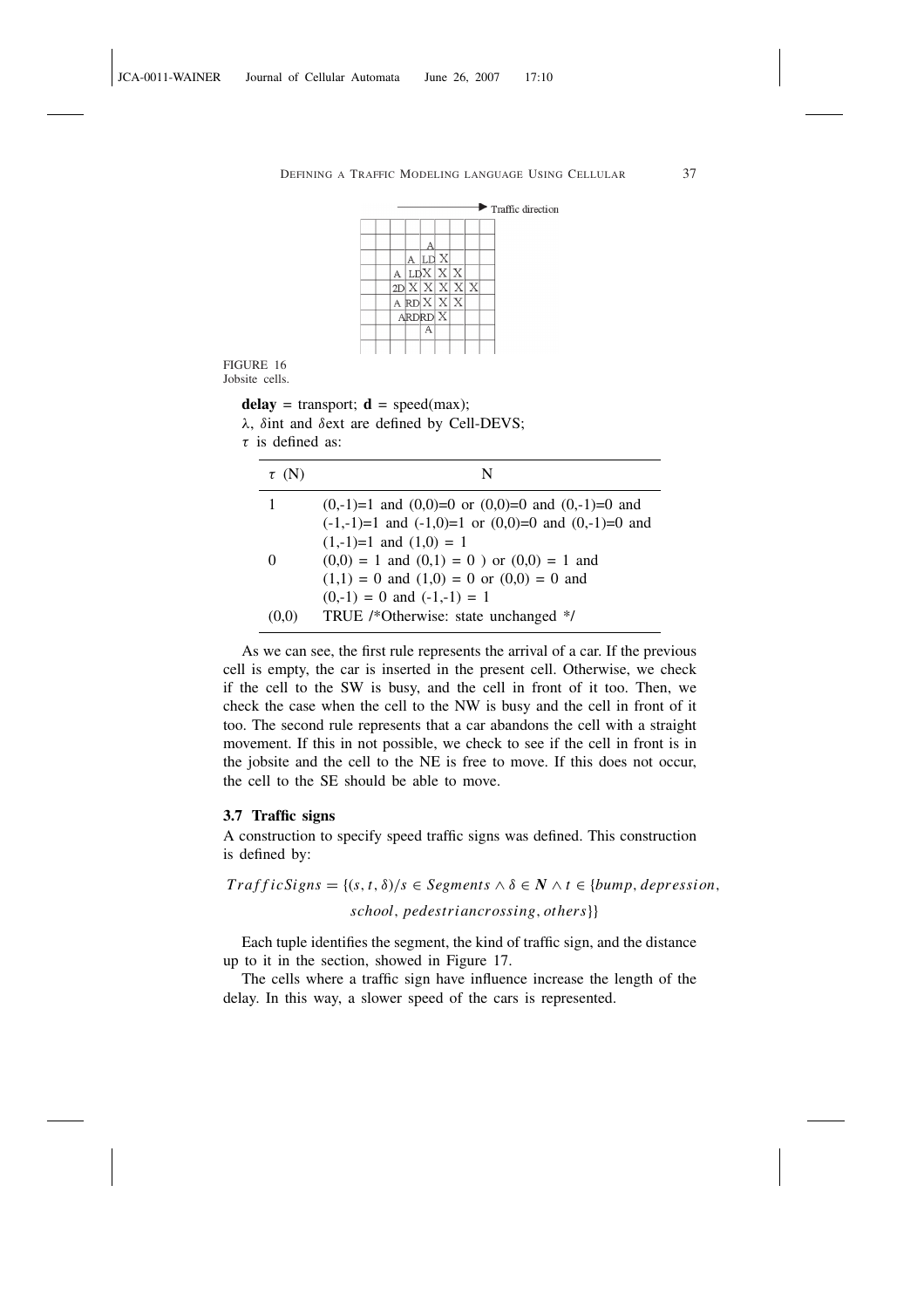FIGURE 17

Definition of a traffic sign.

An extension of this construction allows us to define Potholes, whose size is one cell, depicted in Figure 18. The behavior of this construction is to produce a speed reduction of the vehicles passing through these cells. They are defined by:

Pothole<sub>S</sub> = { (s, n1,  $\delta$ ) / s  $\in$  Segments  $\wedge$  s = (c1, c2, n, a, dir, max)  $\wedge$  $n1 \in [0, n-1] \wedge \delta \in N$ 

Pothole<sub>C</sub> = { c / c  $\in$  Crossings }

A segment with a traffic sign is as in the previous sections, but delay is increased for those cells influenced by the signal. In this way, a slower speed of the cars is represented. For instance, in the example introduced on Section 2,  $(rA, school, 20)$  ∈ *TrafficSigns* and  $(rA, 0, 10)$  ∈ *Pothole<sub>s</sub>*, the rules of segment *rA* are not changed, but the delay of the cells (0,2), (0,3) and (0,10) of *rA* increases according to the phenomenon represented.

# 3.8 Parking

The following construction allows the definition of parking cars at the border cells:

*Parking* = { *(s, n1) / s* ∈ *Segments* ∧ *n1* ∈ {0,1} ∧ *s* = *(c1, c2, n, a, dir, max*)  $\land$  *n* > *1* }

Every pair (s, n1) identifies the segment and the lane where car parking is allowed. If  $nl = 0$ , the cars park on the left lane. If  $nl = 1$ , the right lane is used (lane n-1). When a car arrives into a parking lane, it will stop on that lane during a given amount of time, as showed in Figure 19. This is modeled using a long transport delay (representing several minutes or hours).



FIGURE 18 Definition of a Pothole.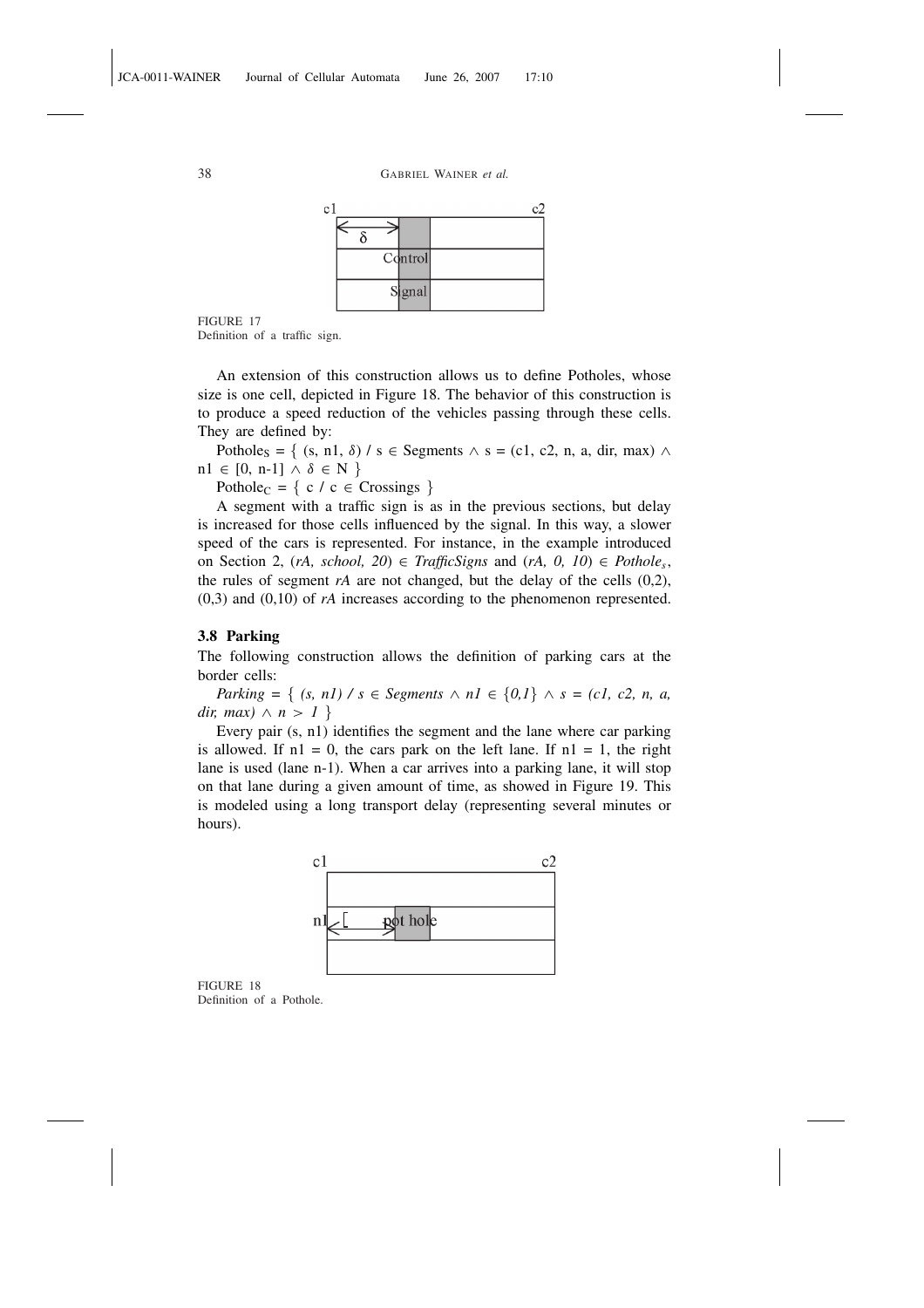

FIGURE 19 Parking segments.

Given a lane  $(s, n1)$  to be used for parking cars, and being Ms is the model specified for the segment s, the lanes where cars are being parked and their contiguous lanes are defined by:

Cpark =  $\{(0, i) / 0 \le i \le t^2-1\}$  if n1 = 0, or Cpark =  $\{(t1-1, i) / 0$  $\le i \le 1$  ∤ if n1 = 1;

Ccont1 = { (1, i) /  $0 \le i \le 12-1$  } if n1 = 0, or Ccont1 = { (t1-2, i) / 0  $\leq i \leq t$ 2-1 } if n1 = 1; and

Ccont2 = { (2, i) /  $0 \le i \le t2-1$  } if n1 = 0, or Ccont2 = { (t1-3, i) / 0  $\le i \le 1$  } if n1 = 1.

Here, {t1, t2} define the dimension of the cell space (rows, columns). As previously explained,  $n1=0$  means that parking on the left is allowed. Instead, n1=1 means that parking should be done on the right. These cells have a different behavior than those in the rest of the segment. The parking cells (*Cpark*) do not allow that vehicles advance: they can only receive cars from the first contiguous lane. Therefore, the rules modeling straight movements were eliminated from these cells.

| $\tau$ (N) | N                                                |
|------------|--------------------------------------------------|
| 1          | $(0,0) = 0$ and $(-1,-1) = 1$ and $(-1,0) = 1$   |
| 1          | $(0,0) = 0$ and $(1,-1) = 1$ and $(1,0) = 1$     |
|            | $(0,0) = 0$ and $(1,-1) = 1$ and $(1,0) = 1$ and |
|            | $((2,-1) = 1 \text{ or } (2,0) = 1)$             |

In this case, the transport delay used for the parked cars is a long delay representing the time in which a car is normally parked. The remaining rules for these cells do not change. The cells in the set *Ccont1*, will behave different depending on the parameter  $nI$ . If  $nI = 0$ , the cars are parked on the lane 0, and the cells Ccont1 = {  $(1, i) / 0 \le i \le 2-1$  } behave different from the rest. In these cells, the rules checking if there is a moving car in the left lanes have been eliminated. When the origin cell receives a car from the parking, it does not check if it is advancing straight in its own lane, because this movement is not allowed. Likewise, when the origin cell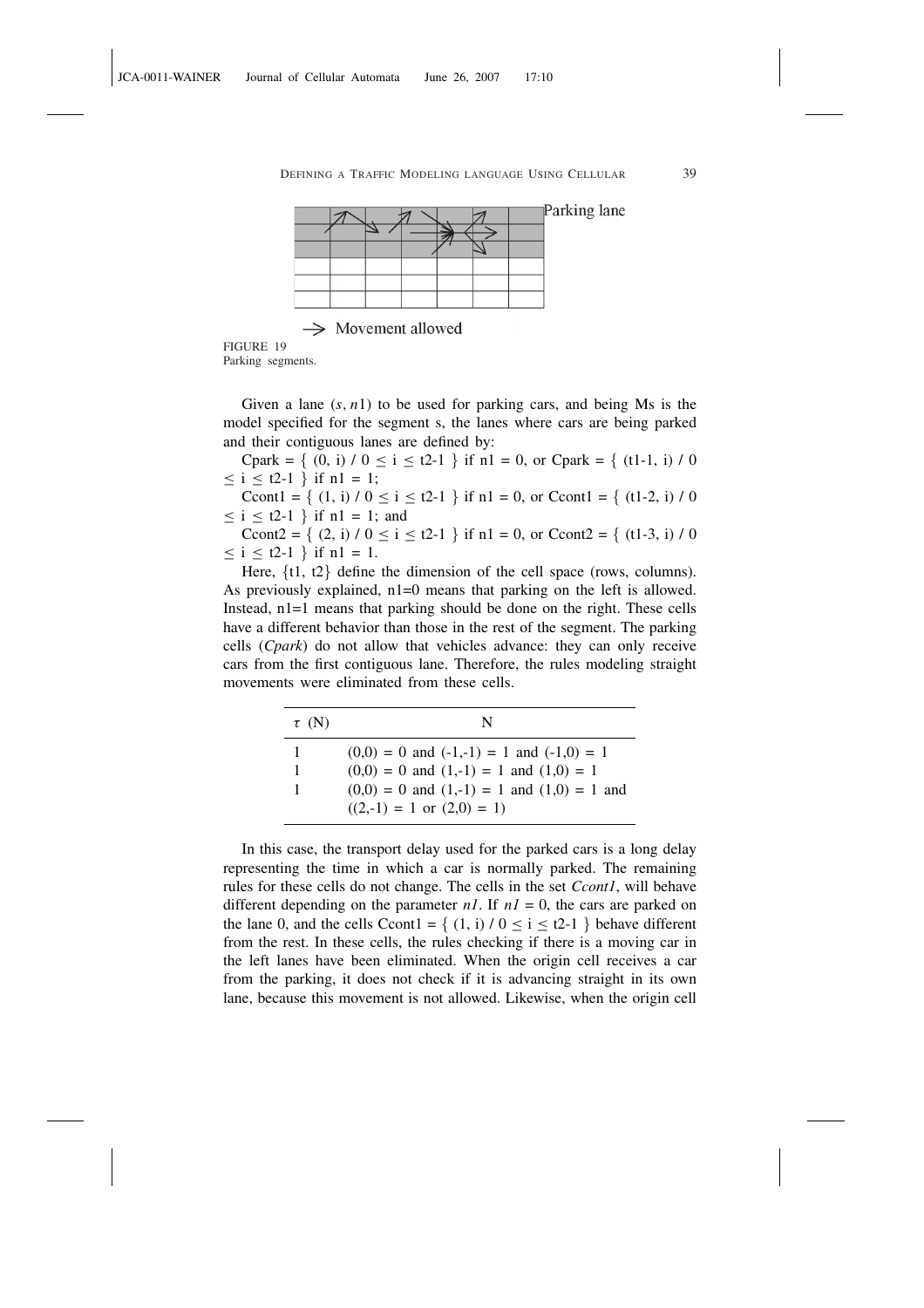sends a car to the parking lane, it does not check if there is another car behind the parking space.

| $\tau$ (N) | N                                             |
|------------|-----------------------------------------------|
| $\theta$   | $(0,0) = 1$ and $(1,1) = 0$                   |
|            | $(0,0) = 0$ and $(1,-1) = 1$ and $(0,-1) = 0$ |

Otherwise, if  $nl = 1$  (that is, the cars park on the k-eth lane), the cells to the left of the parking are defined by Ccont1 = {  $(t1-2, i) / 0 \le i \le t2-1$  }. The rules for these cells are modified symmetrically to the previous ones.

| $\tau$ (N) | N                                              |
|------------|------------------------------------------------|
| 0          | $(0,0) = 1$ and $(-1,1) = 0$                   |
|            | $(0,0) = 0$ and $(-1,-1) = 1$ and $(0,-1) = 0$ |

Finally, the second lane contiguous to the parking should be changed. Depending on the parameter n1, the cells to be changed are  $Ccont2 =$  $\{(2, i) / 0 \le i \le t^2-1\}$  (if n1 = 0) or Ccont2 =  $\{(t1-3, i) / 0 \le i \le t^2-1\}$  $\{ (n1 = 1)$ . Here, we avoid analyzing the lanes where cars are parked to see if these cars are moving.

# 3.9 Experimental framework

The constructions defined in the previous sections are connected to an experimental framework defined as a set of segments providing inputs and outputs to the city section to be studied. They are defined as:

$$
Input Segments = \{s/s = (p1, p2, n, a, dir, max) \land s \in Segments \land
$$

$$
[(dir = 0 \land (\exists v \in N : (p2, v) \in Crossings)) \lor (dir = 1 \land (\exists v \in N : (p1, v) \in Crossings))]\}
$$

*Output Segments* = { $s/s$  = ( $p1$ ,  $p2$ ,  $n$ ,  $a$ ,  $dir$ ,  $max$ ) ∧  $s$  ∈ *Segments* ∧ [(*dir* = 0 ∧ (∃v ∈ *N* : (*p*1, v) ∈ *Crossings*)) ∨ (*dir* = 1 ∧ (∃v ∈ *N* :  $(p2, v) \in Crossings)]$ 

For each  $s \in InputSegments$ , a DEVS model is defined. Its goal is to generate vehicles that are inserted in the city section to be simulated, and it can be tuned to reflect different traffic conditions. These models are defined by:

$$
Generator(\#c) =
$$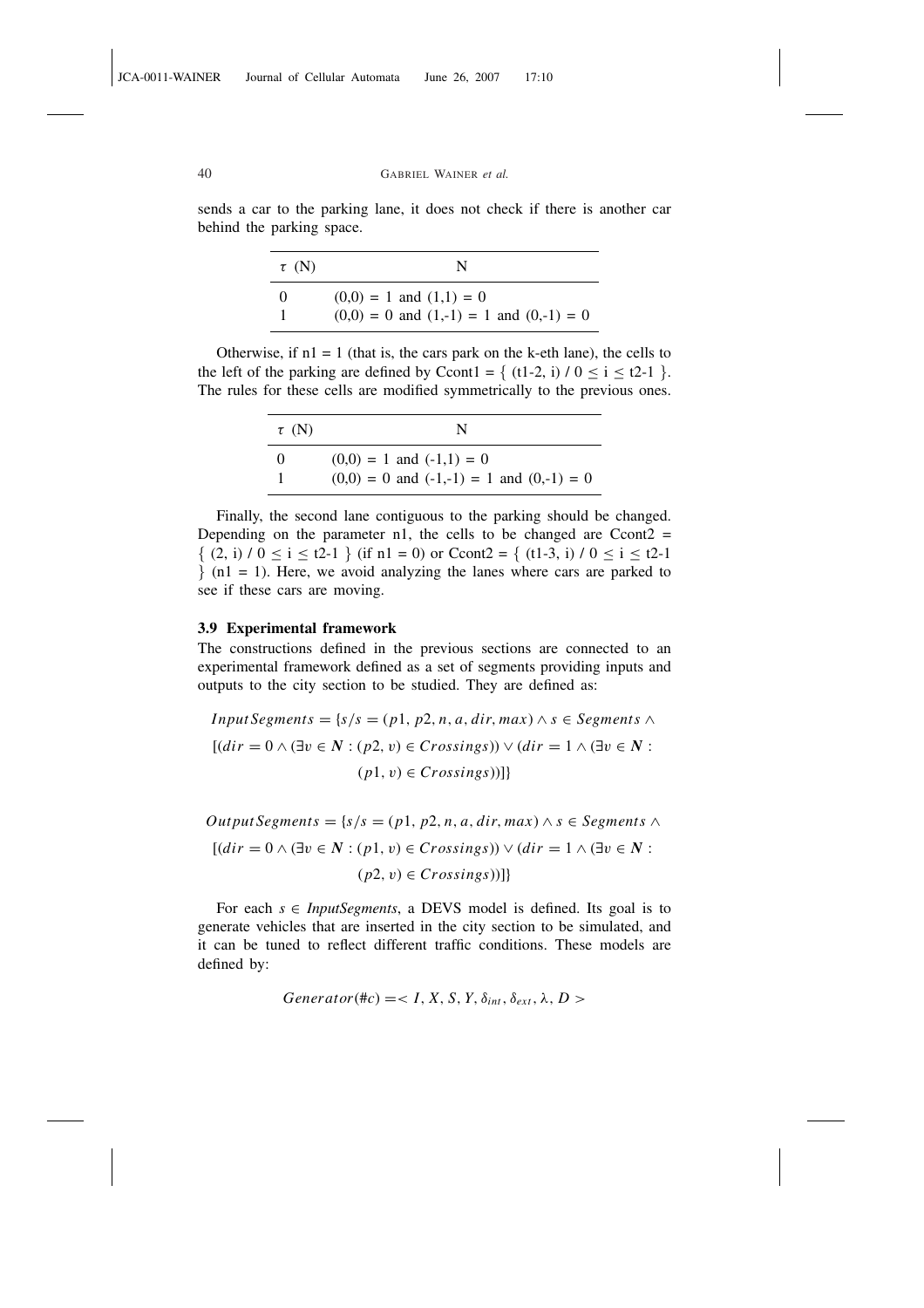Instead, the segments  $s \in OutputSegments$  define a DEVS model devoted to consume vehicles and compute statistics:

$$
Output(\#c) =
$$

In both cases, *#c* represents the number of lanes of the segment s to which they are connected. In Figure 20 we present a sketch of the behavior of these models.

# 4 VEHICLE ROUTING AND CONGESTION MONITORING

The original definitions used for ATLAS models were based on random routing: every time a car arrives to a crossing, the following route is chosen at random. This was expanded to include a way to define the routing information for the vehicles. We have used an approach based in Origin/Destination (O/D) matrixes. This tool provides information about routes and transportation between different zones or regions. There are several methods to estimate O/D matrixes. Using the definition of a region (represented as a directed graph), the methods use the available information (traffic flow, delays existing in each link of the graph). We will suppose

| Generator(#c)                                                                                                                                                                                                                                                                                                                                                                                                                                                                                                                                                                                                              | Output(#c)                                                                                                                                                                                                                                                         |
|----------------------------------------------------------------------------------------------------------------------------------------------------------------------------------------------------------------------------------------------------------------------------------------------------------------------------------------------------------------------------------------------------------------------------------------------------------------------------------------------------------------------------------------------------------------------------------------------------------------------------|--------------------------------------------------------------------------------------------------------------------------------------------------------------------------------------------------------------------------------------------------------------------|
| $\delta_{\text{ext}}(s, e, x)$ {<br>passivate (); /* It is never activated */<br>∤<br>$\eta(s)$ {<br>send car to y-s-car <sub>lane</sub> ,<br>/*car contains a 1 if a car is sent to the lane, or a 0 if no car<br>wants to enter the lane */<br>₹<br>$\delta_{\text{int}}(s,e,x)$ {<br>case phase<br>active:<br>case car:<br>0: $car = 1$ ;<br>$\sigma$ = tgen(); /* It schedules a car after tgen */<br>$phase = active;$<br>$lane = (lane + 1) mod #c$<br>1: $car = 0$ ;<br>$\sigma$ = 0; /* Instantaneous transition scheduled */<br>$phase = active;$<br>end case<br>passive:<br>/* Nothing to be done */<br>end case | $\delta_{\text{ext}}(s, e, x)$ {<br>When x arrives to the port x-s-car <sub>i</sub> $(0 \text{ } j \leq \text{\#c})$<br>Record statistics;<br>₹<br>$\eta(s)$ {<br>/* Nothing to be done */<br>∤<br>$\delta_{\text{int}}(s,e,x)$ {<br>/* Nothing to be done */<br>₹ |

FIGURE 20 Definition of the DEVS models of the experimental framework.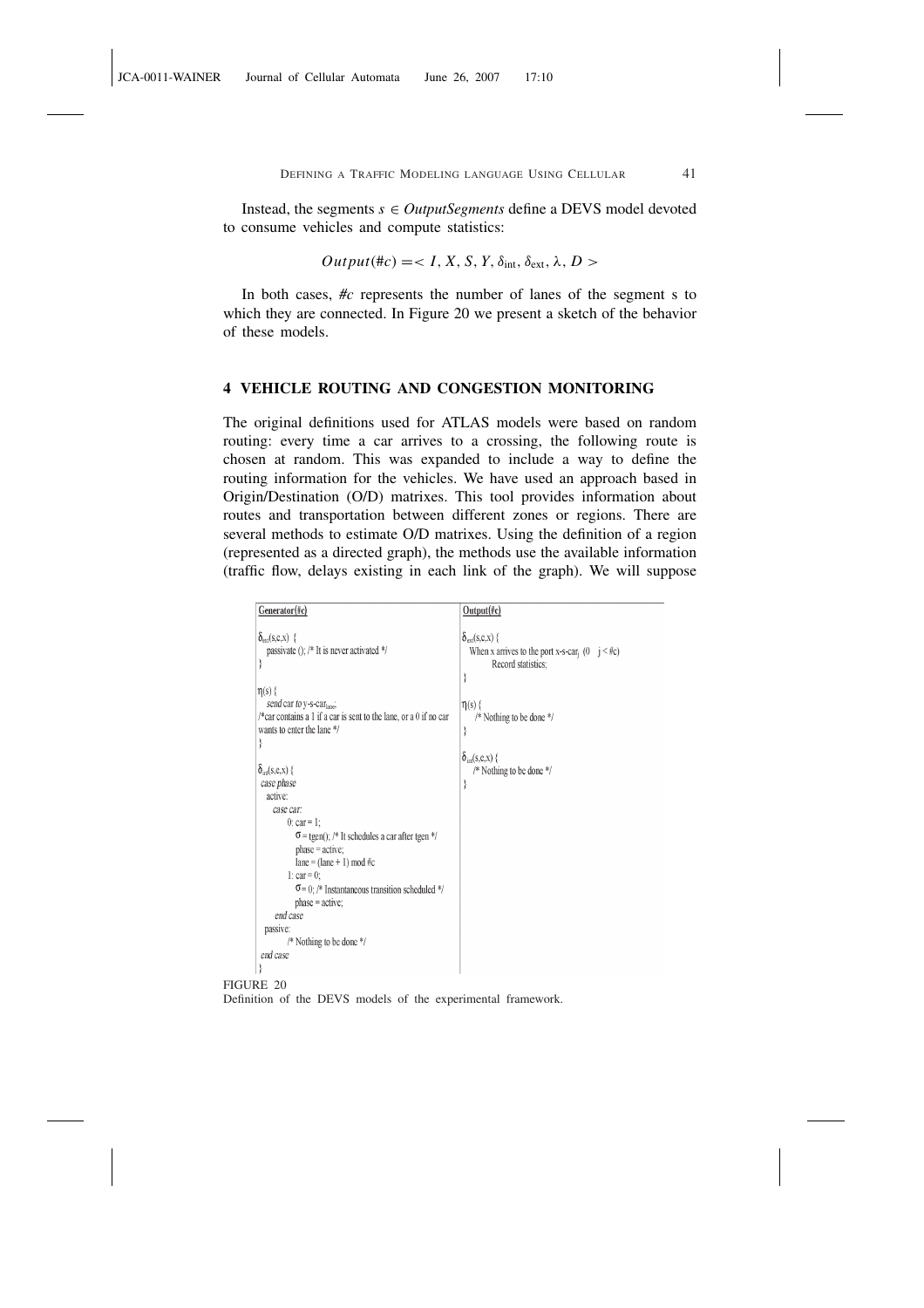that an O/D matrix has been provided, and it will be used by the simulator to make decisions related to vehicle routing (Díaz et al. 2000).

There are several ways of implementing O/D matrixes, and we have chosen an approach based on a road table. Each register in this table will specify a road connecting a pair of origin/destinations, and the time a car spend in that road. Different tables can be used according to different parameters (for instance, date, time, type of vehicles). Therefore, the table will have the following structure:

*Time Vehicle type* { *ID Origin-node Destination-node* {*link1 link2 ... linkn*} *Travel-time* }

The structure of the O/D matrix and the function used to make the routing decisions can be changed without affecting the simulation models. In this way, both problems can be treated independently. In a first stage the city shape is defined using ATLAS. Then, a directed graph can be built based on the segment and crossing identifications. Using this graph, an O/D matrix can be built. The simulation models devoted to represent routing use a function that queries the O/D matrix and provides an answer.

Using this approach, we define a static route for each car, which will not be changing during all of the simulation. Using the segment/crossing definition, we can build a graph representing the structure of the city section to be simulated. Using this base, we built an origin/destination matrix. For each pair origin/destination in the matrix, we build a route using Dijkstra's algorithm for shortest paths in a graph. Using this information, we build a complete acyclic route from an input crossing to an output crossing.

Every car is initialized with the route to be used. The original definitions of ATLAS constructions were modified to allow this behavior. The first modification includes a unique identification for each segment/crossing that will be used with routing purposes. Besides the original port definition (*car* and *room*, indicating that there is a car or space in the origin cell), the coupled models defined for each segment/crossing include now a new port devoted to transfer the routing path (*path* in the following figure).

The behavior for the border cells was changed accordingly, as showed in Figure 21. This new behavior was also extended for models from 1 to 5 or more lanes (each of them must be defined in a different way due to the definition of the border cells for each of the models). After changing the segment definition, the crossing behavior was also modified. In this case, the crossings will be in charge of routing using the O/D matrixes. A crossing is defined as a Cell-DEVS coupled model

*CrossingOD(k, In, Out, maxc) = < Xlist, Ylist, I, X, Y, n,*  $\{t_1, ..., t_n\}$ *, n, N, C, B, Z, select >*

Ylist = Xlist =  $\{(0,i) / 0 \le i < k\};$  I =  $\langle P^x, P^y \rangle$ 

 $P^x = \{ \langle X_{\eta+1}(0,i), \text{ binary} \rangle, \langle X_{\eta+2}(0,i), \text{ binary} \rangle, \langle X_{\eta+3}(0,i), \langle N \rangle \}$  $\leq i < k$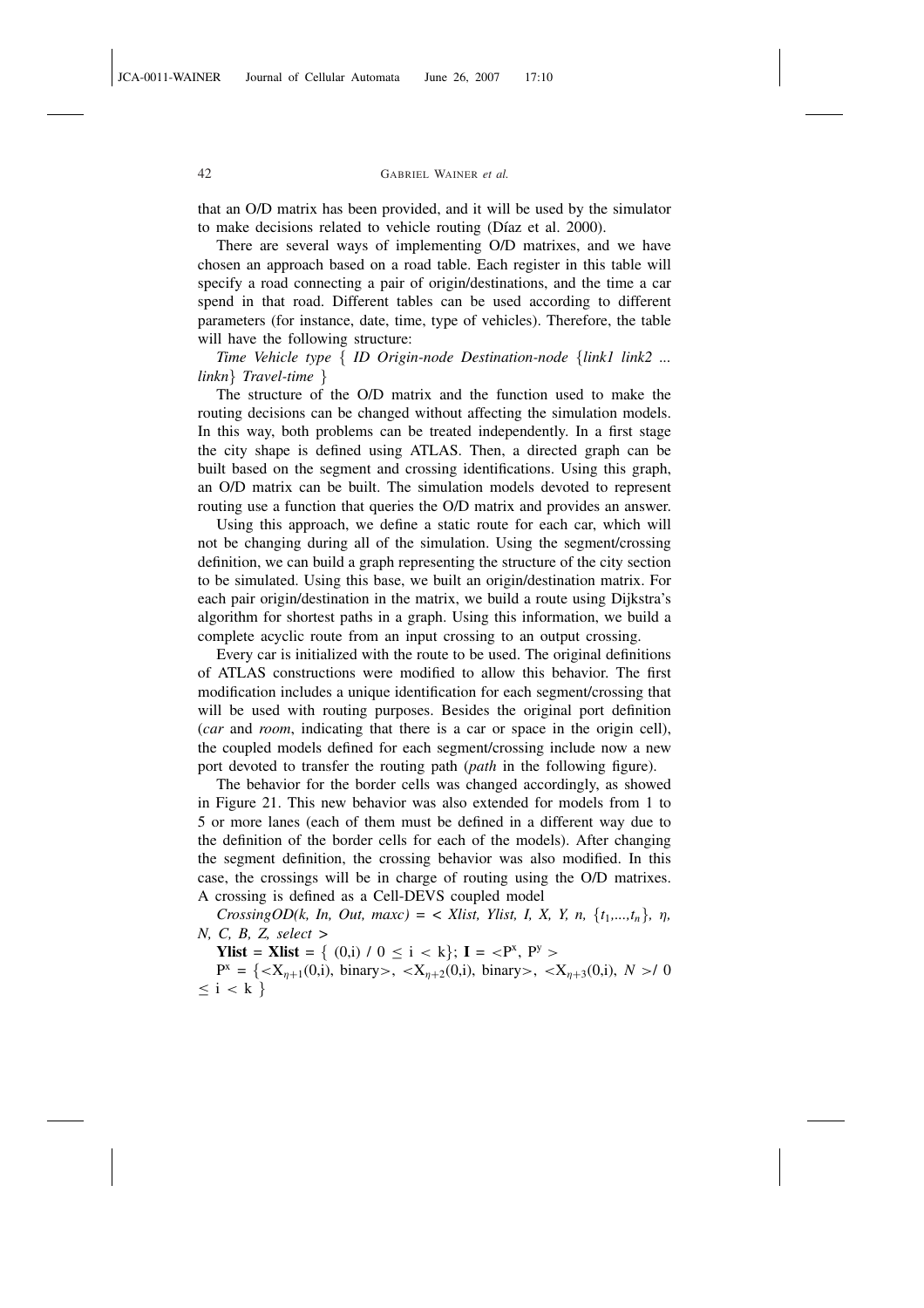

FIGURE 21

Coupling of the Border Cells.

 $P^{y} = \{ \langle Y_{\eta+1}(0,i), \text{ binary} \rangle, \langle Y_{\eta+2}(0,i), \text{ binary} \rangle, \langle Y_{\eta+3}(0,i), \mathbb{N} \rangle \}$  (0.1)  $\leq$ i $<$ k $\}$ 

Each cell in the crossing is defined by:

 $C_{0j}$  (crossing-No) = < *I, X, S, Y, N,*  $\delta_{int}, \delta_{ext},$  *delay, d,*  $\tau$ *,*  $\delta$ *,*  $D$  *>*  $I = \langle \eta, P^x, P^y \rangle, \eta \text{ g} = 3, P^x = \{ (X_1, \text{ Record}), (X_2, \text{Record}), (X_3, \text{S}) \}$ Record)  $\}$ ,  $P^y = \{ (Y_1, Record), (Y_2, Record), (Y_3, Record) \}$ ; *X*, *Y*  $\in$  N,  $S = (Car, crossing, path, segment-no)$ , where

$$
Car = \begin{cases} 1 \text{ there is a vehicle} \\ 0 \text{ otherwise.} \end{cases}
$$

*crossing*  $\in$  N: unique identifier of the crossing;

$$
path = \begin{cases} \{t_1.t_2.\dots.t_n\} \text{ where } \text{ti} \in N \land (\forall i(\exists r \in Segments/ \text{ segments}/ \text{ segment} - \text{no}(r) = \text{ti})) \\ 0 \qquad \qquad \text{otherwise.} \end{cases}
$$

*Segment-no*  $\in$  N: identifier of the segment to which the cell is connected to.

 $N = \{ (0,-1), (0,0), (0,1) \}$ ; delay = transport; d = (speed(maxc))

The  $\tau$  function is in charge of defining the car behavior in the cell, according to the new routing scheme. Different behavior is defined for the input and output cells, using the O/D matrixes.

We now show the definition of a simple example using the new definitions. The example was implemented using the CD++ tool (Wainer, 2002), and it is depicted in Figure 22. The model consists of 5 segments and 4 crossings, and will describe the behavior of traffic using the routing scheme defined previously. The path is specified by a real number with the following format: d.ddddd where  $1 = < d < 9$  is the identifier of a segment.

This city section is composed of 5 segments and 4 crossings interconnected. Different cars arrive through the segment 1, and all of the cars will follow the same path (segment2-segment5). The segment 2 includes a pothole delaying the advance of cars. The definition of the congestion function considered that a segment with 2 or more cars is congested. The goal of this example is to show how the dynamic routing is achieved.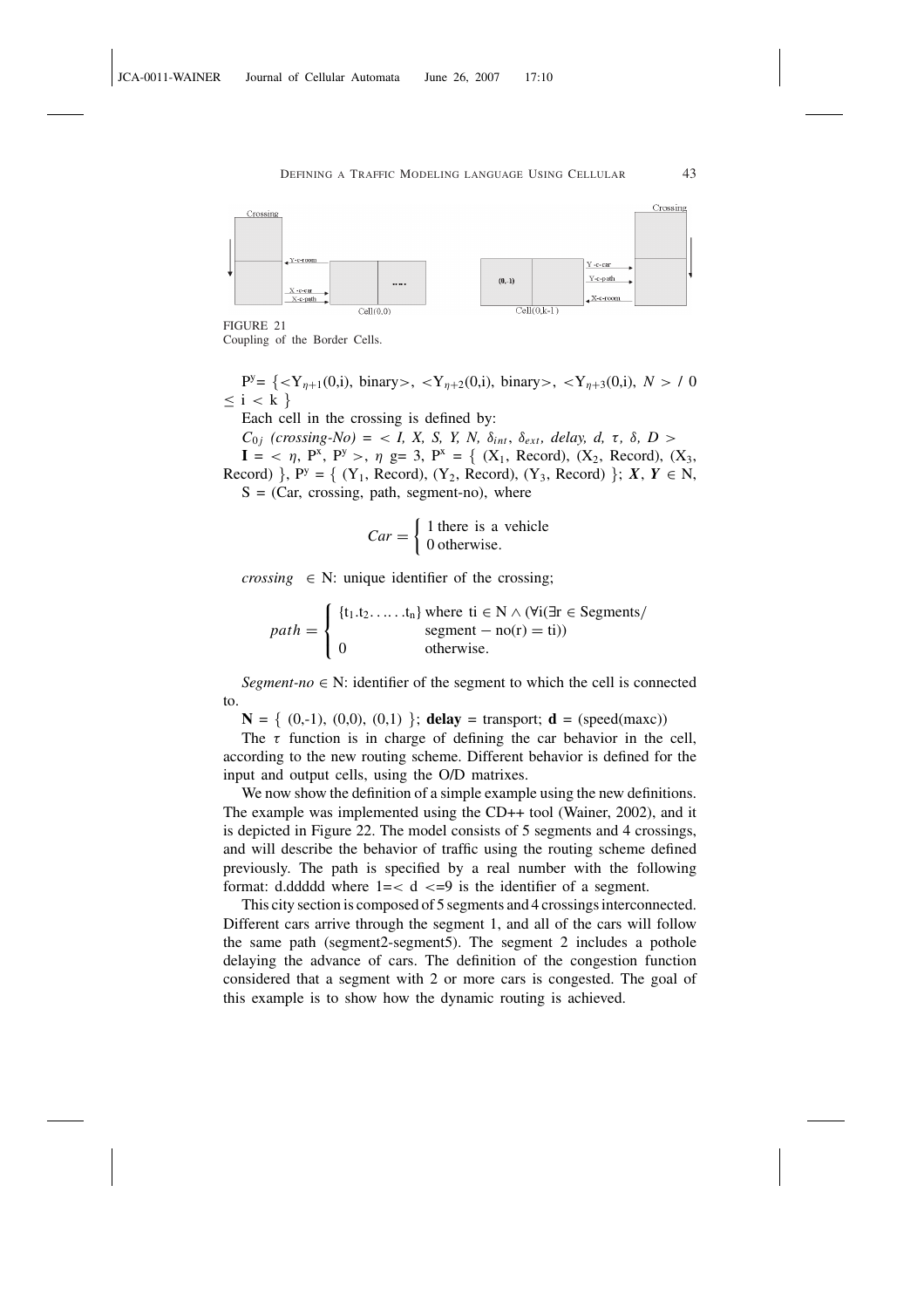

Sample city section.

Figure 23 shows the simulation result in the segment 1. The first row represents the state variable showing the presence of a car. The second line represents the path to be followed by the car. The first car will take the path 2-5, whereas the second will go through the path 3-4. This behavior can be found in figure 7.

As we can see in Figure 24, the crossing shows if there is a car in the cell (row 0), the path to be followed (row 1), the identification of the crossing (row2) and the segments to which the crossing is connected to (row 3). For instance, we see that the crossing contains a 2 in the cell  $(3,1)$ , meaning that the cell is connected to the segment number 2. The crossing defines the cell used to route a car, and after done, the first element in the route is deleted.

Traffic flow rate in a city section can influence the vehicle movement and the decisions taken by the drivers. Most existing modeling approaches based on cell spaces do not consider the information related to congestion,

| Time: 00:00:00:000 | Time: 00:00:00:010   | Time: 00:00:00:020 | Time: 00:00:00:030 |
|--------------------|----------------------|--------------------|--------------------|
| 0<br>3<br>4        | 0<br>4<br>٩          | 3<br>4             | 0<br>4             |
| ÷--                |                      |                    |                    |
| 1.00<br>0          | 1.00<br>1.00<br>0    | 1.00<br>0          | 0<br>1.00          |
| 1<br>2.50          | 1<br>2.50<br>3.40    | 3.40               | 3.40               |
|                    |                      | .                  |                    |
| Time: 00:00:00:040 | Time: $00:00:00:050$ | Time: 00:00:00:060 |                    |
|                    |                      |                    |                    |
| 0<br>3<br>4<br>2   | 0<br>२<br>4          | 0<br>२<br>4        |                    |
|                    |                      |                    |                    |
| 0<br>1.00          | 0<br>1.00            | 0                  |                    |
| 3.40               | 3.40                 |                    |                    |

FIGURE 23

Execution trace of Segment 1.

44 GABRIEL WAINER *et al.*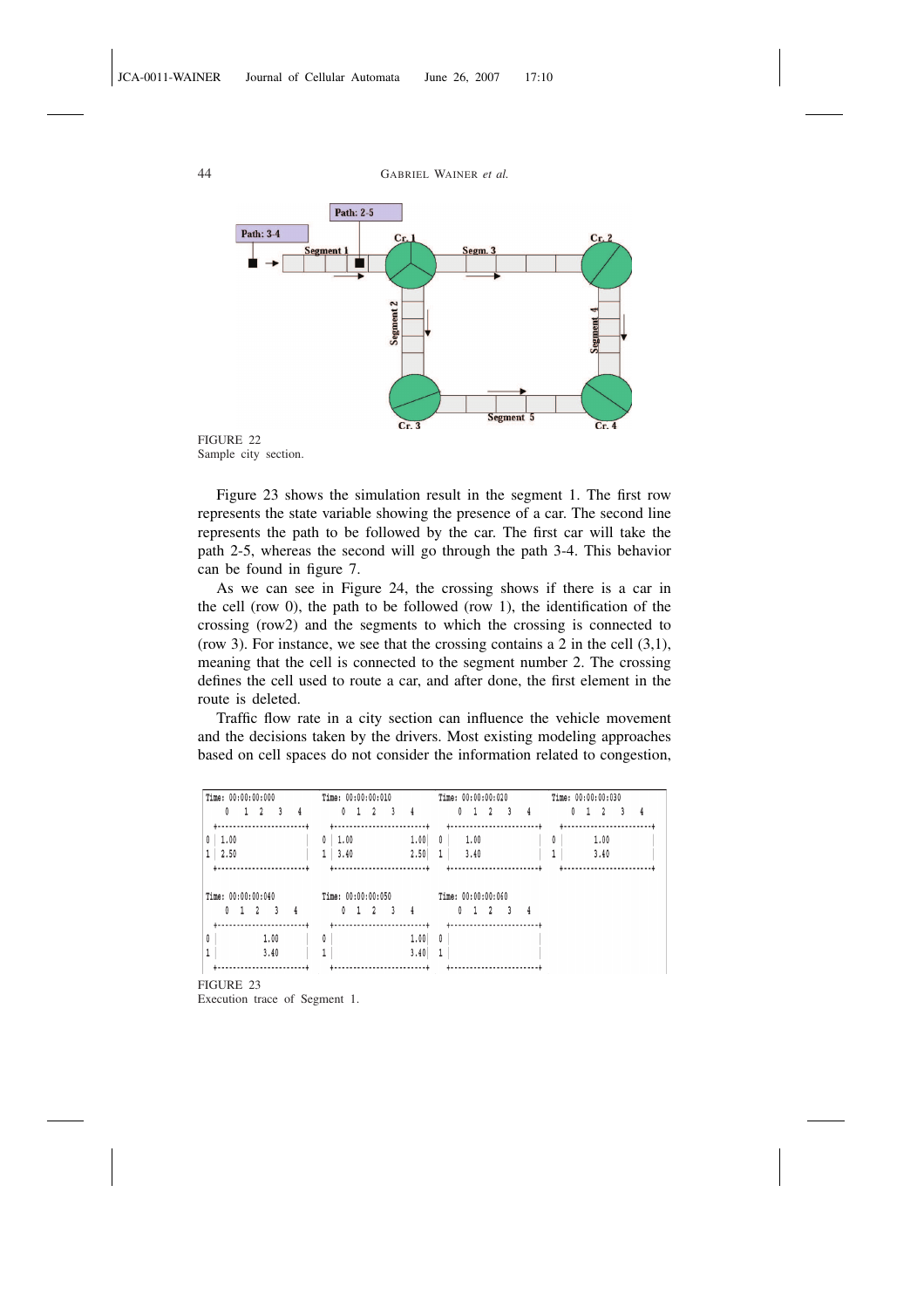|          | Time: 00:00:00:000 |      |                |              | Time: 00:00:00:010   |      |      |                | Time: 00:00:00:020 |               |                |                | Time: 00:00:00:030 |      |      |
|----------|--------------------|------|----------------|--------------|----------------------|------|------|----------------|--------------------|---------------|----------------|----------------|--------------------|------|------|
|          |                    |      |                |              |                      |      |      |                |                    |               | $\overline{2}$ |                |                    |      |      |
|          |                    |      |                |              |                      |      |      |                |                    |               |                |                |                    |      |      |
| n        |                    |      |                |              |                      |      |      | 0              | 1.00               |               |                | 0              |                    |      |      |
|          |                    |      |                |              |                      |      |      |                | 2.50               |               |                |                |                    |      |      |
|          | 1.00               | 1.00 | 1.00           |              | 1.00                 | 1.00 | 1.00 | $2^{\circ}$    | 1.00               | 1.00 1.00     |                | $\hat{z}$      | 1.00               | 1.00 | 1.00 |
|          |                    | 2.00 | 3.00           |              |                      | 2.00 | 3.00 | 3              |                    | $2.00$ $3.00$ |                |                |                    | 2.00 | 3.00 |
|          |                    |      |                |              |                      |      |      |                |                    |               |                |                |                    |      |      |
|          | Time: 00:00:00:050 |      |                |              | Time: 00:00:00:060   |      |      |                | Time: 00:00:00:070 |               |                |                | Time: 00:00:00:080 |      |      |
|          |                    | 1.   | $\overline{2}$ |              | $\ddot{\phantom{0}}$ |      | 2    |                |                    |               | $\overline{2}$ |                |                    |      |      |
|          |                    | .    |                |              | <u>1</u>             |      |      |                |                    |               |                |                |                    |      |      |
| $\theta$ |                    |      |                | 0            | 1.00                 |      |      | Λ.             |                    | 1.00          |                |                |                    |      |      |
|          |                    |      |                |              | 3.40                 |      |      |                |                    | 3.40          |                |                |                    |      |      |
|          | 1.00               | 1.00 | 1.00           |              | 1.00                 | 1.00 | 1.00 | $\mathfrak{Z}$ | 1.00               | 1.00          | 1.00           | $\overline{2}$ | 1.00               | 1.00 | 1.00 |
| 3        |                    | 2.00 | 3.00           | $\mathbf{r}$ |                      | 2.00 | 3.00 | 3              |                    | 2.00          | 3.00           | 3              |                    | 2.00 | 3.00 |
|          |                    |      |                |              |                      |      |      |                |                    |               |                |                |                    |      |      |

FIGURE 24

Execution trace of the Crossing 1.

or provides mechanisms to reproduce vehicle routing. We have included a construction to represent this behavior. The models use a function that queries the O/D matrix and provides a route to be followed by a vehicle. Then, a measure of traffic congestion can be used. Based on this information and using the O/D matrixes, the cars can change their original routes. A new DEVS model, devoted to monitor congestion, was added. Now, every segment is provided with a controller to measure the number of cars. This model is defined as:

 $M = \langle X, Y, S, \delta_{int}, \delta_{ext}, \lambda, ta \rangle$ 

 $X = \{ \langle x - r \cdot \text{cardn} \rangle \mid N \rangle, \langle x - r \cdot \text{cardout} \rangle, \langle N \rangle \}$ ;  $Y = \{ \langle y - r \cdot \text{weight} \rangle, \langle N \rangle \}$ 

 $S = k \in N$  representing the number of cars in the segment under consideration,

$$
\delta_{ext}() \{ \begin{array}{ll} \textbf{when}(x - r - carIn = 1)k = k + 1; \\ \textbf{when}(x - r - carOut = 1)k = k - -1; \\ \textbf{passivate;} \end{array} \}
$$

 $\lambda$  () { send k through the port y-r-weight }

Once the DEVS congestion controllers were defined, the border cells of the Cell-DEVS representing the segments were changed to transmit information about the cars arriving or leaving a segment. New input/output ports were added to transmit this data to the coupled models corresponding to the crossings, depicted in the figure 25:

The border cells must inform the number of cars entering and leaving the segment to the DEVS congestion monitor. For instance, for one-lane segments, this specification is now translated into a Cell-DEVS defined by:

 $C_0$ (*segment\_no*) = < *I*, *X*, *S*, *Y*, *N*,  $\delta_{int}$ ,  $\delta_{ext}$ , *delay*, *d*,  $\tau$ ,  $\lambda$ , *D* >

 $I = \langle \eta, P^x, P^y \rangle$ , with  $\eta$  g= 3; d = speed(max); N = { (0,-1), (0,0),  $(0,1)$  }; delay = transport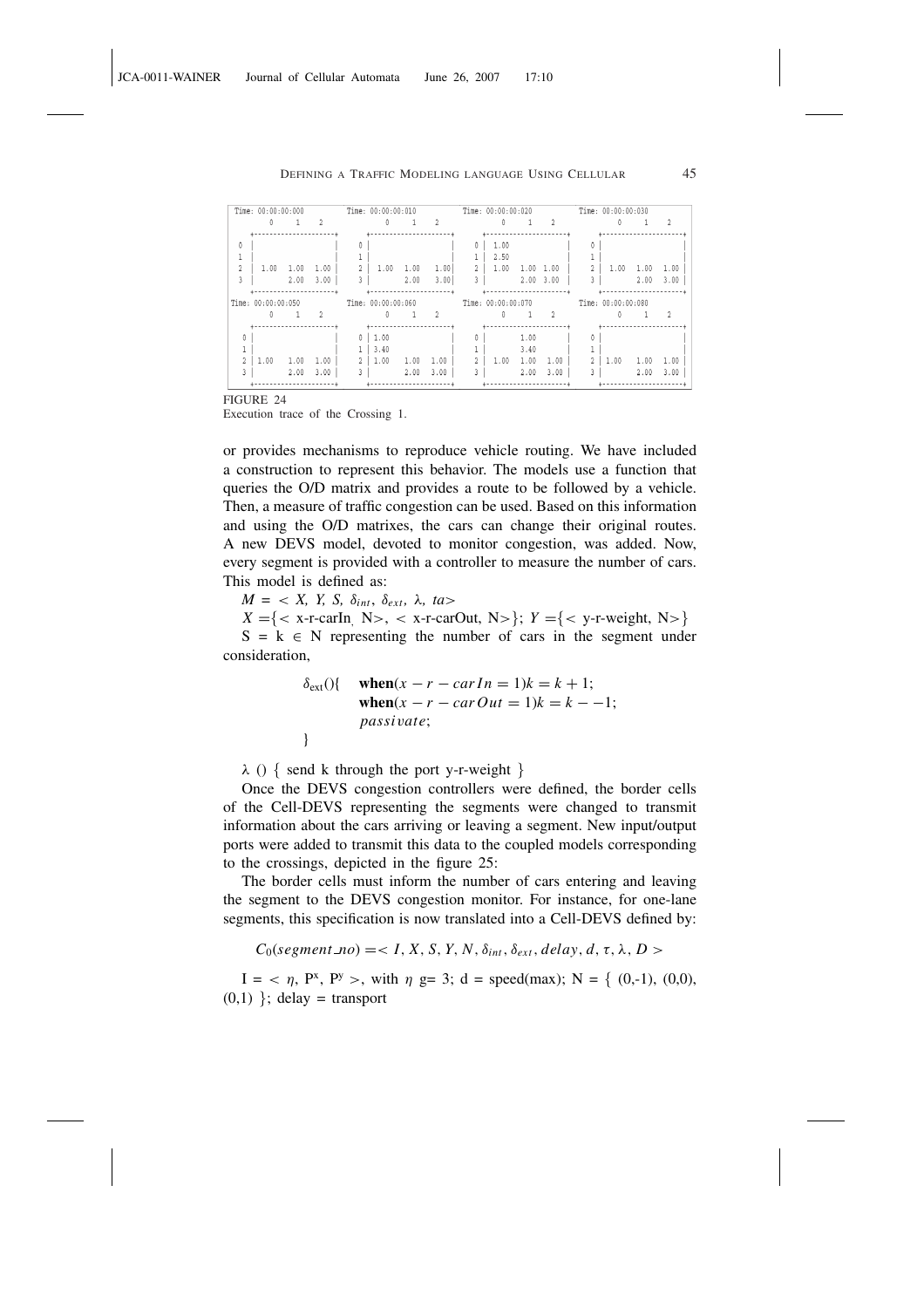

FIGURE 25

Coupling scheme of congestion controllers, crossings and segments.

 $X, Y \in N$ ; S : {s, phase,  $\sigma$  queue,  $\sigma$ }, with s = (destination, path)

 $d$ *estination*  $\in$  N  $=$  $\neq 0$  if there is a vehicle in the cell 0 otherwise.

$$
path = \begin{cases} \{t_{1...}t_n\} \text{ ti } \in N \land (\forall i(\exists r \in Segments/ \text{Segment} \_n)(r) = \text{ti})) \\ 0 \qquad \text{otherwise.} \end{cases}
$$

λ,  $\delta_{int}$  y  $\delta_{ext}$  are defined by Cell-DEVS with transport delays.  $\tau$ : S x N  $\rightarrow$  S. The behavior of the local computing function can be roughly defined by:

| $\tau$ (N)                                  | N                                 |
|---------------------------------------------|-----------------------------------|
| $Dest = Dest(0,-1);$<br>$Path = Path(0,-1)$ | Dest(0,-1) != 0 and Dest(0,0) = 0 |
| Dest = 0; Path = $0$                        | Dest(0,0) != 0 and Dest(0,1) = 0  |

In this case, the first rule represents a vehicle arriving to the cell, coming from the previous cell. The second rule represents the advance of the vehicle to the following cell. As we can see, the identifier of the destination cell represents the vehicle, and the path of the vehicle is transferred between cells.

After defining the behavior for the controller and the segments (with 1 to 5 lanes), a new coupled model for the crossings was created.

Then, the rules used for defining the crossing behavior were modified. Now, every crossing will receive information from the congestion controller, and, based on the availability of paths to arrive to the same destination and the congestion information, a routing decision is taken. The models now include the definition of routing mechanisms associated with each cell, defined as:

 $C_j(crossing no) = < I, X, S, Y, N, \delta_{int}, \delta_{ext}, delay, d, \tau, \lambda, ta >$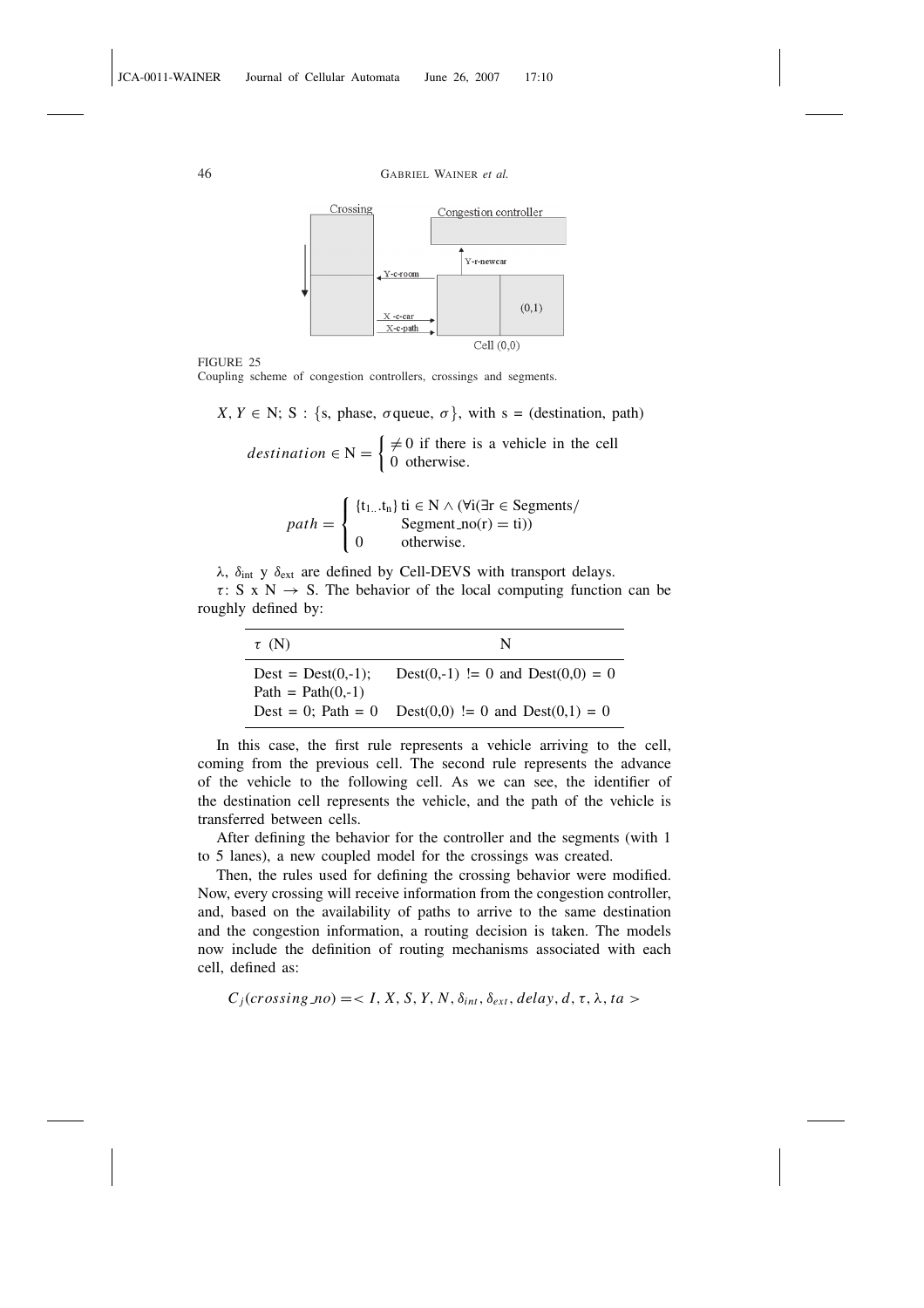$I = \langle \eta, P^x, P^y \rangle$ , with  $\eta = 3$ ,  $P^x = \{ \langle x - t \rangle - d \rangle$  Records,  $\langle x-c\text{-congestion}, \text{Record}\rangle, \langle x-t\text{-path}, \text{Record}\rangle$  },  $P^y = \{ \langle y-t\text{-room}, y\rangle, \langle x-y\rangle, \langle x-y\rangle, \langle x-y\rangle, \langle x-y\rangle, \langle y\rangle, \langle y\rangle, \langle y\rangle, \langle y\rangle, \langle y\rangle, \langle y\rangle, \langle y\rangle, \langle y\rangle, \langle y\rangle, \langle y\rangle, \langle y\rangle, \langle y\rangle, \langle y\rangle, \langle y\rangle, \langle y\rangle, \langle y\rangle, \langle y\rangle, \langle y\rangle, \langle y\rangle, \langle y\rangle, \langle y\rangle, \langle y\rangle, \langle$ Record>, <y-c-vehicle, Record>, <y-c-path, Record>  $\}$ ; *X*, *Y*  $\in$  N;

S: {s, phase,  $\sigma$  queue,  $\sigma$ }, with s = (destination, path, crossing no, segment\_no), with

 $\lceil$  !=0 if there is a vehicle (representing the destination crossing).

$$
d
$$

$$
path = \begin{cases} \{t_1.t_{2...}t_n\}, \, ti \in N \land (\forall i (\exists r \in Segments \land \text{segment\_no}(r) = ti)) \\ 0 \qquad \text{otherwise.} \end{cases}
$$

crossing no  $\in$  N: crossing identifier;

segment no  $\in$  N: identifier of the segment to which the output cell of the crossing is connected.

N = { (0,-1), (0,0), (0,1) }; delay = transport; d = speed(maxc); λ,  $δ<sub>int</sub>$ and  $\delta_{ext}$  are defined by Cell-DEVS with transport delays. ;  $\tau$ : S x N  $\rightarrow$  S. The behavior of the local computing function can be defined by:

| $\tau$ (N)                        | N                                     |
|-----------------------------------|---------------------------------------|
| Dest= $Dest(0,-1);$               | Dest $(0,0)=0$ and                    |
| Path= $Path(0,-1)$                | $Dest(0,-1) != 0$                     |
| $Crs\_no= crs\_no(0,0)$           | $Send(1, y-t-room)$                   |
| $Seg\_no = seg\_no(0,0)$          |                                       |
| Dest= $(x-t-dest)$ ;              | Dest $(0,0)=0$ and                    |
| Path= $(x-t-Path)$                | $Dest(0,-1)=0$                        |
| $Crs.no= crs.no(0,0)$             | and $(x-t-test)!=0$ and               |
| $Seg\_no = Seg.no(0,0)$           | $(x-t-dest)! = crs.no(0,0)$           |
|                                   | and $!Congestion((x-c-congest,$       |
|                                   | $next-seg(path(0, -1)),$              |
|                                   | seg.no(0,0))                          |
|                                   | $Send(1, y-t-room)$                   |
| Dest= $(x-t-dest)$ ;              | Dest $(0,0)=0$ and                    |
| $Seg\_no = Seg.no(0,0)$           | $Dest(0,-1)=0$ and                    |
| Path=New_Path( $Crs_{.}no(0,0)$ , | $(x-t-dest)!=0$ and                   |
| $Dest(0,-1),$                     | $(x-t-dest) := crs.no(0,0)$           |
| $Path(0,-1));$                    | and Congestion $(x-c\text{-congest},$ |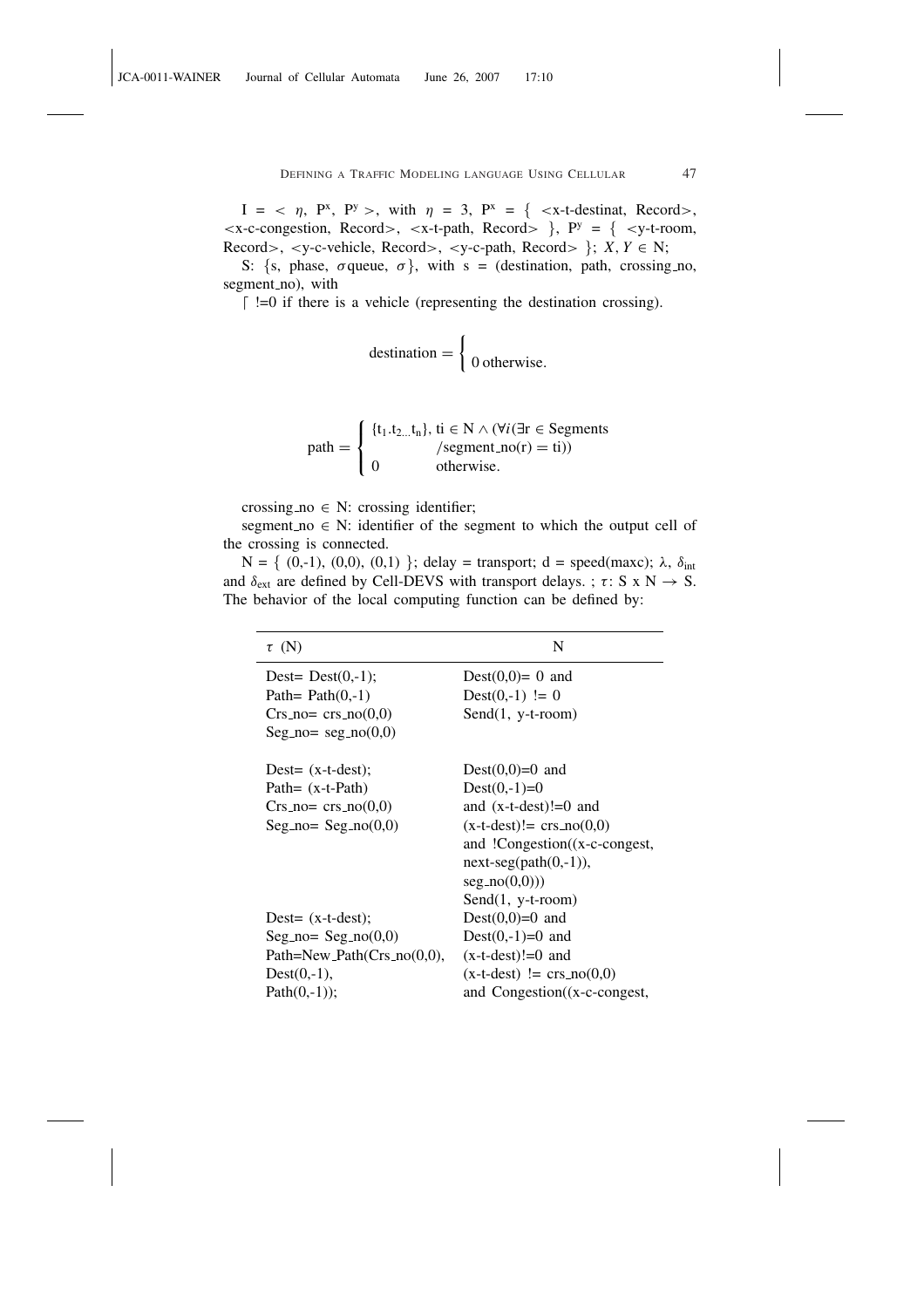```
48 GABRIEL WAINER et al.
```

| $Crs\_no = crs\_no(0,0)$ | $next-segment(path(0, -1),$<br>seg.no(0,0))<br>Send $(1, y-t$ -room) |
|--------------------------|----------------------------------------------------------------------|
| Dest= $0$ ; Path= $0$    | Dest $(0,0)=0$ and                                                   |
| $Crs\_no=crs\_no(0,0);$  | Dest $(0,-1)= 0$ and $(x-t-dest)$                                    |
| $Seg.no = Seg.no(0,0)$   | $!= 0$ and $(x-t-dest)=$<br>crs.no(0,0);                             |
|                          |                                                                      |
|                          | Send(0, y-t-room)                                                    |

In this case, the first rule introduced represents the arrival of a vehicle to a cell that was in the crossing and preserves the original path. The second rule represents the input of a vehicle to the crossing that has not arrived to the destination, conserving the original route. The following rule represents the input of a vehicle that changes the path due to congestion in the area. The fourth rule eliminates a vehicle that has arrived to the destination. The crossing number uniquely defines the crossing where this cell is defined. In this way, an O/D matrix can be used, and the crossing identified to permit different paths to be taken. The cell state represents the existence of a vehicle, the path to be followed, and the crossing identifier. Using this information, every vehicle arriving to the crossing can be routed according to the congestion information. When a vehicle arrives to a crossing, it will be sent to the input cell, which will be in charge of deciding the vehicle routing. The input cells will use the congestion information sent by the congestion monitors, as presented in Figure 26.

Figure 27 presents the execution of the model introduced in Figure 22. The segments were implemented as Cell-DEVS models using two state variables. The first variable defines the vehicle destination (or 0 if the cell



FIGURE 26

Coupling scheme of output cells of segments, crossings, and congestion controllers.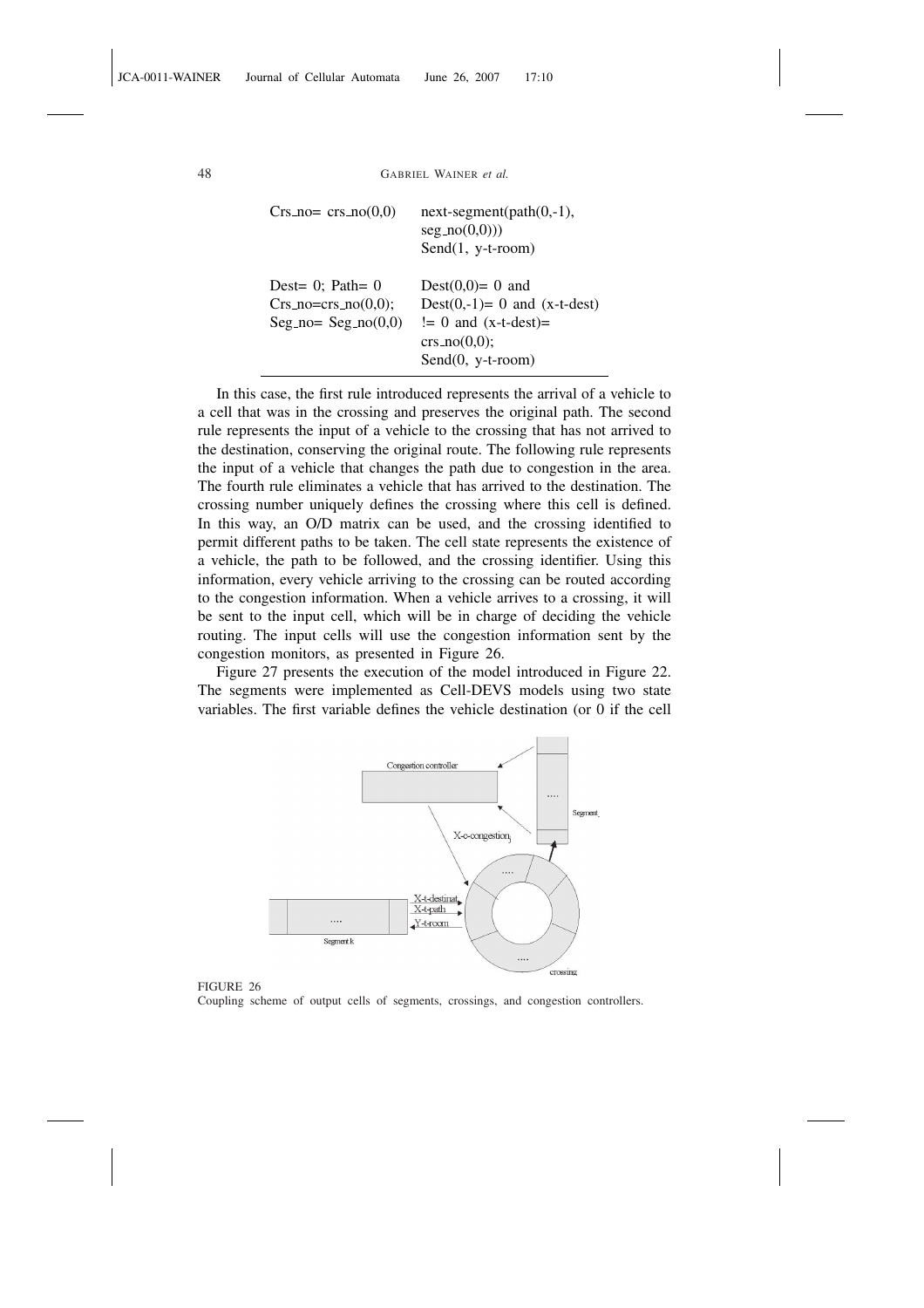

FIGURE 27 Execution results in Segment 1.



Execution results in Crossing 1.

is empty), and the second state variable include a definition of the path to be followed by the vehicle. The following figure shows the execution results for the segment 1:

In this example we see that in the simulated time 00:00:010, 00:00:040, 00:00:070 and 00:00:100 new cars have arrived to the cell (0,0). Every vehicle will follow the route segment 2-segment 5. When the cars finish traversing the segment, they will be routed to the crossing 1.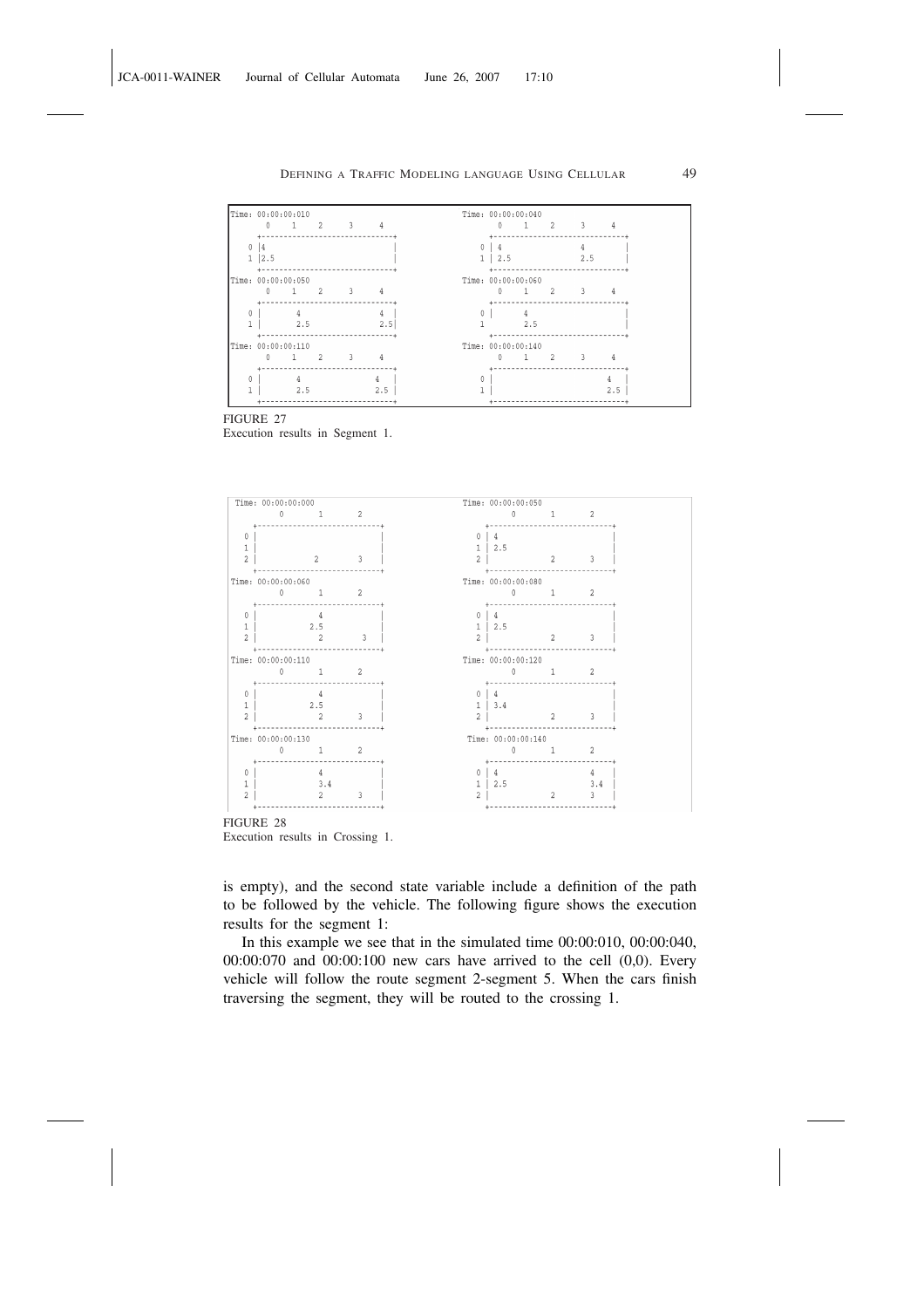This crossing construction implements the dynamic routing techniques previously explained. The cell 0 of the crossing is an input cell, while the remaining two are used for outputs. The following figure shows the values of the different state variables used in each cell of the crossing. The state variables showed in the lines 0 and 1 represent the vehicle information used for the segments (destination and route). Line 2 represents the segments to which the output cells are connected.

The first two cars arriving to the crossing (in 00:00:050 and 00:00:080) keep the original path (segment 2-segment 5). As the cell 1 in the crossing is connected to the segment 2, the vehicle is sent to the crossing through this cell.

The last two cars arriving to the crossing (at 00:00:110 and 00:00:140) must take a new path, because the congestion function for the segment 2 returns a value representing that the segment is congested. Therefore, the cars ask to the O/D matrix for a new path, and the model returns the path segment 3-segment 4. Then, they leave the crossing through the cell 2, connected to the segment 3, following the rules defined in the previous sections.

# 5 CONCLUSION

ATLAS is a traffic modeling language that permits defining city sections, with a static view of including different components. This approach provides an application-oriented specification language, which allows the definition of complex traffic behavior using simple rules for a modeler. The models are formally specified, avoiding a high number of errors in the application, thus reducing the problem solving time.

The high level specification of the problem to be modeled reduces the developing efforts, as the techniques presented permit to automatically build the structure for coupled models, and to generate rules for atomic models. In this way, changes in the system specification can be done in a simple fashion, without spending time in coding or testing every proposed solution to existing problems. In this way, a traffic analyzer can focus in the problem solving task, avoiding implementation or low level details.

The constructions are mapped into DEVS and Cell-DEVS. These translated models are formally specified, and its correctness was proved, avoiding errors in their definition. Using this approach we could obtain:

- Efficiency: by describing a high level specification of the problem to be modeled, we have reduced the effort needed in developing the application. The models execute using a discrete-event approach, which, as showed in (Zeigler et al. 1997), (Wainer and Giambiasi 2002)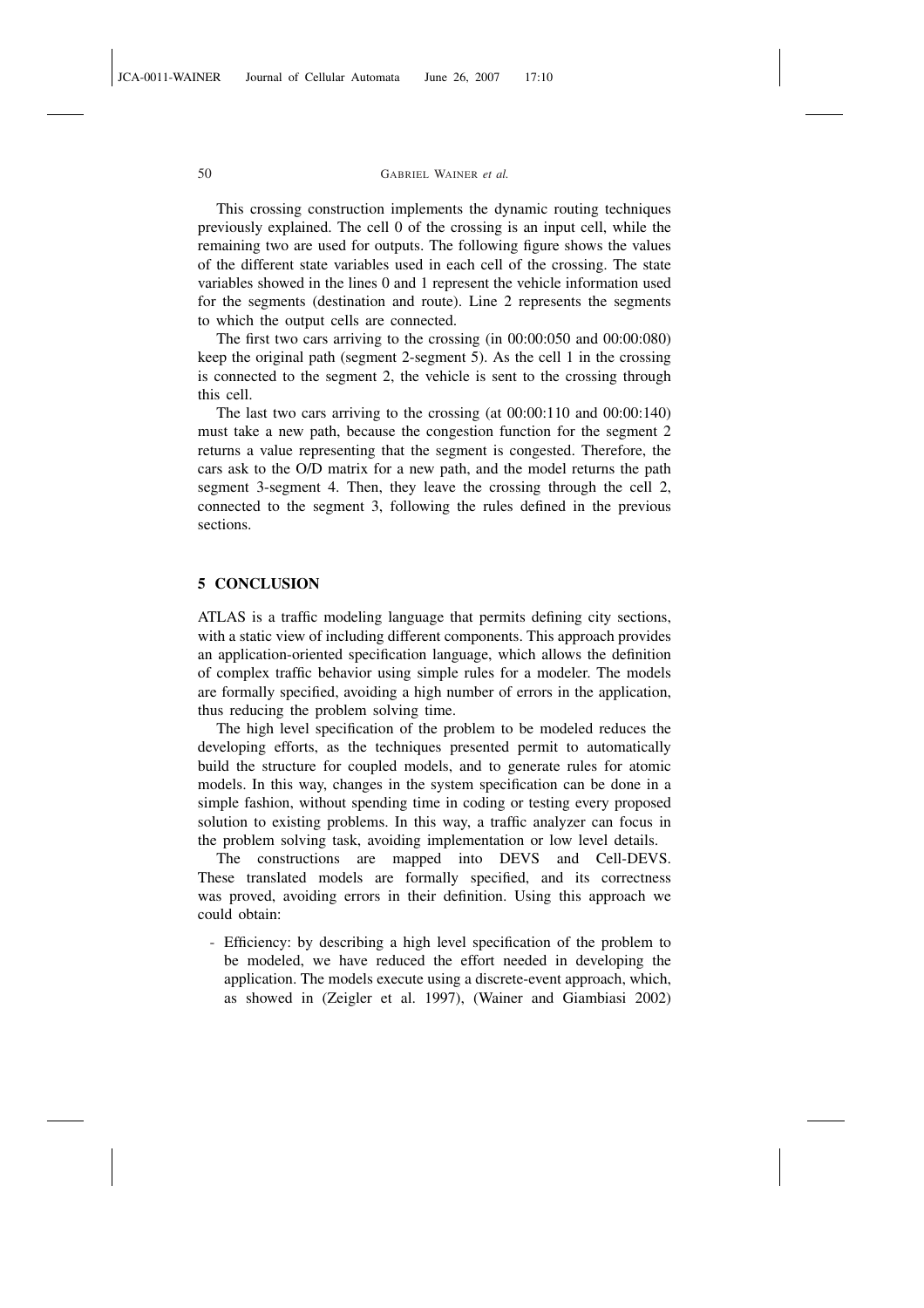and (Wainer 2006), provide higher precision and speedups than the discrete time approaches. Likewise, the proposal automatically builds the structure for coupled models, generates rules for atomic models. In this way, changes in the system specification can be done in a simple fashion, without spending time in coding or testing every proposed solution to existing problems.

- Adaptation: new rules can be easily incorporated, as we showed with different examples here (traffic lights, truck behavior, potholes, etc).
- Abstraction: the specifications were translated into executable models. In this way, a traffic analyzer can focus in the problem solving task, avoiding implementation or low level details.

We have built a compiler for the specification language (introduced in (Wainer 2005)) based on these formal specifications. In addition, a graphical user interface allows easy definition of the models (Wainer et al. 2004). The GUI validates the static model based on information given by the map and the constructions used. Finally, efficient execution of the models is being considered by means of parallel execution of Cell-DEVS.

# ACKNOWLEDGEMENTS

Different students collaborated in different aspects of this research, mainly Alejandra Díaz, and Verónica Vázquez. The research was funded by NSERC, the Canadian Foundation for Innovation, and the Ontario Innovation Fund.

#### REFERENCES

- [1] Balmer, B., Cetin, N., Nagel, K., Raney, B. "Towards Truly Agent-Based Traffic and Mobility Simulations". Autonomous Agents and Multi-Agent Systems conference. New York, NY. USA. 2004.
- [2] Chen, O., Ben-Akiva, M. "Game Theoretic formulation of the interaction between dynamic traffic control and dynamic traffic assignment". Technical Report, ITS, M.I.T. 1998.
- [3] Chopard, B., Droz, M. "Cellular automata modeling of physical systems". Cambridge University Press. 1998.
- [4] Chopard, B., Dupuis, A., Luthi, P. "A CA Model for Urban Traffic and its applications to the city of Genoa". *Proceedings of Traffic and Granular Flow*. 1997.
- [5] Chopard, B., Queloz, P. A., Luthi, P. "CA Model of Car Traffic in two-dimensional street networks". J. Phys. A, vol. 29,1996.
- [6] Chopard, B., Queloz, P. A., Luthi, P. "Traffic Models of a 2D road network". *Proc. of the 3rd CM users' Meeting*. Parma. ITALY. 1995.
- [7] Davidson, A., Wainer, G. "Definition of a specification language for urban traffic simulation using the Cell-DEVS formalism" (in Spanish). *Technical Report 99-003, Departamento de Computación, FCEN/UBA*. 1999.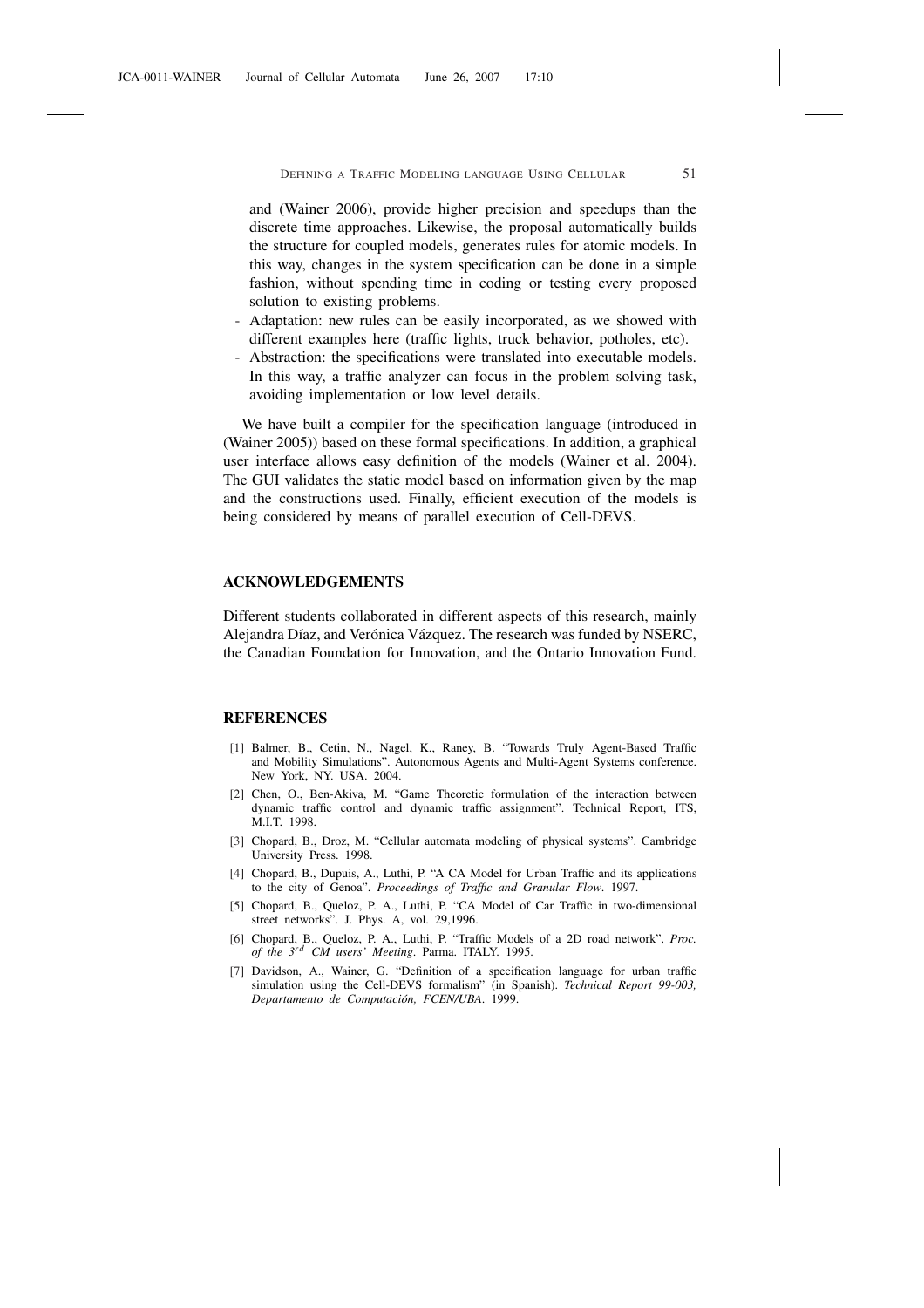- [8] Davidson, A., Wainer, G. a. "Specifying traffic signs in traffic models". A. Davidson, G. Wainer. In *Proceedings of AI, Simulation and Planning in High Autonomous Systems, AIS'2000*. Tucson, Arizona. U.S.A. 2000.
- [9] Davidson, A., Wainer, G. b. "Specifying truck movement in traffic models using Cell-DEVS". In *Proceedings of the 33rd Annual Simulation Symposium*. IEEE Press. Washington, D.C. U.S.A. 2000.
- [10] Díaz, A, Vázquez, V., Wainer, G. "Application of the ATLAS language in models of urban traffic". In *Proceedings of 34th IEEE/SCS Annual Simulation Symposium*. Seattle, WA. U.S.A. 2001.
- [11] Esser, J., Schreckenberg, M. "Microscopic simulation of urban traffic based on CA". Intl. Journal of Modern Physics C8,1025-1036. 1997.
- [12] Lee, J., Chi, S. "Using Symbolic DEVS Simulation to Generate Optimal Traffic Signal Timings". SIMULATION. 81: 153-170. 2005.
- [13] Maniezzo, V. "CA and roundabout traffic simulation". Proceedings of Sixth International conference on Cellular Automata for Research and Industry. Amsterdam, Netherlands. LNCS 3305. 2004.
- [14] Marinosson, S. "Simulation of the Autobahn Traffic in North Rhine-Westphalia". Proceedings of 5th International Conference on Cellular Automata for Research and Industry. Geneva, Switzerland. LNCS 2493. 2002.
- [15] Nagel, K., Esser, J., Rickert, M. "Large-scale traffic simulations for transport planning". Annual Reviews of Computational Physics VII (World Scientific, Singapore, 2000). [22], 2000, 151-202.
- [16] Nagel, K. "Cellular Automata models for transportation applications". Proceedings of 5th International Conference on Cellular Automata for Research and Industry. Geneva, Switzerland. LNCS 2493. 2002.
- [17] Nagel, K., Stretz, P., Pieck, M., Leckey, S., Donnelly, T., Barret, C. "TRANSIMS traffic flow characteristics". *Transportation Research Board, 77th Annual Meeting*. Washington, D. C. 1998.
- [18] Rickert, M. , Nagel, K. , Schreckenberg, M., Latour, A. "Two Lane Traffic Simulations using CA". Physica A 231, 1996, 534-550.
- [19] Rodríguez Zamora, R. "Using de Bruijn diagrams to analyze 1d CA traffic models". Proceedings of Sixth International conference on Cellular Automata for Research and Industry. Amsterdam, Netherlands. LNCS 3305. 2004.
- [20] Sadoun, B. "An Efficient Simulation Methodology for the Design of Traffic Lights at Intersections in Urban Areas". SIMULATION, 79: 243 - 251. 2003.
- [21] Schmidt, M. "Decomposition of a traffic flow model for a parallel simulation". In *Proceedings of AI, Simulation and Planning in High Autonomous Systems, AIS'2000*. Tucson, Arizona. U.S.A. 2000.
- [22] Tolba, C., Lefebvre, D., Thomas, P., El Moudni, A. "Continuous and timed Petri nets for the macroscopic and microscopic traffic flow modeling". Simulation Modeling Practice and Theory, Volume 13, Issue 5, July 2005, Pages 407-436.
- [23] Treiber, M., Hennecke, A., Helbing, D. "Congested Traffic States in Empirical Observations and Microscopic Simulations". Physical Review E 62, 2000, 1805-1824.
- [24] Wagner, P., Nagel, K., Wolf, P. "Realistic Multi-line traffic rules for cellular automaton". Physica A, 234:687, 1997
- [25] Wainer, G., Borho, S., Pittner J. "Defining and visualizing models of urban traffic" In Proceedings of the SCS 1*st* Mediterranean Multiconference on Modeling and Simulation. Genoa, Italy. 2004.
- [26] Wainer, G. "CD++: a toolkit to define discrete-event models". *Software, Practice and Experience.* Wiley. Vol. 32, No.3. November 2002. pp. 1261-1306.